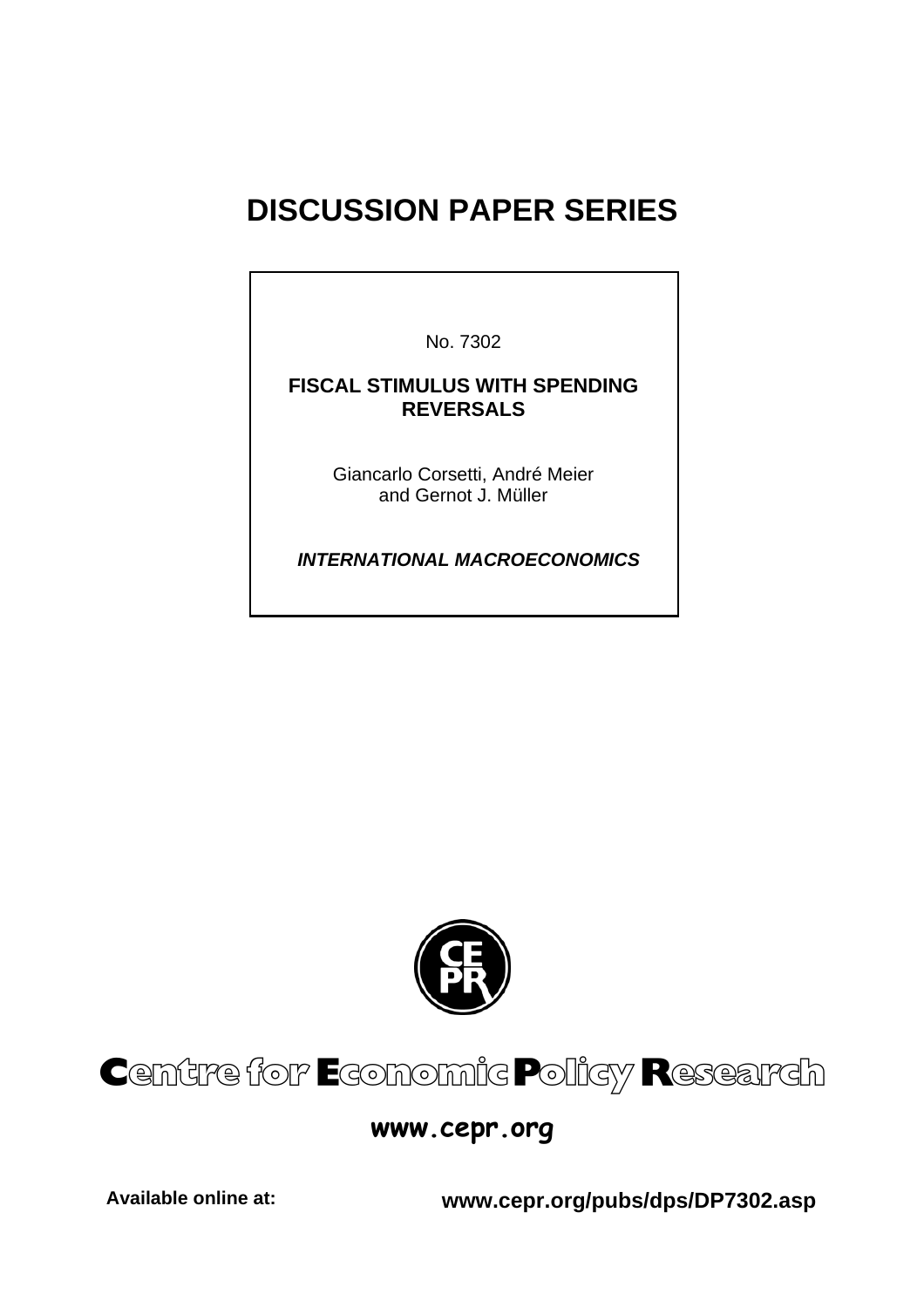# **FISCAL STIMULUS WITH SPENDING REVERSALS**

**Giancarlo Corsetti, European University Institute, University of Rome III and CEPR André Meier, International Monetary Fund (IMF) Gernot J. Müller, Universität Bonn** 

> Discussion Paper No. 7302 May 2009

Centre for Economic Policy Research 53–56 Gt Sutton St, London EC1V 0DG, UK Tel: (44 20) 7183 8801, Fax: (44 20) 7183 8820 Email: cepr@cepr.org, Website: www.cepr.org

This Discussion Paper is issued under the auspices of the Centre's research programme in **INTERNATIONAL MACROECONOMICS**. Any opinions expressed here are those of the author(s) and not those of the Centre for Economic Policy Research. Research disseminated by CEPR may include views on policy, but the Centre itself takes no institutional policy positions.

The Centre for Economic Policy Research was established in 1983 as an educational charity, to promote independent analysis and public discussion of open economies and the relations among them. It is pluralist and nonpartisan, bringing economic research to bear on the analysis of medium- and long-run policy questions.

These Discussion Papers often represent preliminary or incomplete work, circulated to encourage discussion and comment. Citation and use of such a paper should take account of its provisional character.

Copyright: Giancarlo Corsetti, André Meier and Gernot J. Müller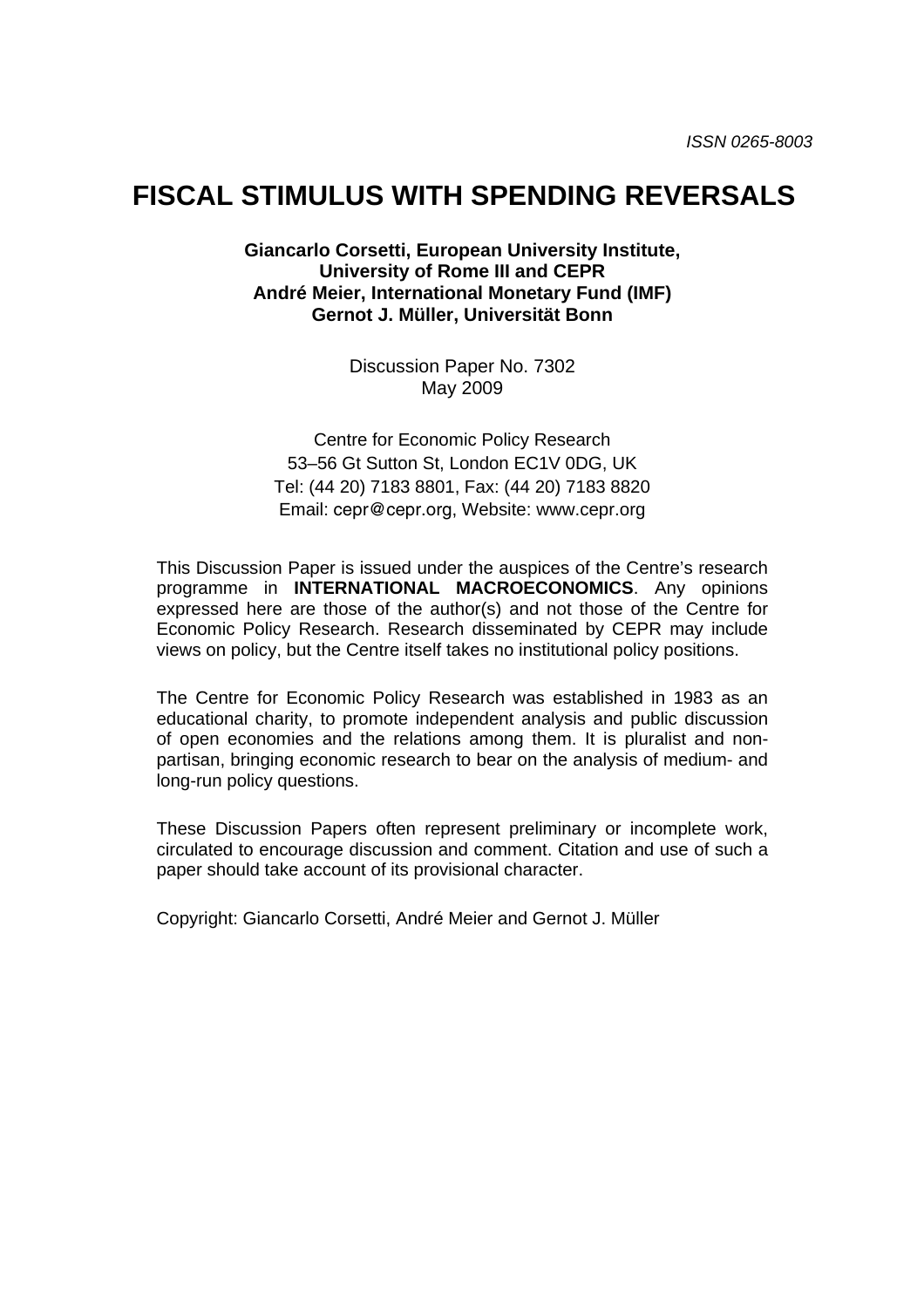CEPR Discussion Paper No. 7302

May 2009

# **ABSTRACT**

# Fiscal Stimulus with spending reversals

The impact of fiscal stimulus depends not only on short-term tax and spending policies, but also on expectations about offsetting measures in the future. This paper analyzes the effects of an increase in government spending under a plausible debt-stabilizing policy that systematically reduces spending below trend over time, in response to rising public liabilities. Accounting for such spending reversals brings an otherwise standard new Keynesian model in line with the stylized facts of fiscal transmission, including the crowding-in of consumption and the `puzzle' of real exchange rate depreciation. Time series evidence for the U.S. supports the empirical relevance of endogenous spending reversals.

JEL Classification: E62, E63 and F41 Keywords: consumption, fiscal policy transmission, monetary policy, real exchange rate, real interest rates and sticky prices

| Giancarlo Corsetti                  | André Meier                        |
|-------------------------------------|------------------------------------|
| <b>Robert Schuman Centre</b>        | <b>International Monetary Fund</b> |
| European University Institute (EUI) | <b>European Department</b>         |
| Via dei Roccettini 9                | 700 19th Street, NW                |
| I-50016 San Domenico di Fiesole     | Washington, DC 20431               |
| Firenze, ITALY                      | <b>USA</b>                         |
| Email: giancarlo.corsetti@eui.eu    | Email: ameier@imf.org              |

For further Discussion Papers by this author see: www.cepr.org/pubs/new-dps/dplist.asp?authorid=116499

For further Discussion Papers by this author see: www.cepr.org/pubs/new-dps/dplist.asp?authorid=169786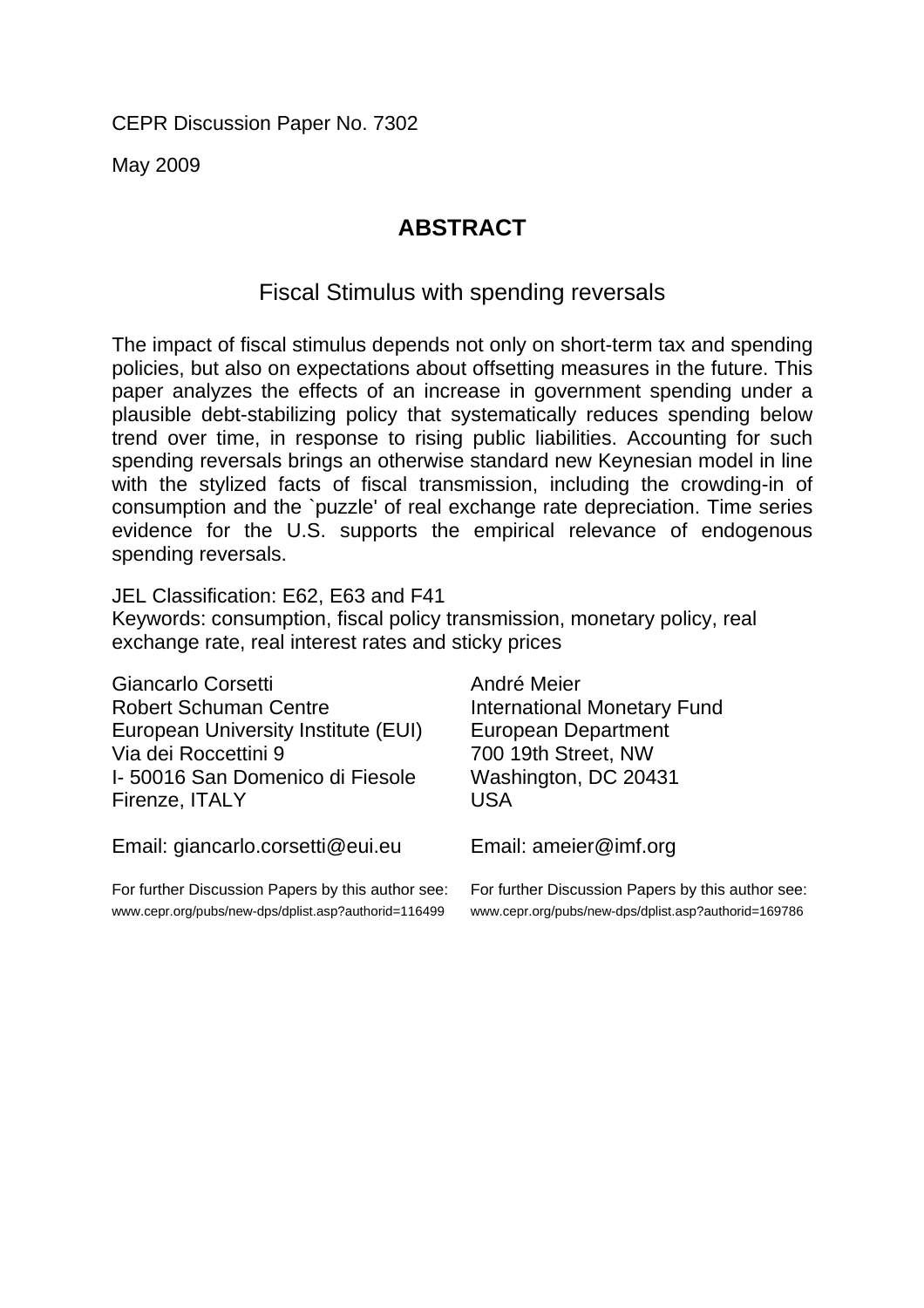Gernot J. Müller University of Bonn Lennéstr. 37 53113 Bonn **GFRMANY** 

Email: gernot.mueller@uni-bonn.de

For further Discussion Papers by this author see: www.cepr.org/pubs/new-dps/dplist.asp?authorid=169784

Submitted 03 May 2009

We thank our discussant Evi Pappa and the participants in the Fourth Annual Workshop on Global Interdependence, for comments. We gratefully acknowledge generous financial support from the Fondation Banque de France and the Pierre Werner Chair Programme on Monetary Union. The views expressed in this paper are those of the authors and do not necessarily represent those of the IMF or IMF policy.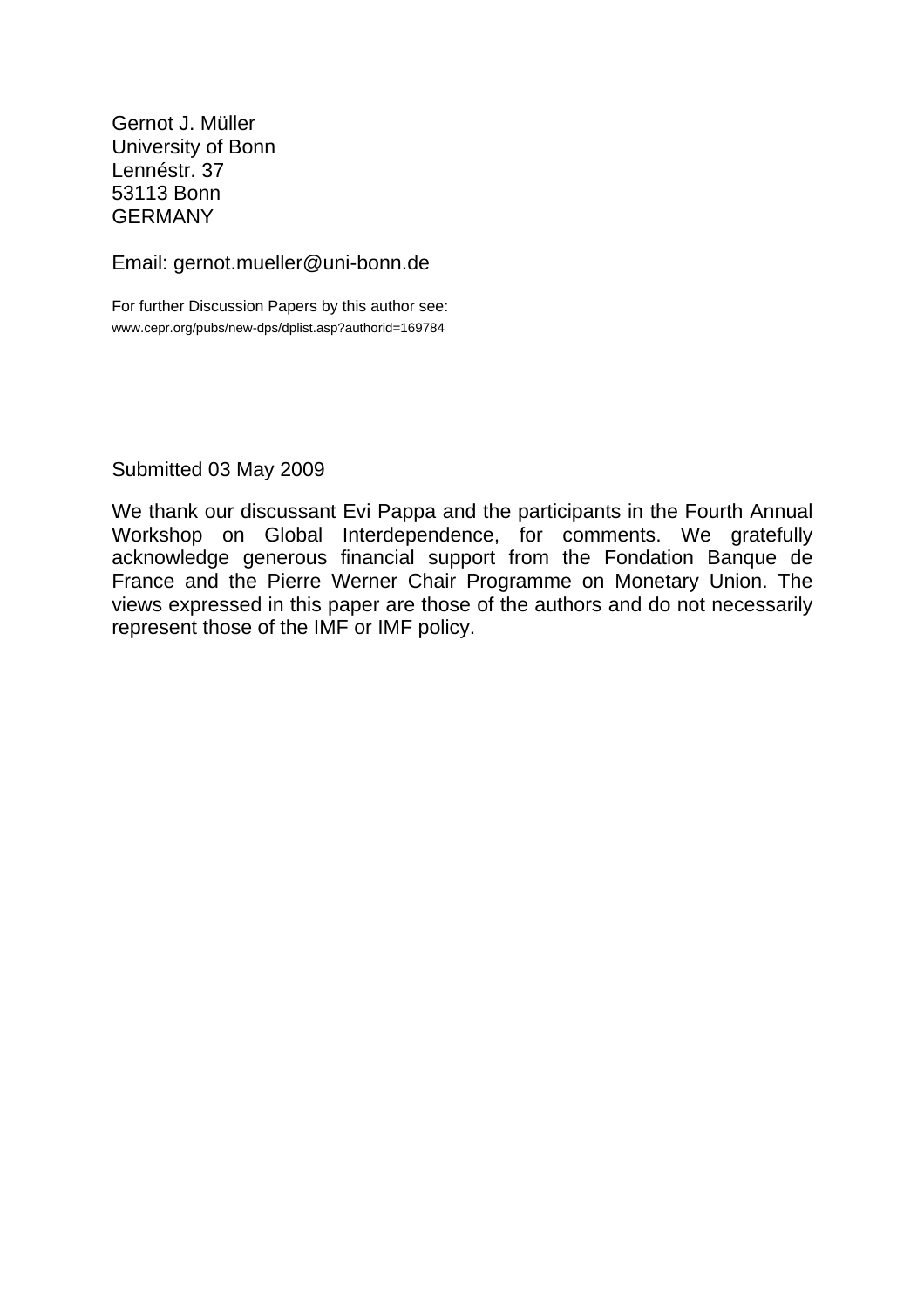# 1 Introduction

Faced with the prospect of a severe global recession in 2009, many governments have put forward plans of massive fiscal stimulus, and are ready to let public debt increase by several percentage points of GDP. While the relative stabilization benefits of current tax cuts and spending increases are heavily debated (see, for example, Barro (2009), Mankiw (2009) or Mountford and Uhlig (2008)), less attention is given to the nature of offsetting fiscal measures in the future. Yet whether the future is expected to bring mostly tax increases or also some spending cuts should also matter for the effects of today's stimulus. Investigating the importance of such medium-term fiscal dynamics is the key objective of this paper. Our analysis shows how, in an economy with sticky prices, a policy that systematically reduces spending over time in response to rising public debt enhances the expansionary impact of short-run fiscal stimulus.

Our main analytical innovation is to reconsider standard analyses of fiscal transmission under less restrictive assumptions about the set of debt-reducing policy options available to policymakers. In fact, existing studies commonly assume that higher current deficits lead to one-for-one tax increases in the future, while government spending does not at all respond to the level of public debt. This assumption is clearly at odds with estimates of fiscal policy rules, which show not only taxes but also spending to be sensitive to the debt stock—see, for example, Galí and Perotti (2003) and Canova and Pappa (2004). In the same vein, Chung and Leeper (2007) and Favero and Giavazzi (2007) show that omitting debt from VAR models of fiscal policy may lead to substantial bias in the estimated dynamics of government spending shocks. This combined evidence also squares well with political economy arguments whereby governments face constraints in their capacity to raise taxes.

In our analysis, as a result of allowing government spending to respond systematically to the level of public debt, current episodes of deficit spending are systematically followed by a decline of government spending below trend. We refer to these dynamics as 'spending reversals'. Our contribution consists of showing the stark implications of such spending reversals for the transmission of fiscal policy in otherwise standard economies.<sup>1</sup> At the core of the transmission mechanism is the behavior of long-term real interest rates under nominal rigidities. Spending reversals create expectations of a future fall in short-term real interest rates, which already affects today's long-term rates. With flexible prices, both short- and long-term real rates still cannot but rise on impact, so as to reallocate consumption from the present to future periods, when the government's claim on domestic resources falls below trend. With sticky prices, instead, real output bears a significant share of the adjustment

<sup>&</sup>lt;sup>1</sup>The importance of expectations about the future policy stance for understanding fiscal transmission has been emphasized by the literature following Giavazzi and Pagano (1990)—see, for example, Bertola and Drazen (1993), Sutherland (1997), Balduzzi et al. (1997), and Perotti (1999). Yet these contributions focus on expected *large* fiscal corrections which lower the overall tax burden of the private sector. Our results, in contrast, rely on *partial* spending corrections after an initial expansion of government spending, thus characterizing endogenous fiscal dynamics in normal times.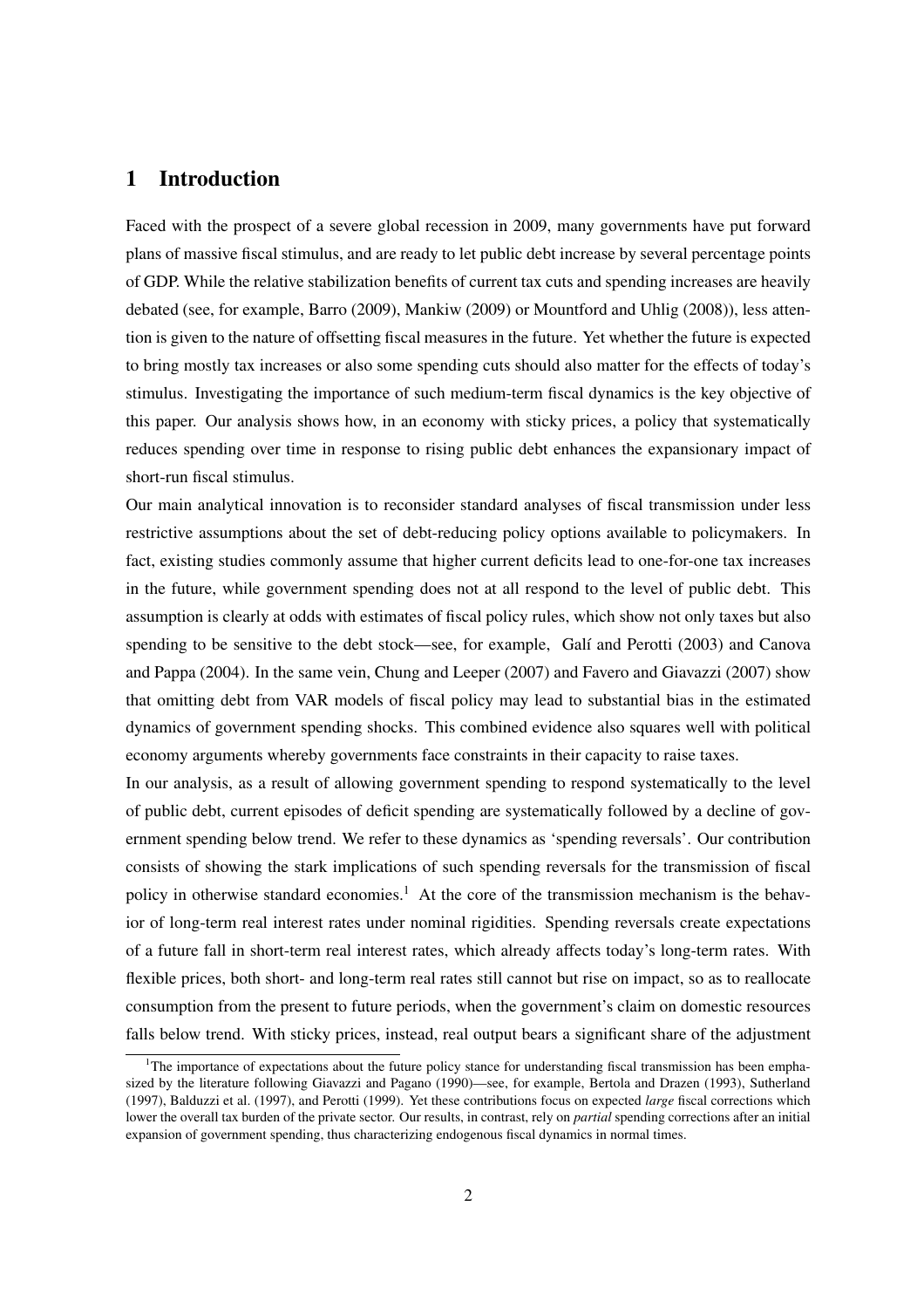to the fiscal expansion, so short-term rates will rise by less on impact under standard assumptions about monetary policy. As a result, long-term rates need not increase, and may actually fall in spite of the contemporaneous increase in government spending, as they are strongly driven by the anticipation of future fiscal restraint. The decline in long rates, in turn, crowds-in consumption demand and depreciates the real exchange rate.

Allowing for debt-stabilizing spending dynamics in an otherwise standard new Keynesian model thus generates predictions that accord well with a growing body of evidence on the effects of fiscal policy. Two empirical findings, in particular, have been emphasized by recent contributions as a challenge for modern macroeconomic models. First, the pioneering study by Blanchard and Perotti (2002) and subsequent work by several other authors provides evidence suggesting that fiscal expansions boost private consumption and output. While consistent with conventional Keynesian analysis, this finding contradicts the neoclassical as well as the new Keynesian literature. Indeed, both stress that higher government spending entails a negative wealth shock for private agents: facing a larger tax burden, agents work more and consume less. Second, recent empirical work has also documented that the real exchange rate tends to depreciate in response to a rise in government spending (see, for example, Kim and Roubini (2008), Monacelli and Perotti (2006), Ravn et al. (2007)). Remarkably, this finding is at odds not only with the recent open-economy literature, but also with conventional analyses drawing on the Mundell-Fleming model—see, for example, Dornbusch (1980). As government spending is biased toward domestic goods, a fiscal expansion makes these goods relatively scarce in the world economy. This, according to standard models, should drive up their real price relative to goods produced abroad. The apparent disconnect between theory and empirics in these two dimensions has recently revived the debate on the transmission of fiscal policy, and guided theoretical attempts to amend standard models, notably by considering alternative preference specifications.<sup>2</sup> Adopting a distinct strategy here, we show that a standard new Keynesian model *can* match the consumption and real exchange rate responses uncovered by the empirical literature, once fiscal policy itself is modeled more thoroughly.

Spending reversals also have a bearing on a key policy questions. Fiscal stabilization is typically motivated by stressing that a significant fraction of households may face financial constraints, making monetary policy less potent. In fact, this argument is a key factor behind many economists' support for fiscal stimulus during the current financial crisis. There is, however, a concern that any potential positive contribution of government spending to the income of financially constrained households could be more than offset by a fall in consumption of unconstrained households. Drawing on Mankiw

<sup>&</sup>lt;sup>2</sup>Monacelli and Perotti (2008), for instance, reconsider the role of non-separable GHH preferences to generate complementarity between hours worked and consumption. Ravn et al. (2007), in turn, posit the existence of 'deep habits'. While these approaches hold considerable promise, they maintain commonly employed, but restrictive assumptions on the conduct of fiscal policy, especially the assumption that any temporary rise in government spending eventually entails a one-for-one increase in the tax burden.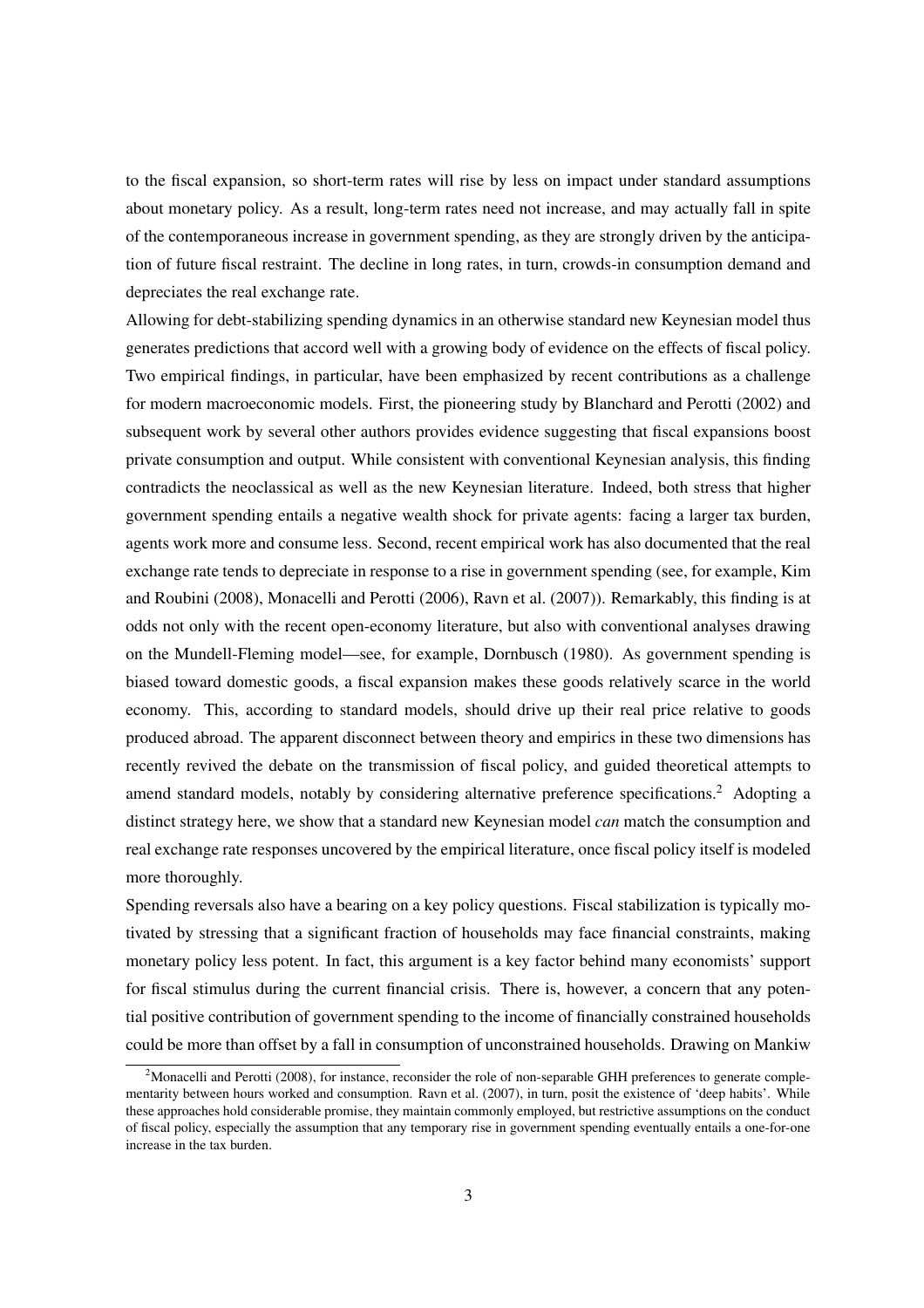$(2000)$  and Galí et al.  $(2007)$ , we explicitly consider in our model the possibility that some households cannot borrow or save, and therefore consume their current disposable income. While such 'hand-to-mouth' consumers are not directly affected by the interest rate movements at the core of our fiscal transmission mechanism, anticipated spending reversals still play an important role. Without spending reversals, the response of aggregate consumption to fiscal expansions may be dominated by the behavior of unconstrained households, and therefore be negative. With spending reversals, by contrast, the dynamics of interest rates align the demand effects of fiscal policy across both types of households. Higher government spending thus crowds-in consumption, providing the desired expansionary effects.

In our empirical analysis, we provide additional evidence supporting our view of the transmission of fiscal policy. Estimating a VAR model on U.S. time series, we identify government spending shocks drawing on the methodology proposed by Blanchard and Perotti (2002), but also accounting for a recent critique by Ramey (2008). Consistent with our theoretical analysis, and in line with Chung and Leeper (2007) and Favero and Giavazzi (2007), we include public debt in the VAR. While confirming well-known findings concerning private consumption and the exchange rate, we also find that government spending exhibits statistically significant reversals, associated with a time path of real interest rates in close accord with our theoretical results.

The paper is organized as follows. Section 2 outlines our theoretical model. Section 3 provides an account of the transmission mechanism of government spending shocks and illustrates how it is affected by anticipated spending reversals. Section 4 discusses our empirical strategy and provides VAR evidence. Section 5 concludes. The appendix reports results from robustness exercises and an alternative VAR specification.

### 2 Model

In the following we outline a standard new Keynesian business cycle model. As the external ramifications of fiscal shocks have received considerable attention in the recent debate on the fiscal transmission mechanism, we consider an open economy version. Variants of the same model have been used extensively to discuss the transmission of fiscal policy, although several authors have noted difficulties in accounting for the time series evidence.

The basic structure of our model builds on Galí and Monacelli (2005), although we allow for the possibility that a fraction of households is excluded from financial markets, as in Galí et al. (2007) and Bilbiie et al. (2008). We also assume that markets are not complete at the international level, and posit a (negligibly) debt-elastic interest rate in order to close the model.<sup>3</sup> Our exposition focuses on

 $3$ We consider a small open economy model, which allows us to abstract from a possible feedback of domestic develop-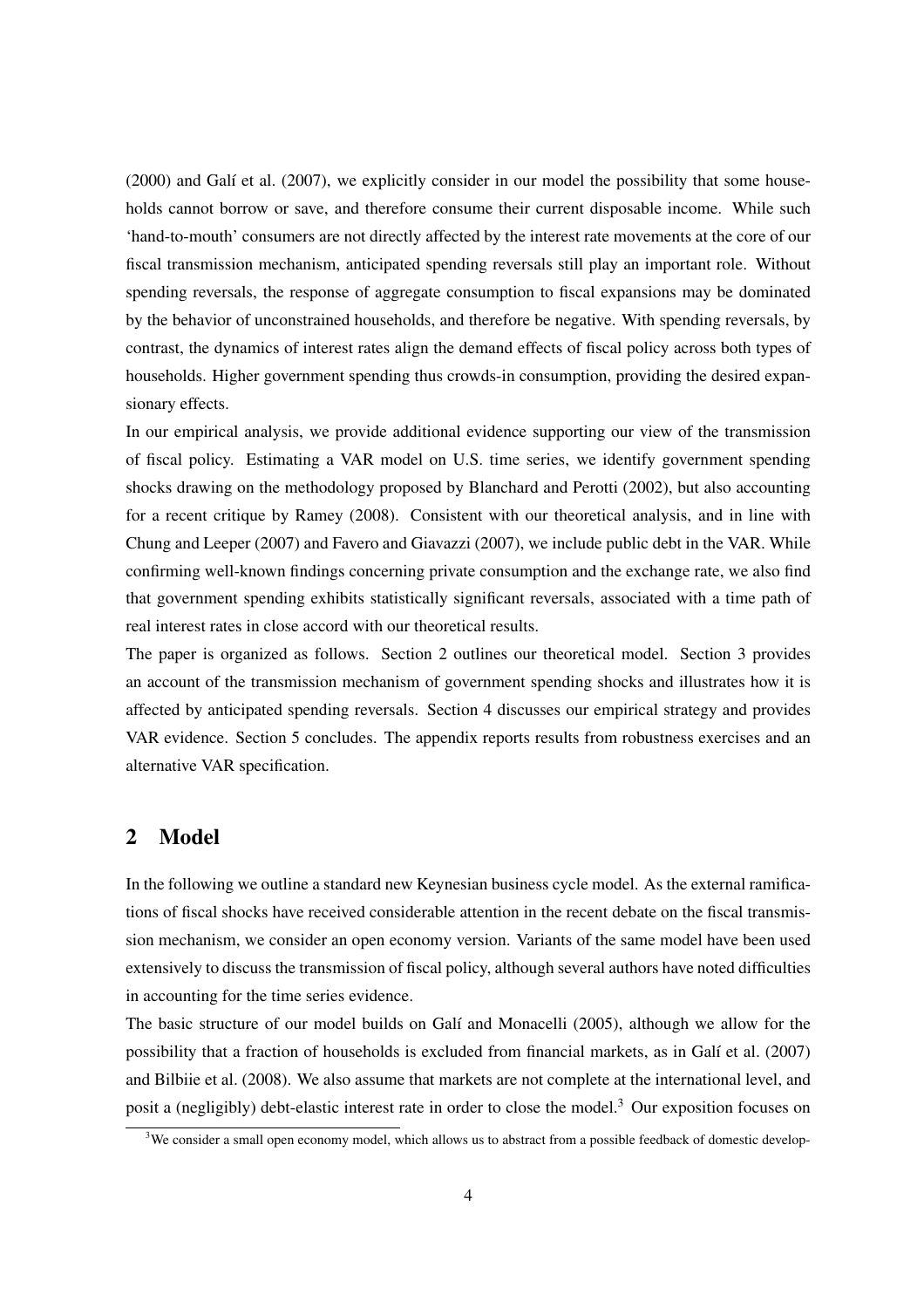the domestic economy and its interaction with the rest of the world, ROW, for short.

#### 2.1 Final Good Firms

The final consumption good,  $C_t$ , is a composite of intermediate goods produced by a continuum of monopolistically competitive firms both at home and abroad. We use  $j \in [0, 1]$  to index intermediate good firms as well as their products and prices. Final good firms operate under perfect competition and purchase domestically produced intermediate goods,  $Y_{H,t}(j)$ , as well as imported intermediate goods,  $Y_{F,t}(j)$ . Final good firms minimize expenditures subject to the following aggregation technology

$$
C_t = \left[ (1 - \omega)^{\frac{1}{\sigma}} \left( \left[ \int_0^1 Y_{H,t}(j)^{\frac{\epsilon - 1}{\epsilon}} dj \right]^{\frac{\epsilon}{\sigma - 1}} \right)^{\frac{\sigma - 1}{\sigma}} + \omega^{\frac{1}{\sigma}} \left( \left[ \int_0^1 Y_{F,t}(j)^{\frac{\epsilon - 1}{\epsilon}} dj \right]^{\frac{\epsilon}{\epsilon - 1}} \right)^{\frac{\sigma - 1}{\sigma}} \right]^{\frac{\sigma}{\sigma - 1}}, \quad (1)
$$

where  $\sigma$  measures the trade price elasticity, i.e., the extent of substitution between domestically produced goods and imports for a given change in the terms of trade. The parameter  $\epsilon > 1$  measures the price elasticity across intermediate goods produced within the same country, while  $\omega$  measures the weight of imports in the production of final consumption goods.

Expenditure minimization implies the following price indices for domestically produced intermediate goods and imported intermediate goods, respectively,

$$
P_{H,t} = \left(\int_0^1 P_{H,t}(j)^{1-\epsilon} di\right)^{\frac{1}{1-\epsilon}}, \qquad P_{F,t} = \left(\int_0^1 P_{F,t}(j)^{1-\epsilon} di\right)^{\frac{1}{1-\epsilon}}.
$$
 (2)

By the same token, the consumption price index is

$$
P_t = \left( (1 - \omega) P_{H,t}^{1-\sigma} + \omega P_{F,t}^{1-\sigma} \right)^{\frac{1}{1-\sigma}}.
$$
\n(3)

Regarding the ROW, we assume an isomorphic aggregation technology. Further, the law of one price is assumed to hold at the level of intermediate goods.

### 2.2 Intermediate Good Firms

Intermediate goods are produced on the basis of the following production function

$$
Y_t(j) = H_t(j)^{\alpha},\tag{4}
$$

where  $\alpha \in [0, 1)$ .<sup>4</sup>  $H_t(j)$  measures the amount of labor employed by firm j.

ments on the rest of the world. This assumption considerably simplifies the analysis and the intuitive account of the fiscal transmission mechanism with spending reversals, as does abstracting from capital formation. Results from a two-country version of the model with explicit investment decisions (while requiring a somewhat more complex exposition) are in line with those reported below. They are available upon request.

<sup>&</sup>lt;sup>4</sup>To rationalize decreasing returns ( $\alpha$  < 1), one may think of a firm-specific capital stock which is prohibitively costly to adjust at business cycle frequency.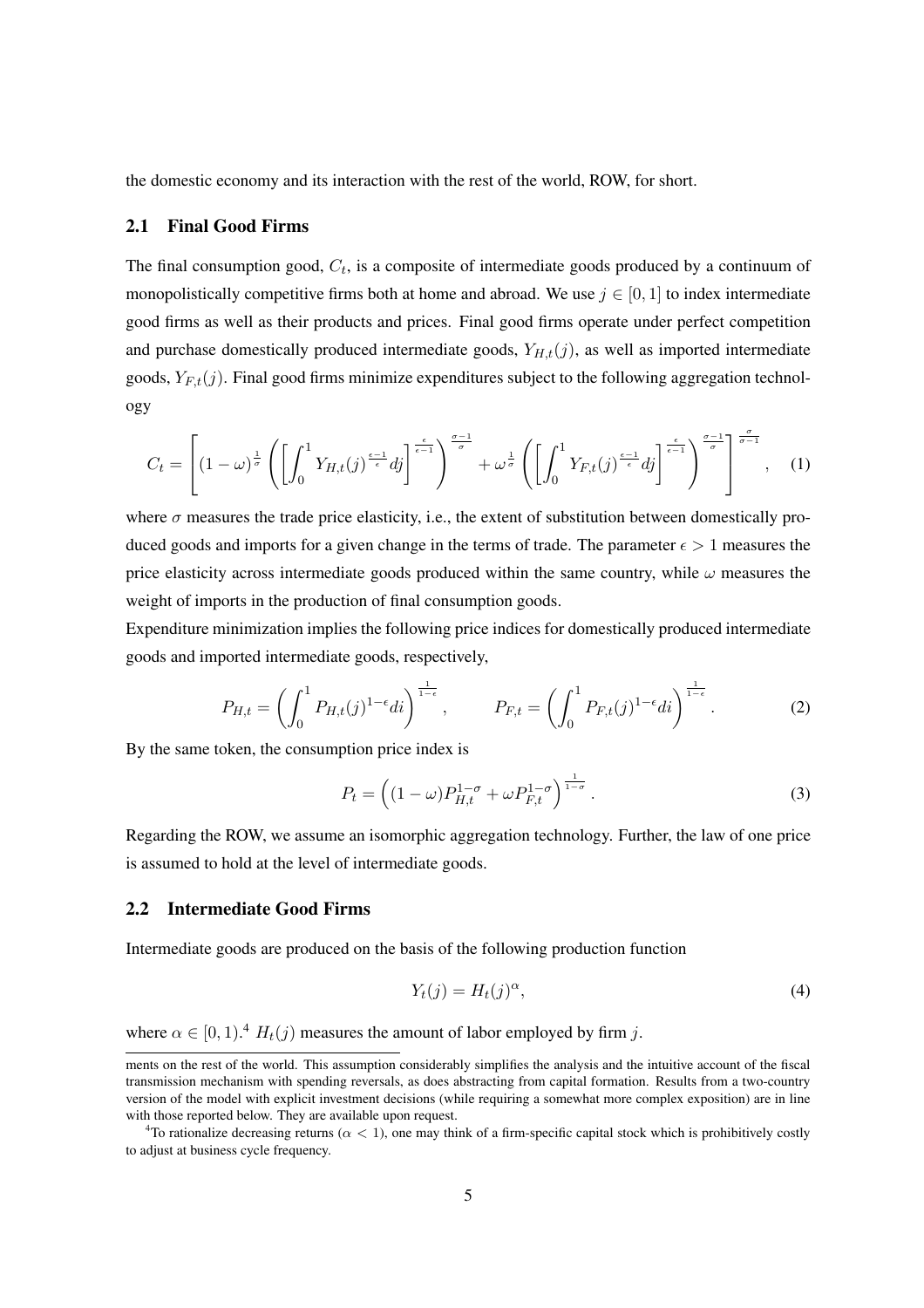Intermediate good firms operate under imperfect competition. We assume that price setting is constrained exogenously by a discrete time version of the mechanism suggested by Calvo (1983). Each firm has the opportunity to change its price with a given probability  $1 - \xi$ . Given this possibility, a generic firm j will set  $P_{H,t}(j)$  in order to solve

$$
\max E_t \sum_{k=0}^{\infty} \xi^k \Lambda_{t,t+k} \left[ Y_{t,t+k}(j) P_{H,t}(j) - W_{t+k} H_{t,t+k}(j) \right],\tag{5}
$$

where  $\Lambda_{t,t+k}$  denotes the stochastic discount factor of the households who own firms, i.e., the 'asset holders';  $Y_{t,t+k}(j)$  and  $H_{t,t+k}(j)$  denote demand and employment in period  $t+k$ , respectively, given that prices have been set optimally in period  $t$ .  $E_t$  denotes the expectations operator.

#### 2.3 Households

We assume that there is a continuum of households [0, 1], a fraction  $1 - \lambda$  of which are asset holders, indexed with a subscript 'A'. These households own firms, and may trade one-period bonds both domestically and internationally. The remaining households (a fraction  $\lambda$  of the total) do not participate at all in asset markets, i.e., they are 'non-asset holders', and indexed with a subscript 'N'. As in Bilbiie et al. (2008), differences between households are assumed to arise from their respective capacity to participate in asset markets, rather than from preferences.

**Asset holders** A representative asset-holding household chooses consumption,  $C_{A,t}$ , and supplies labor,  $H_{A,t}$ , to intermediate good firms in order to maximize

$$
E_t \sum_{k=0}^{\infty} \beta^k \left( \frac{C_{A,t+k}^{1-\gamma}}{1-\gamma} - \frac{H_{A,t+k}^{1+\varphi}}{1+\varphi} \right) \tag{6}
$$

subject to the period budget constraint

$$
R_t^{-1}A_{t+1} + R_{F,t}^{-1}B_{t+1}/\mathcal{E}_t + P_t C_{A,t} = A_t + B_t/\mathcal{E}_t + W_t H_{A,t} - T_t + \Psi_t.
$$
 (7)

where  $W_t$  denotes nominal wages, and  $T_t$  denotes nominal lump-sum taxes, in per capita terms.  $A_t$ and  $B_t$  are one-period bonds denominated in domestic and foreign currency, respectively.  $R_t$  and  $R_{F,t}$ denote the gross nominal interest rates on both bonds.  $\Psi_t$  is profits of intermediate good producers accruing to asset holders.  $\mathcal{E}_t$  denotes the nominal exchange rate measured in units of foreign currency per domestic currency. Ponzi schemes are ruled out by assumption.

We assume that the interest rate paid or earned on foreign bonds by domestic households is given by the exogenous world interest rate,  $R_t^*$ , and a 'spread' which decreases in the real value of bond holdings scaled by  $Y_t$ , the level of output defined below. Specifically, we set

$$
R_{F,t} = R_t^* - \chi \frac{B_{t+1}}{Y_t P_t},
$$
\n(8)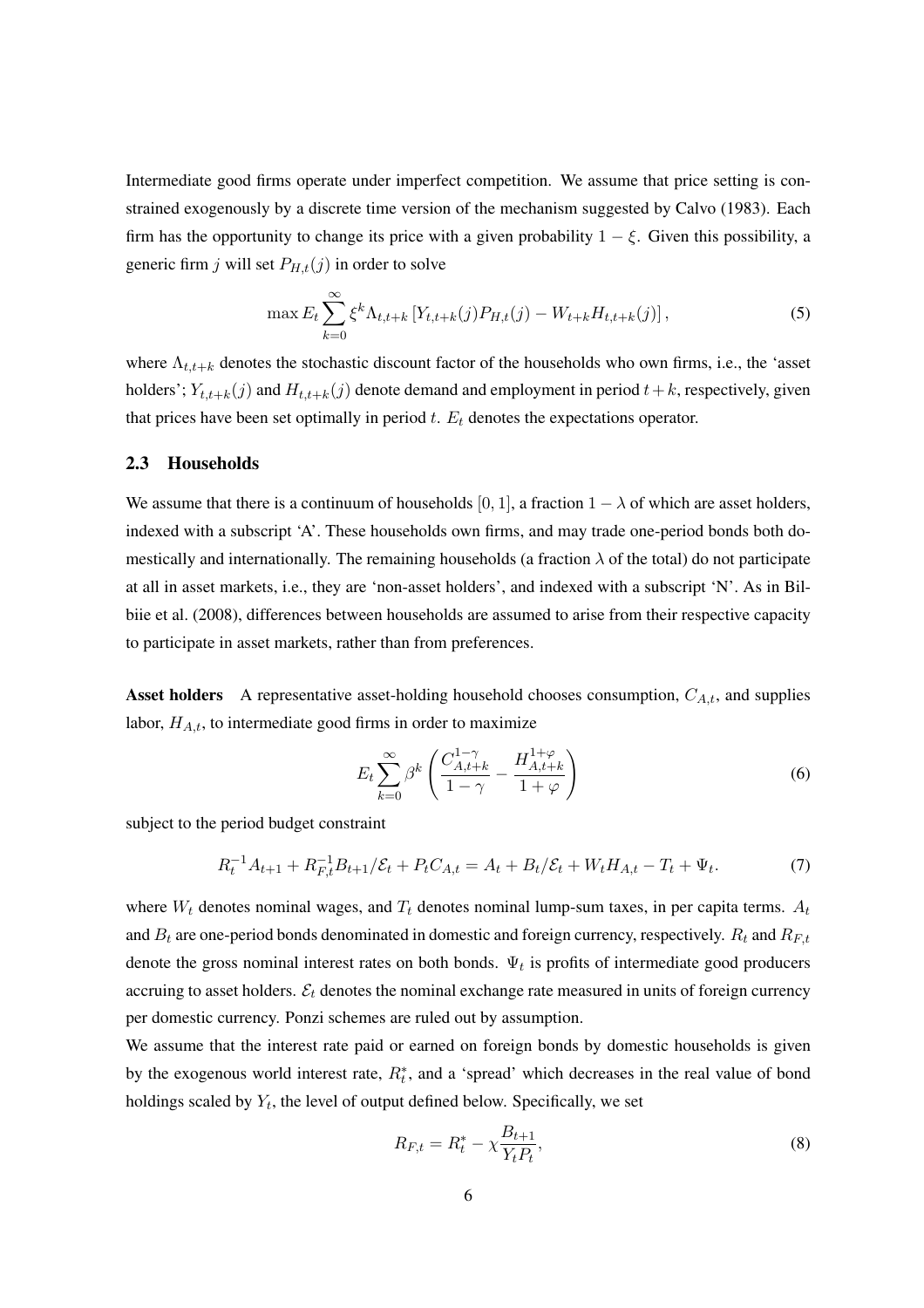This assumption ensures the stationarity of bond holdings (even for very small values of  $\chi$ ) and thus allows us to study the behavior of the economy in the neighborhood of a deterministic steady state.<sup>5</sup>

**Non-asset holders** A representative non-asset holding household chooses consumption,  $C_{N,t}$ , and supplies labor,  $H_{N,t}$ , to intermediate good firms in order to maximize its utility flow on a period-byperiod basis

$$
\frac{C_{N,t}^{1-\gamma}}{1-\gamma} - \frac{H_{N,t}^{1+\varphi}}{1+\varphi} \tag{9}
$$

subject to the constraint that consumption expenditure equals net income

$$
P_t C_{N,t} = W_t H_{N,t} - T_t. \tag{10}
$$

For non-asset holders, consumption equals disposable income in each period; hence they are also referred to as 'hand-to-mouth consumers'.

#### 2.4 Government

We specify the conduct of monetary policy by an interest rate feedback rule. Specifically, we assume that the central bank determines the nominal short-term rate following a Taylor-type rule:

$$
R_t = R + \phi(\Pi_{H,t} - \Pi_H),\tag{11}
$$

.

where  $\Pi_{H,t} = P_{H,t}/P_{H,t-1}$  measures domestic inflation. Here and in the following, variables without time subscript refer to the steady-state value of a variable. A Taylor-type rule such as (11) provides a familiar and simple way to account for the role of monetary policy in the transmission of fiscal policy. Moreover, for  $\phi \to \infty$ , we can use (11) to approximate the flexible-price allocation as a reference point. Intuitively, if monetary policy reacts with infinite strength to any deviation of inflation from the target, it effectively precludes price dispersion, in line with flexible-price models.

Government spending is an aggregate of domestic intermediate goods:

$$
G_t = \left(\int_0^1 Y_{H,t}(j)^{\frac{\epsilon-1}{\epsilon}}dj\right)^{\frac{\epsilon}{\epsilon-1}}
$$

We assume that intermediate goods are assembled so as to minimize costs. Thus the price index for government spending is given by  $P_{H,t}$ . Government spending is financed either through lump-sum

 $5$ Our particular specification draws on Kollmann (2002), who studies a model similar to ours. Schmitt-Grohé and Uribe (2003) consider a real model of a small open economy and suggest the above mechanism of a debt-elastic interest rate as one among several ways of 'closing small open economy models' (that is, inducing stationarity) with incomplete markets. In principle, a debt-elastic interest rate also provides a convenient, if somewhat crude, way to study another possible transmission channel of fiscal policy. Specifically, a non-negligible 'risk premium' (i.e.,  $\chi$  taking an economically significant value) would capture the idea that borrowers from highly indebted countries face less favorable financing conditions in international markets. This, in turn, would affect the real economic impact of higher government spending. We briefly consider this idea in the appendix to the paper.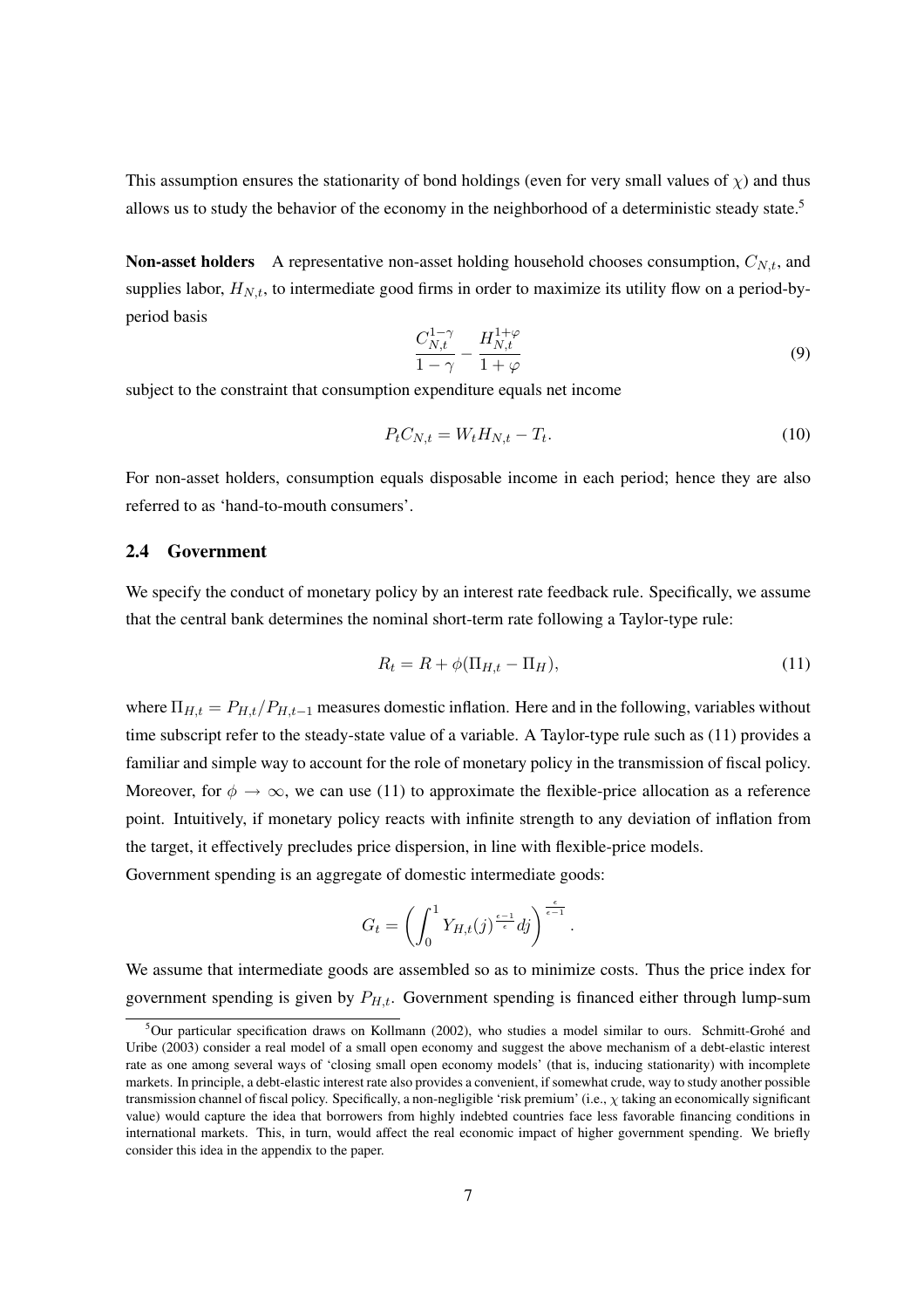taxes,  $T_t$ , or through issuance of nominal one-period debt,  $D_t$ . The period budget constraint of the government reads as follows

$$
R_t^{-1}D_{t+1} = D_t + P_{H,t}G_t - T_t.
$$
\n(12)

The time path of government spending and real taxes,  $T_{R,t} = T_t/P_t$ , is also determined by feedback rules, which we assume to take the following form

$$
G_t = (1 - \psi_{gg})G + \psi_{gg} G_{t-1} + \psi_{gd} \frac{D_t}{P_{t-1}} + \varepsilon_t
$$
\n(13)

$$
T_{R,t} = G \left(\frac{P_{H,t}G_t}{P_tG}\right)^{\psi_{tg}} + \psi_{td} \frac{D_t}{P_{t-1}},
$$
\n(14)

where  $\varepsilon_t$  measures an exogenous iid shock to government spending. The  $\psi$ -parameters capture the responsiveness of spending and taxes to government spending and debt. Note that for  $\psi_{tg} = 1$ , changes in government spending lead to a one-for-one increase in taxes, leaving government debt unchanged.

It is worth emphasizing that the analysis of government spending shocks has been typically conducted under the assumption that  $\phi_{qd} = 0$ , in which case government spending follows an exogenous process.<sup>6</sup> Relaxing this restriction is essential for our own analysis, as we wish to trace the implications of debt-stabilizing spending dynamics for the transmission of fiscal shocks. Note in this context that (13) need not be interpreted strictly as an institutional rule constraining the fiscal authorities. Instead, like a Taylor rule for monetary policy, it may simply provide a description of fiscal policy-making, reflecting the complex set of incentives and constraints that govern the authorities' decisions on the level of government spending.

#### 2.5 Equilibrium

Equilibrium requires that firms and households behave optimally for given initial conditions, exogenously given developments in the ROW, and government policies. Moreover, market clearing conditions need to be satisfied. At the level of each intermediate good, supply must equal total demand stemming from final good firms, the ROW, and the government:

$$
Y_t(j) = \left(\frac{P_{H,t}(j)}{P_{H,t}}\right)^{-\epsilon} \left( (1-\omega) \left(\frac{P_{H,t}}{P_t}\right)^{-\sigma} C_t + \omega \left(\frac{P_{H,t}^*}{P_t^*}\right)^{-\sigma} C_t^* + G_t \right),\tag{15}
$$

where  $P_{H,t}^*$ ,  $P_t^*$ , and  $C_t^*$  denote the price index of domestic goods expressed in foreign currency, the foreign price level and foreign consumption, respectively.

<sup>&</sup>lt;sup>6</sup>If, in addition  $\lambda = 0$ , the relative magnitude of  $\psi_{tq}$  and  $\psi_{td}$  is irrelevant for the equilibrium allocation, provided that  $\psi_{td}$  is set so as to ensure the stability of debt.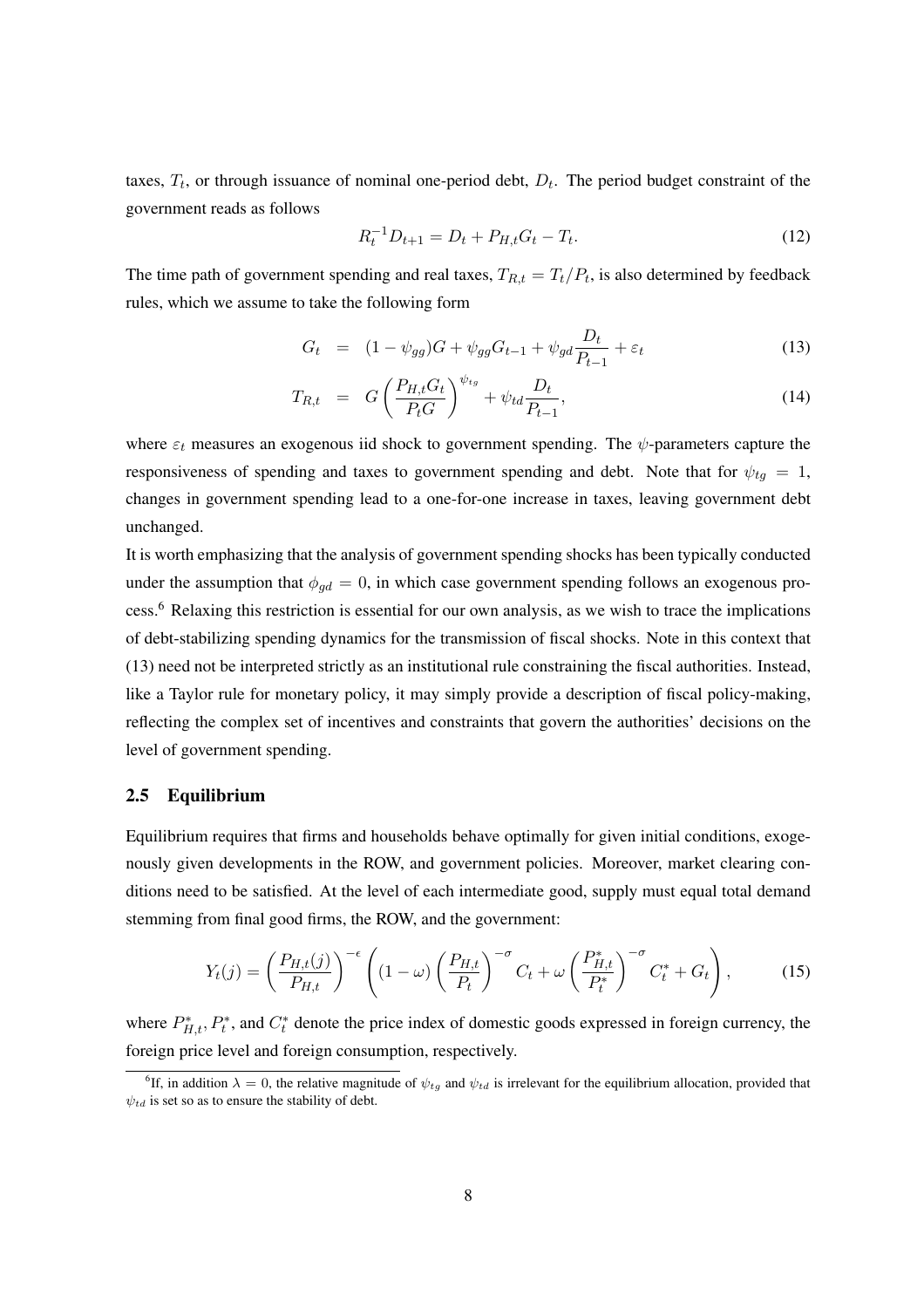As in Galí and Monacelli (2005), it is convenient to define an index for aggregate domestic output:  $Y_t = \left(\int_0^1$  $\int_0^1 Y_t^{\frac{\epsilon-1}{\epsilon}}(j)dj\bigg)^{\frac{\epsilon}{\epsilon-1}}$  $\epsilon^{-1}$ . Substituting for  $Y_t(j)$  using (15) gives the aggregate relationship

$$
Y_t = (1 - \omega) \left(\frac{P_{H,t}}{P_t}\right)^{-\sigma} C_t + \omega \left(\frac{P_{H,t}^*}{P_t^*}\right)^{-\sigma} C_t^* + G_t.
$$
 (16)

In addition, the following has to hold

$$
C_t = \lambda C_{N,t} + (1 - \lambda) C_{A,t} \tag{17}
$$

$$
H_t = \lambda H_{N,t} + (1 - \lambda) H_{A,t}, \qquad (18)
$$

where  $H_t = \int_0^1$  $\int_0^1 H_t(j)dj$  is aggregate labor employed by domestic intermediate good firms. Regarding asset markets, we assume that foreigners do not hold domestic bonds. Market clearing for domestic currency bonds therefore requires

$$
(1 - \lambda)A_t - D_t = 0.
$$
\n<sup>(19)</sup>

The market for foreign currency bonds clears by Walras' law.

We also define the trade balance in terms of steady state output, and the real exchange rate as follows:

$$
TB_t = \frac{1}{Y} \left( Y_t - \frac{P_t}{P_{H,t}} C_t - G_t \right), \qquad Q_t = \frac{P_t \mathcal{E}_t}{P_t^*}.
$$
 (20)

Note that an increase of  $Q_t$  corresponds to an appreciation of the real exchange rate.

# 3 Fiscal Policy Transmission With Spending Reversals

In this section we analyze the transmission of fiscal shocks under the assumption that both future taxes and government spending respond to the level of public debt. Under this assumption, a current episode of deficit spending is expected to be partially offset through future reductions in spending below trend.

We consider an approximation of the equilibrium conditions of our model around a deterministic steady state. For this steady state we assume that trade is balanced, government debt is zero, inflation is zero, and consumption and labor supply of asset-holders and non-asset holders are identical (as a result of appropriate lump-sum transfers in steady state).

In our simulations we initially focus on a parsimonious version of the model, so as to provide a closeup analysis of the transmission mechanism under a debt-stabilizing spending rule. In this version of the model, we assume that all households participate in financial markets—all agents are assets holders. Subsequently, we will study a model economy involving both asset holders and non-asset holders.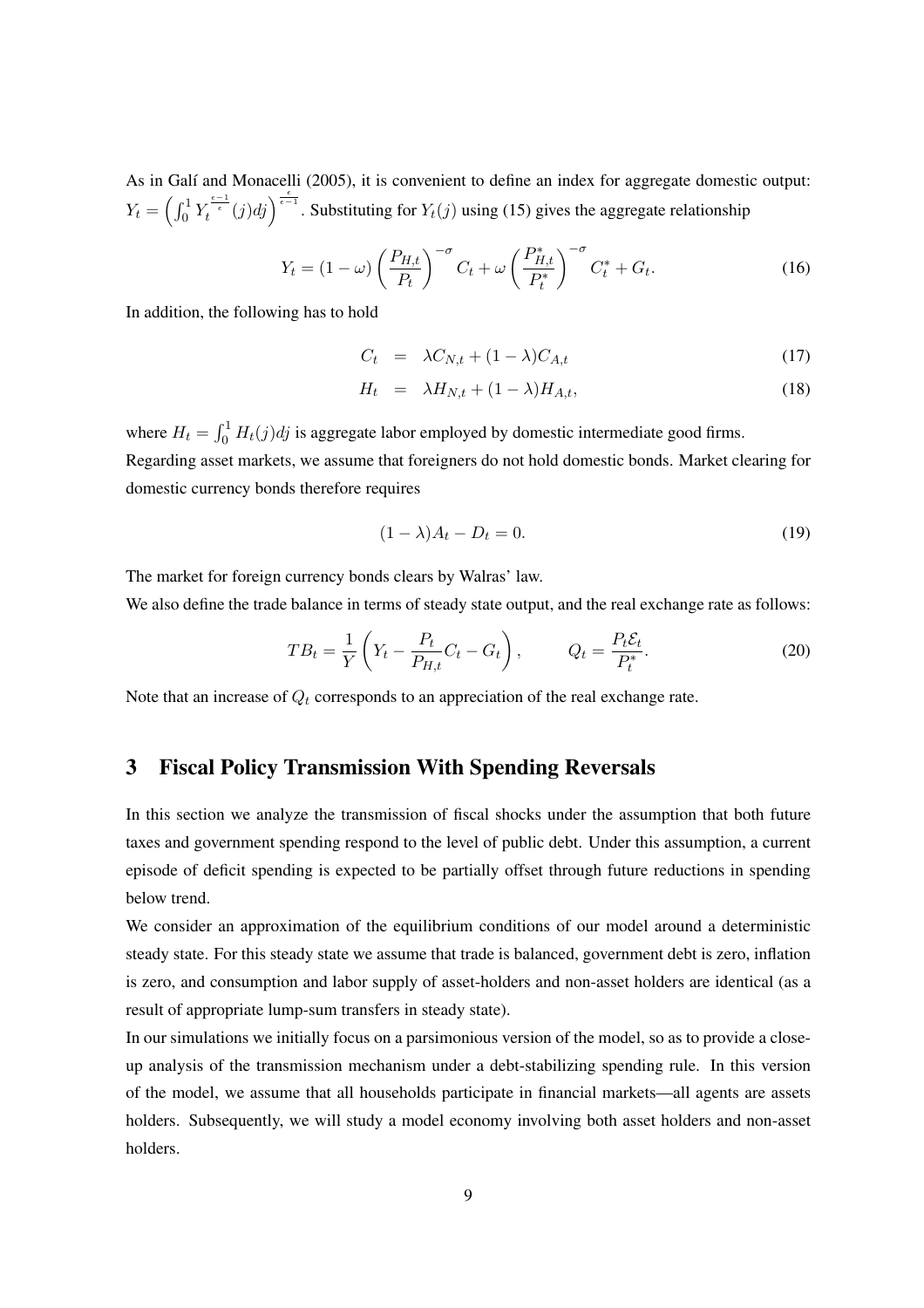### 3.1 Parameterization

Table 1 summarizes all parameter choices. A period in the model corresponds to one quarter. The discount factor  $\beta$  is set to 0.99. We assume that the coefficient of relative risk aversion,  $\gamma$ , and the inverse of the Frisch elasticity of labor supply,  $\varphi$ , take the value of one. The trade price elasticity  $\sigma$  is set equal to  $2/3$ , which is in the range considered in the recent macroeconomic literature.<sup>7</sup> Price rigidities play a key role in the transmission of government spending shocks with spending re-

versals. We assume that  $\xi = 0.75$ , implying an average price duration of four quarters, within the range of values discussed, for example, by Nakamura and Steinsson (2008), if toward the higher end. Besides price stickiness, two additional features determine the extent to which the equilibrium allocation differs from the allocation that would obtain under flexible prices (flexible-price allocation, for short). First, the returns to labor, the only variable factor of production, are assumed to be decreasing, as indicated by  $\alpha < 1$ . This assumption generates real rigidities. Second, the extent of these rigidities is further affected by the price elasticity of demand, measured by  $\epsilon$ . Specifically, we assume that  $\alpha = 0.63$  and  $\epsilon = 21$ , implying a steady-state markup of 5 percent and a labor share of 60 percent.<sup>8</sup>

| Parameters                     |             | Value   |
|--------------------------------|-------------|---------|
| Discount factor                | β           | 0.99    |
| Coefficient of risk aversion   | $\gamma$    | 1       |
| Inverse of Frisch elasticity   | $\varphi$   | 1       |
| Trade price elasticity         | $\sigma$    | 2/3     |
| Prob. of price fixed           | ξ           | 0.75    |
| Production function            | $\alpha$    | 0.63    |
| Price elasticity of demand     | $\epsilon$  | 21      |
| Import share of private demand | $\iota$     | 0.15    |
| Average spending share         | $g_y$       | 0.2     |
| Autocorrelation spending       | $\psi_{qq}$ | 0.9     |
| Debt elast, of taxes           | $\psi_{td}$ | 0.02    |
| Debt elast. of spending        | $\psi_{qd}$ | $-0.02$ |
| Tax finance                    | $\psi_{tq}$ | 0.5     |
| Monetary policy                | φ           | 1.5     |
| Debt elast, of interest rates  | $\chi$      | 0.00001 |
| Non-asset holders              | $\lambda$   | 0, 1/3  |

|  | Table 1: Parameterization of the Model |  |  |
|--|----------------------------------------|--|--|
|--|----------------------------------------|--|--|

<sup>&</sup>lt;sup>7</sup>See Corsetti et al.  $(2008)$  for further discussion.

 $8$ See Galí et al. (2001) or Eichenbaum and Fisher (2007) for further discussion of how real rigidities interact with nominal price rigidities in the context of the new Keynesian model. Note that the latter study also considers a non-constant price elasticity of demand, which further increases the degree of real rigidities.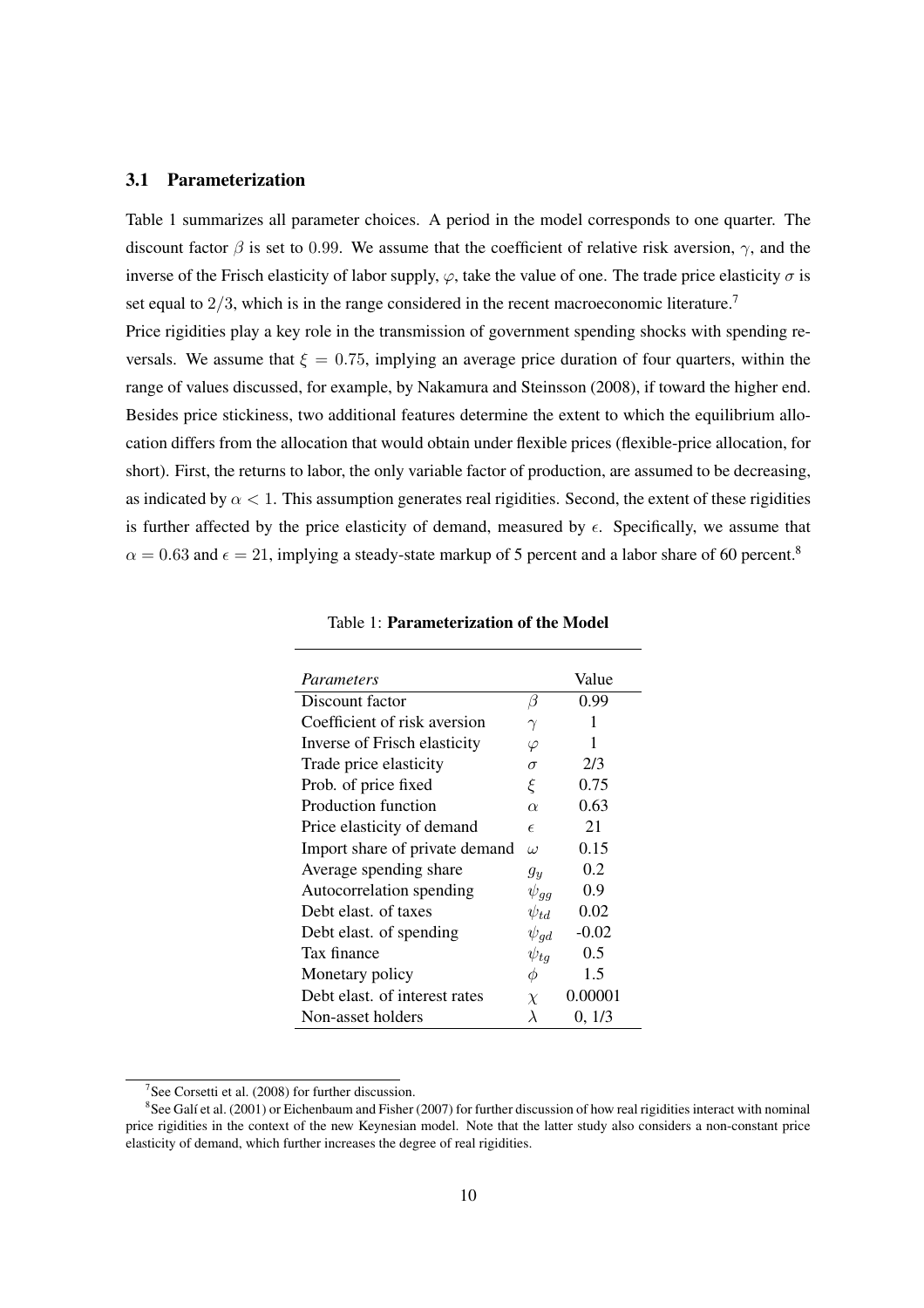Regarding monetary policy, we assume that  $\phi = 1.5$ , a value commonly employed by the literature. Regarding fiscal policy, we assume that changes in government spending are contemporaneously financed in equal part by taxes and debt, that is, we set  $\phi_{tq} = 0.5$ . Further, we set  $\omega = 0.15$  and the average government spending share  $g_y = 0.20$ . This implies that imports account for 12 percent (because government spending is assumed to fall on domestic goods only) and government spending for 20 percent of steady-state output, in line with average values for the U.S. during the period 1980– 2007. The parameter  $\psi_{qq}$  is set to 0.9, capturing the persistence of government spending deviations from trend documented by many VAR studies on U.S. data.

We set the two parameters that govern the responsiveness of taxes and government spending to debt equal to  $\psi_{td} = -\psi_{qd} = 0.02$ . The latter parameter is crucial for our account of the transmission mechanism. To the extent that contemporaneous taxes do not move one-for-one with government spending, some later response of taxes and/or spending is required to ensure public debt stability.<sup>9</sup> In virtually all models of fiscal transmission, taxes are assumed—without further justification—to bear the entire burden of debt stabilization, i.e.,  $\psi_{ad} = 0$ . This effectively makes the path of debt/taxes irrelevant for the real allocation of the economy (if  $\lambda = 0$ ).

A fundamental passage in our analysis of fiscal policy is to recognize that at least some of the dynamic adjustment to a higher debt stock will fall on spending restraint. This proposition captures the reality of institutional and/or political constraints on governments' capacity to raise taxes.<sup>10</sup> It also finds support in empirical estimates of policy rules, which indicate a statistically significant adjustment of both spending and taxes in response to higher debt.<sup>11</sup> In our parameterization with  $\psi_{od} = -0.02$  and  $\psi_{td} = 0.02$ , an increase in government debt by 1 percentage point of GDP causes spending/taxes to be decreased/increased by 0.02 percentage points relative to their baseline trends.

In the last line of Table 1, we report the values for the parameter  $\lambda$ , i.e., the extent of participation in financial markets, which we vary across model simulations. Initially, we assume that all households have access to financial markets ( $\lambda = 0$ ). Subsequently, we relax this assumption and posit  $\lambda = 1/3$ . Note that this is a relatively conservative number in light of the estimates reported by Galí et al. (2007), who reconsider estimates by Campbell and Mankiw (1989), and by Bilbiie et al. (2008).

 $\rm^9$ Consider a linear approximation of the equilibrium conditions around a deterministic steady state with zero inflation and without debt. Abstracting from autocorrelation of government spending and any direct contemporaneous response of taxes to spending, and assuming an 'active monetary policy', debt stability obtains if the difference between  $\psi_{gd}$  and  $\psi_{td}$ does not exceed  $1 - \beta$ . For a general discussion see Leeper (1991).

<sup>&</sup>lt;sup>10</sup>We should stress that our parameter choice does not necessarily reflect explicit debt or deficit constraints as enacted in several countries. Instead, a systematic adjustment of spending and/or taxes to the level of public debt may follow, more broadly, from political economy constraints which force fiscal adjustment to take place at some point. For instance, Canova and Pappa (2004), find a strong stabilizing response of government spending to the debt output/ratio across U.S. states, irrespective of whether state laws mandate explicit fiscal restrictions.

 $11$ Using annual observations, Galí and Perotti (2003), for instance, report estimates ranging from  $-0.04$  to 0.03 for government spending, and from 0 to 0.05 for taxes, in a panel of OECD members (no breakdown by country provided for these estimates). For the U.S., Bohn (1998) reports estimates for the response of the *surplus* to debt in a range from 0.02 to 0.05.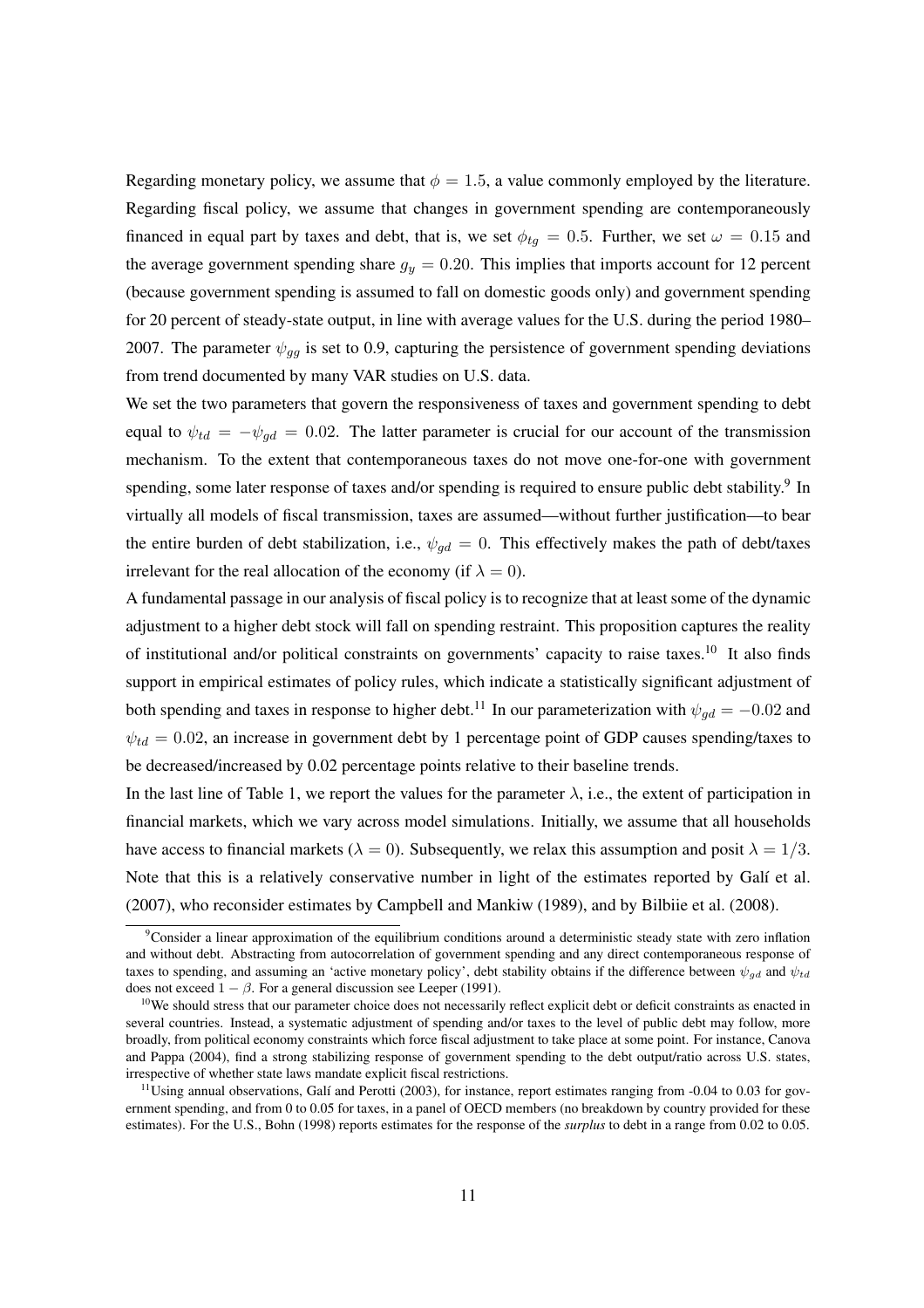#### 3.2 Quantitative Analysis

In the following we analyze in detail the fiscal transmission mechanism under our specification of fiscal policy. The main finding is that, with anticipated spending reversals, the initial fiscal impulse exerts a stronger expansionary effect on output, by crowding in private consumption and depreciating the real exchange rate. This pattern of impulse responses conforms well with results from empirical studies that have long posed a challenge for macroeconomic theory. In traditional analyses based on the Mundell-Fleming model, government spending crowds-in private consumption, but also produces upward pressure on interest rates, which attracts capital inflows and thus appreciates the currency. The latter implication carries over to more recent models, whether neoclassical or new Keynesian (although the crowding-in of consumption does not!). In these models, given home bias in public demand, an increase in government spending is commonly shown to raise the international price of domestic output, i.e., appreciate the real exchange rate. The literature has recently paid increasing attention to this particular issue, as the response of real exchange rates provides a useful benchmark against which to assess models of fiscal transmission—see, for example, Ravn et al. (2007) and Monacelli and Perotti (2006).

In this spirit, this paper builds a case for refining our understanding of expenditure-side stimulus, going beyond the distinction of government spending by type (investment versus consumption, wages versus final goods—see Baxter and King (1993) and Finn (1998)) or according to the mix of tax versus deficit financing in the short run (see Ludvigson (1996)). Our main, novel argument is that much of the macroeconomic impact of fiscal stimulus depends on the own-dynamics of government spending, notably the extent to which temporary deficit spending is subsequently offset through spending cuts. In this regard, the common assumption that fiscal expansions lead to a one-for-one increase in the tax burden strikes us as an overly restrictive and implausible simplification. Indeed, by ignoring the possibility of spending reversals, macroeconomic models risk providing a distorted picture of fiscal policy transmission and the mechanics of expenditure-side stimulus.

Throughout, we consider an unanticipated increase in government spending by one percent of steadystate GDP. To focus on the core of the transmission mechanism, we report impulse responses for the following six variables: government spending, output, private consumption, short- and long-term real interest rates, and the real exchange rate. At the end of this section, we show an expanded set of impulse responses including other variables of interest.

#### 3.2.1 Inspecting the mechanism

Figure 1 displays impulse responses for the parsimonious specification of our model where all households participate in asset markets ( $\lambda = 0$ ). We gauge the importance of nominal rigidities by contrasting our baseline case featuring sticky prices (the corresponding impulse responses are denoted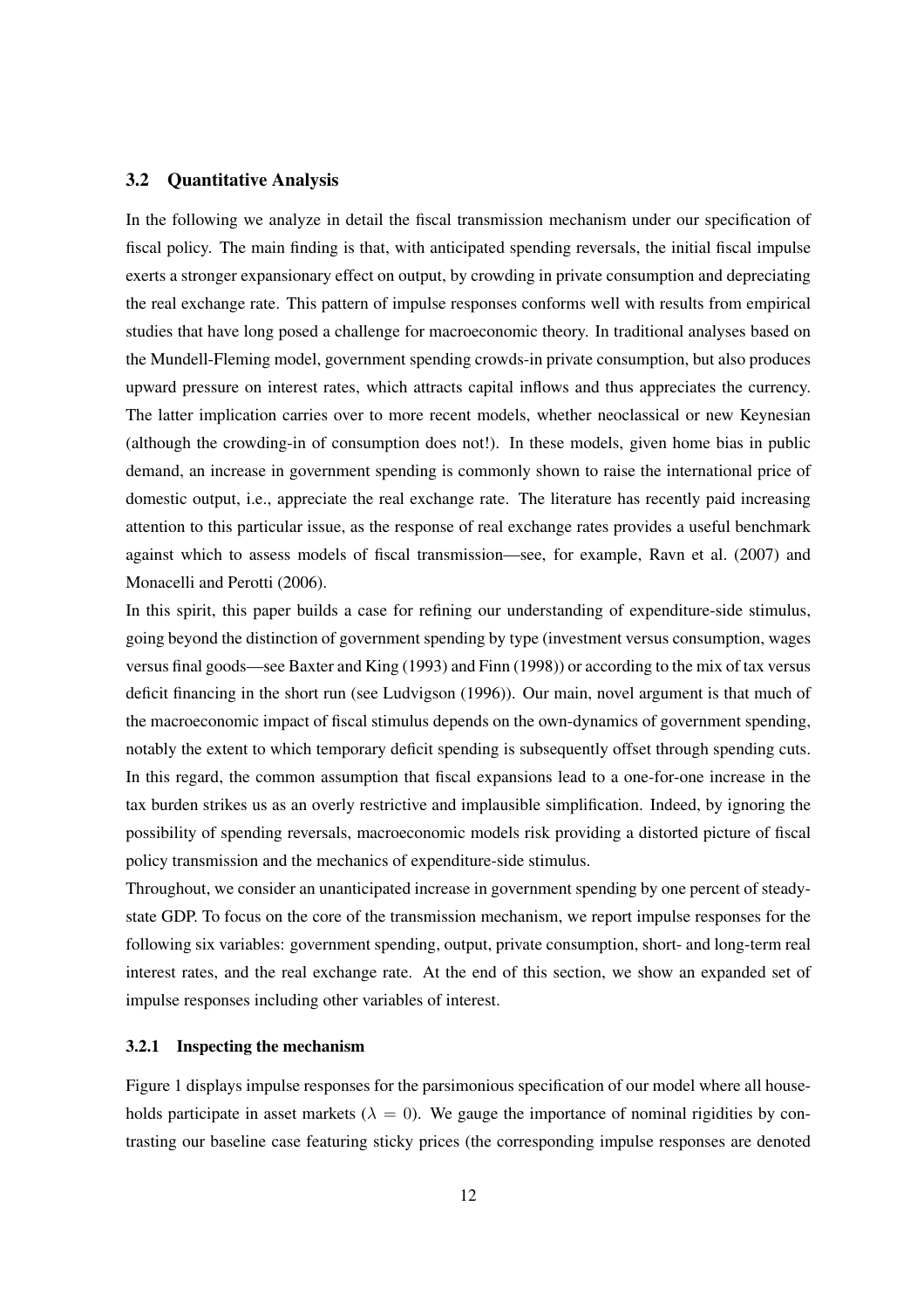by solid lines) with a flexible-price allocation for the same economy (dashed lines).<sup>12</sup> In Figure 1, as well as in all the figures in the rest of this section, quantity variables are measured in percent of steady-state output; price variables (such as the real exchange rate, the interest rates, and real wages) are measured in percentage deviations from the steady-state level. Horizontal axes measure time in quarters.



Figure 1: Effect of Government Spending Shock: Sticky Price vs. Flexible Price Allocation. Notes: Solid lines:

 $\phi = 1.5$ , dashed lines:  $\phi = 500$ . Quantity variables are measured in percent of steady-state output. Price variables are measured in percentage deviations from the steady-state level. Horizontal axes measure time in quarters.

The upper-left chart shows the dynamics of spending shocks, including a partial spending reversal. Spending rises on impact, but subsequently eases in response to higher outstanding debt and actually falls below trend levels some 12 quarters after the initial shock. To analyze the responses of all other variables, focus first on the flexible-price allocation.

The lower-left chart shows that the real short-term interest rate rises quite sharply on impact, dropping below steady-state levels no earlier than ten periods after government spending has fallen below trend. This path also drives the long-term real interest rate (shown in the lower-right chart), which

 $12$ The flexible-price allocation is modeled by assuming that the central bank adjusts interest rates massively in response to any deviation of inflation from the target. Specifically, we assume  $\phi = 500$ .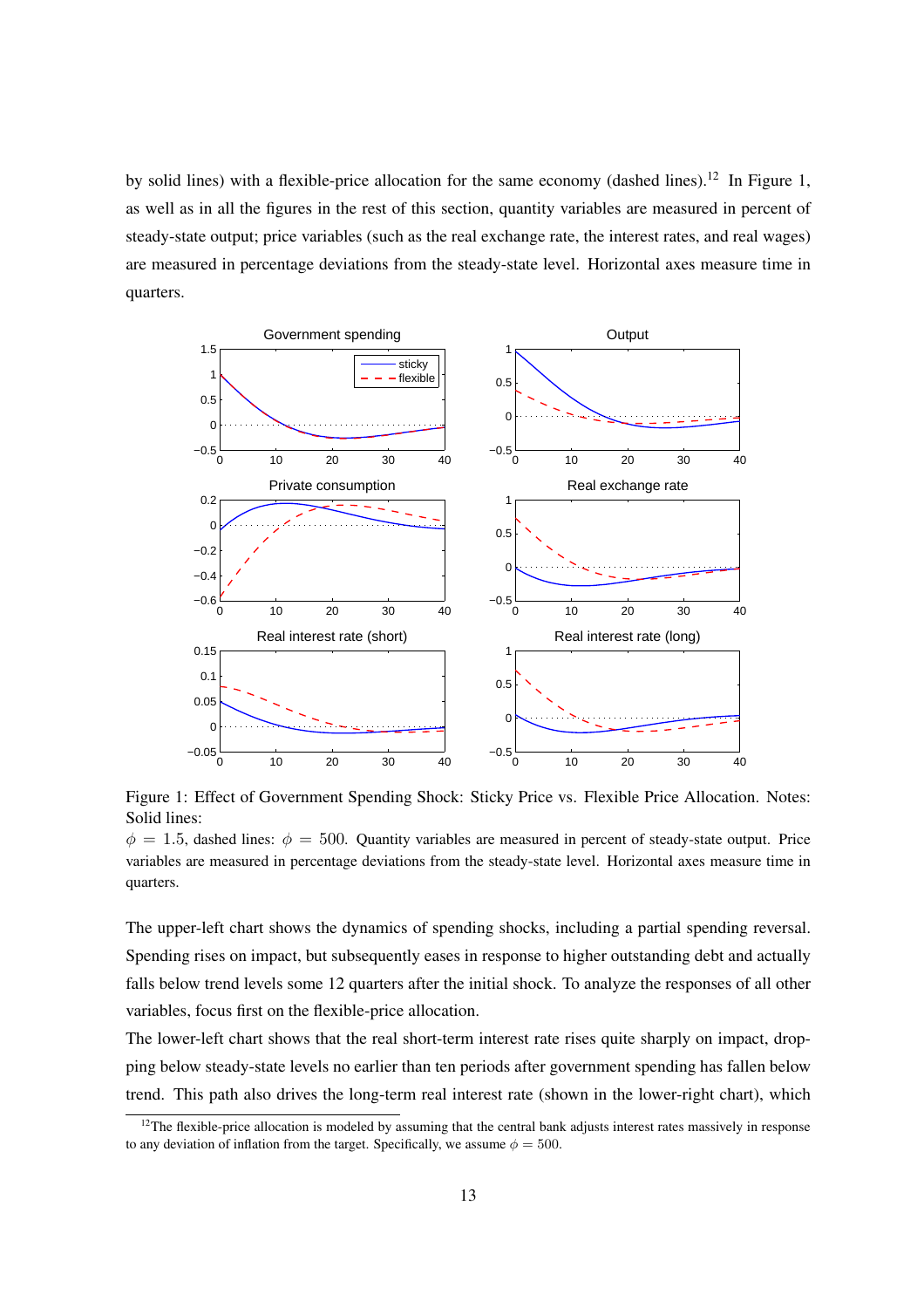compounds the infinite series of expected future short-term rates.<sup>13</sup> Accordingly, the long-term rate increases considerably on impact, but then falls below steady-state levels around the time when spending drops below trend. Mirroring the path of this variable, private consumption initially drops; it recovers above trend levels not until the public spending increase has tapered off and the long rate fallen below steady-state level.<sup>14</sup> Following the same pattern, the real exchange rate appreciates with above-trend public spending, and depreciates with below-trend public spending.<sup>15</sup> Intuitively, the dynamic adjustment under flexible prices corresponds to a basic notion of efficiency, whereby prices induce a reallocation of private consumption over time, from periods when the government's claim on domestic resources is above trend, to periods when it is below.

With nominal rigidities, real output bears a greater share of the initial adjustment to the shock. In Figure 1, this is manifest in short- and long-term real interest rates (solid lines) that are lower than under flexible prices, a greater rise in domestic production, an increase in private consumption, and a fall in the real exchange rate.

Anticipation effects are key to the transmission of fiscal policy displayed in Figure 1. Intuitively, our fiscal experiment could be interpreted as the combination of two different measures: one consists in the unexpected increase in government spending in the short run; the other in the announcement of a spending contraction to be implemented in the future. Price stickiness is not too consequential for the response of *future* demand and output to the preannounced spending cuts: with staggered price adjustment, many firms will have the opportunity to re-optimize their prices incorporating the expectation of public spending restraint. In contrast, price stickiness is crucial for the *short-run* effects of the temporary spending increase. As prices do not adjust sufficiently to reflect the scarcity of current output relative to greater aggregate demand, domestic output expands much more than under flexible prices. Indeed, with the central bank following a standard Taylor-type rule, the contractionary response of monetary policy is not strong enough to raise long-term interest rate up to the point of crowding out private consumption.

These dynamics, however, hinge not only on nominal rigidities, but also, and crucially so, on the debtsensitivity of government spending. Figure 2 draws attention to this aspect by contrasting the baseline spending reversal (where the debt-sensitivity parameter of the spending rule is set to  $\psi_{qd} = -0.02$ ) with the case of a debt-insensitive spending rule ( $\psi_{ad} = 0$ ). Note that across the two experiments we

 $<sup>13</sup>$ The long-term real rate of interest is defined as the real yield on a bond of infinite duration. Formally, the deviation of</sup> this variable from its steady state value corresponds to the infinite sum of deviations of future ex-ante short-term real interest rates from steady state.

<sup>&</sup>lt;sup>14</sup>With additive separability of preferences over time, the equilibrium consumption demand is determined exactly by the negative of the long-term real interest rate—see, for example, Woodford (2003) p. 244.

<sup>&</sup>lt;sup>15</sup>With complete markets, the real exchange rate would be determined exactly by the ratio of domestic to foreign longterm real interest rates, see, for example, Corsetti and Pesenti (2005) and Galí and Monacelli (2005). Observe that our allocation turns out to be close to the one under complete markets, as shown by Figure A.1 in the Appendix—for further discussion see also Corsetti et al. (2008).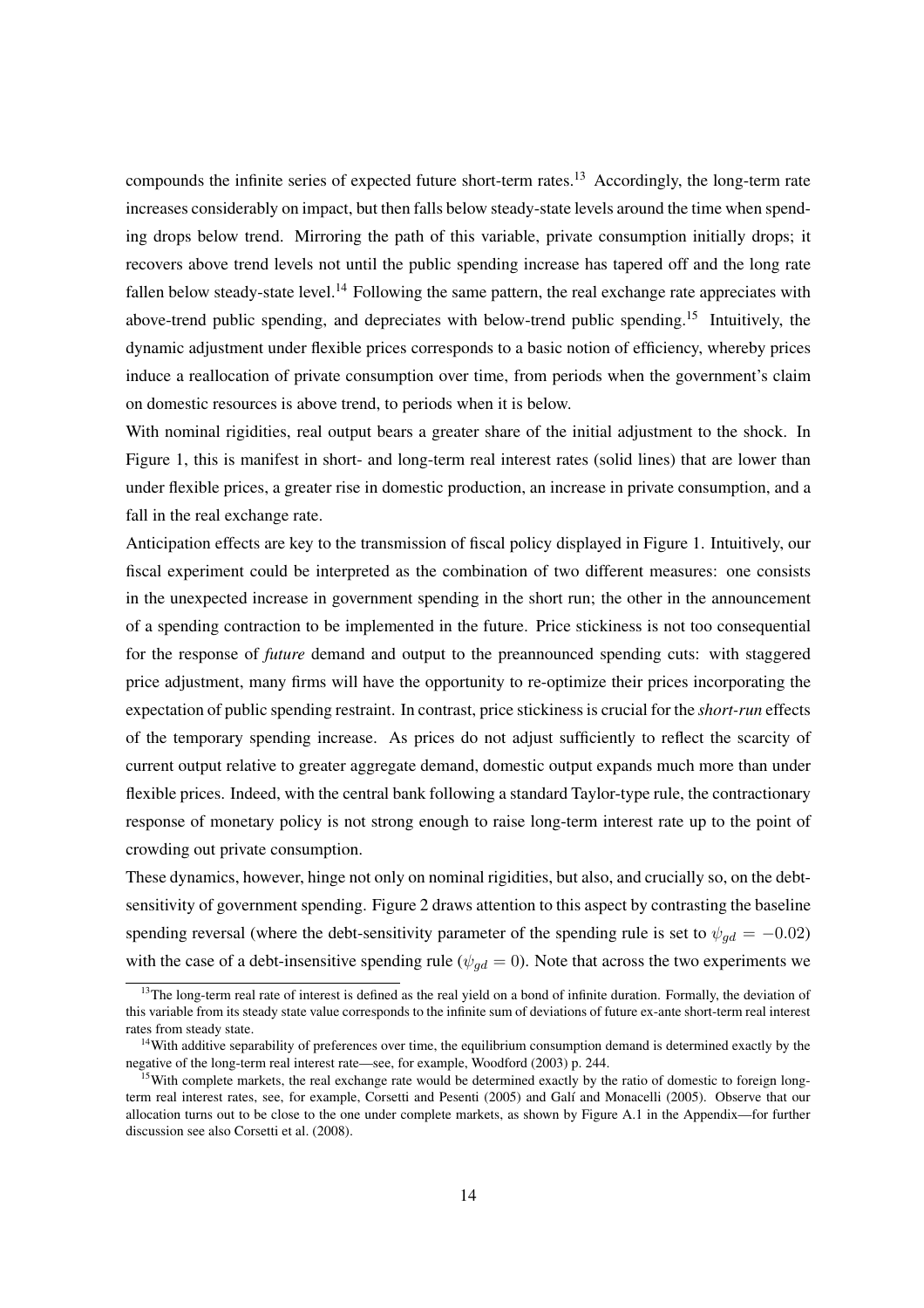maintain the sticky-price setup of the baseline specification.

The dashed lines denote impulse responses for the debt-insensitive case. Observe that real shortterm interest rates in this case never fall below their steady-state level, in marked difference from the baseline specification denoted by solid lines. Hence long-term rates in the debt-insensitive case also remain consistently above their steady-state value after the spending shock; consumption falls; and the real exchange rate appreciates (see, for example, Linnemann and Schabert (2003)).



Figure 2: Effect of Government Spending Shock: Debt-Stabilizing vs. Debt-Insensitive Spending Rule. Notes: see figure 1. Solid lines:  $\psi_{qd} = -0.02$ , dashed lines:  $\psi_{qd} = 0$ .

The specification without spending reversals implies that any spending increase leads to a one-forone rise in the expected tax burden—a key assumption in most existing quantitative studies of fiscal transmission.<sup>16</sup> By contrast, the debt-stabilizing spending rule puts some of the burden of adjustment on outlays, thereby reducing the need for significant tax increases. Under our parameterization, for instance, the government's claim on domestic resources diminishes noticeably (by ca. 80 percent in net present value terms, at steady-state prices), as the higher debt stock caused by the initial rise in spending feeds back into spending cuts later on.

Yet the divergence between the two scenarios shown in Figure 2 cannot be attributed simply to dif-

 $16$ Our specification of the tax rule implies that taxes rise, on impact, by 50 percent of the spending impulse, thus causing a deficit to emerge.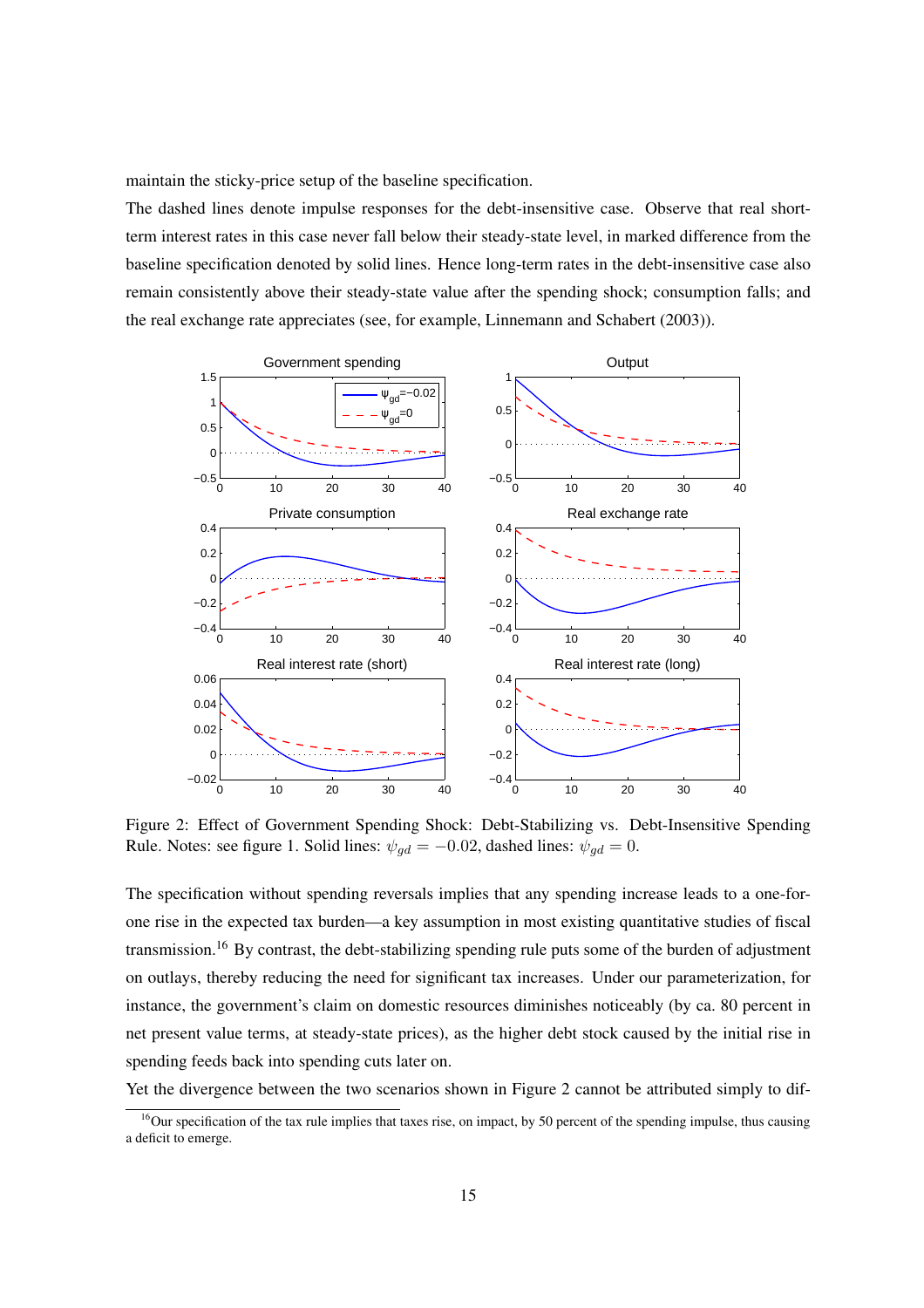ferences in the size of the wealth shocks caused by the government's claim on resources. To clarify this point, we reconsider the same scenarios under complete markets, implying that households are explicitly insured against the higher tax burden through a complete set of internationally traded state-contingent securities. In this case, domestic consumption (relative to foreign consumption) is tightly linked to the real exchange rate. Without the spending reversal, consumption falls in response to the government spending shock, while the real exchange rate appreciates—regardless of the fact that private wealth is now insulated from the shock. With the spending reversal, the exact opposite occurs. In other words, whether or not markets are complete, our baseline specification with debt-stabilizing spending dynamics predicts a positive consumption multiplier, associated with real depreciation. These results are shown in Figure A.1 in the appendix.

Another important point is worth stressing. In our model, spending reversals give rise to budget surpluses. However, it is the path of spending, not of deficits and surpluses, that makes a difference for fiscal transmission. This becomes clear from the fact that under a debt-insensitive spending rule, the timing of taxation is entirely irrelevant, given the assumed lump-sum nature of taxes. Instead, our analysis underscores the critical role of long-term interest rates in reflecting anticipated movements in public demand relative to domestic productive capacity.

#### 3.2.2 The model with limited participation in asset markets

We now turn to our model specification where a fraction of households is without access to financial markets ( $\lambda = 1/3$ ). This specification captures elements of the macroeconomy that are not key to the mechanism of spending reversals but important for fiscal policy in its own right. Specifically, the presence of 'hand-to-mouth consumers' reflects credit market imperfections that constrain households' capacity to smooth consumption over time—imperfections which have come to the fore during the ongoing financial crisis and which provide a rationale for fiscal stabilization in the first place.

Figure 3 displays the impulse responses for this model economy. In addition to the variables displayed in Figures 1 and 2, Figure 3 also includes several additional variables of interest: consumption of asset holders and non-asset holders (or 'hand-to-mouth consumers'), the government budget balance, taxes, public debt, net foreign assets, the real wage, net exports, the short-term nominal interest rate, and domestic inflation (the latter two replacing the short-term real rate). As in the previous subsection, we compare a baseline case with spending reversals (solid lines) to the case of a debt-insensitive, exogenous path for spending, as commonly assumed in the literature (dashed lines).

Without spending reversals, our numerical exercise shows that the presence of 'hand-to-mouth consumers' *per se* is not sufficient to generate a positive consumption multiplier. Indeed, as the long-term real interest rate remains above its steady state value, the sharp contraction in the consumption of asset holders more than offsets the positive addition to demand from the non-asset holders. Note also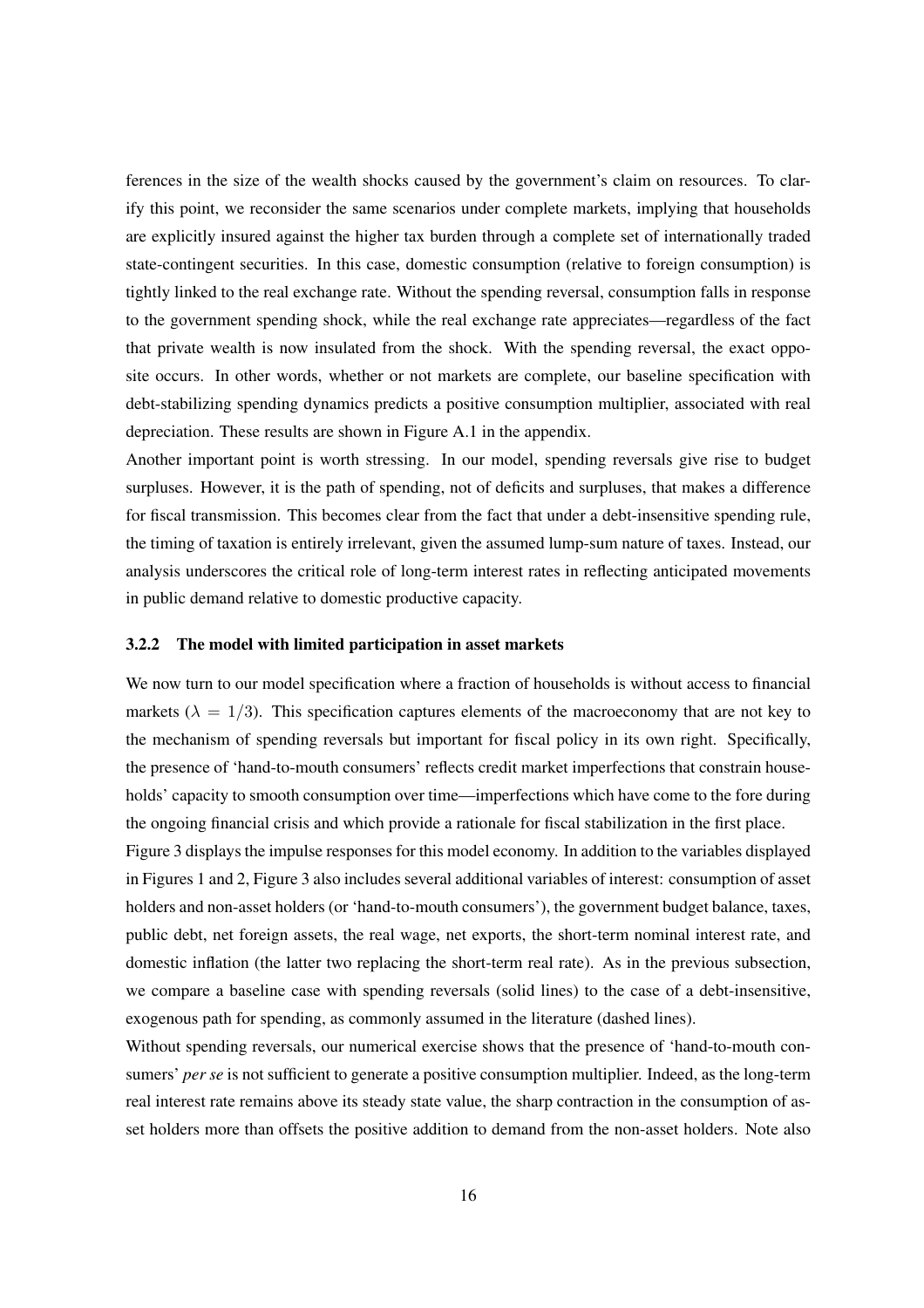

Figure 3: Effect of Government Spending Shock: Model with Limited Participation in Asset Markets. Notes: see figure 1.

that the real exchange rate appreciates, and the real wage response is positive.

With spending reversals, instead, hand-to-mouth consumers introduce important amplification effects. Private consumption rises much more on impact, implying a multiplier of about 0.4, close to the values reported by many empirical studies. Output also increases somewhat more than in the specifications shown in Figures 1 and 2. Interestingly, as the boost to aggregate demand from the fiscal stimulus is stronger, the long-term real interest rate initially rises, but this increase is short-lived, and followed by a prolonged decline below steady-state levels. The presence of hand-to-mouth consumers also alters the response of consumption, which no longer mirrors that of the long-term interest rate, and that of the real exchange rate. In particular, the strong impact increase in consumption coincides with a short-lived rise in long-term real interest rates and a brief real appreciation. Correspondingly, asset holders reduce their consumption initially, but the contraction of their demand is milder than in the case of debt-insensitive government spending.<sup>17</sup>

The stronger rise in private consumption reflects primarily the presence of hand-to-mouth agents, who consume more in response to the rise in current income—as real wages rise due to a shift in

<sup>&</sup>lt;sup>17</sup>A stronger depreciation obtains if we allow for a (significantly) debt-sensitive interest rate ( $\chi = 0.1$ ), capturing the notion that higher public debt could trigger a rise in risk premia on residents' external borrowing, see Figure A.2.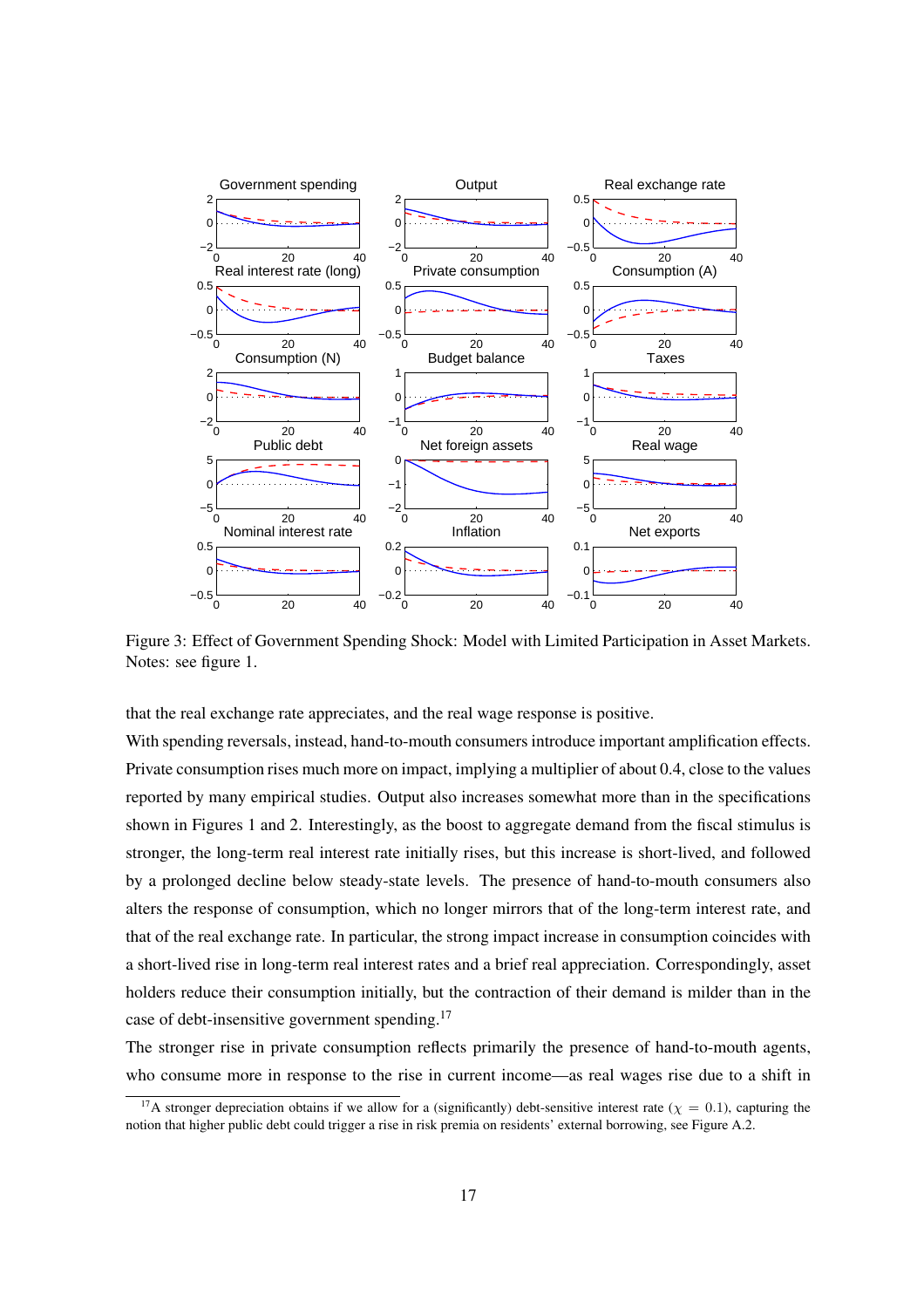labor demand by firms constrained in price-setting.<sup>18</sup> At the same time, the basic mechanism of the spending reversal remains essential for our results. Notably, it ensures that the response of the unconstrained agents in the economy will not 'undo' the effects of a fiscal expansion on aggregate demand via the hand-to-mouth agents. Indeed, both hand-to-mouth consumers and asset holders (after a few periods of initial retrenchment) now contribute to the rise in private consumption.

Figure 3 also displays the responses of additional variables of interest obtained under the extended model specification. Net exports deteriorate together with the government budget, corresponding to the notion of 'twin deficits'.<sup>19</sup> The stock variables net foreign assets and public debt evolve accordingly. Real wages increase strongly on impact, and fall below steady-state levels in sync with output.<sup>20</sup> The shock is mildly inflationary in the first 12 quarters or so, then the inflation response changes sign. This pattern is mirrored by the nominal interest rate, set according to the Taylor-type rule specified above.

## 4 Time Series Evidence

Our model simulations shed light on the specific role played by anticipated spending reversals in shaping the transmission of government spending shocks. When temporary expansions in public expenditure are expected to be offset at least partly by future spending cuts, an otherwise standard new Keynesian model can account for the stylized facts of fiscal transmission established by earlier empirical studies, notably the positive impact response of private consumption, and the fall in the real effective exchange rate.

In this section we provide additional time-series evidence on the transmission of spending shocks. In part, this exercise serves to replicate and confirm results from earlier studies. More important, however, is our motivation to investigate two aspects of fiscal transmission that are critical to our theoretical account but have not yet received much attention, including in empirical work. The first aspect is the very presence of spending reversals: is there empirical support for our central hypothesis that a positive government spending impulse today is followed by a period of below-trend spending at some point in the future? The second aspect is the negative response of long-term real interest rates to spending shocks. We carry out our analysis estimating a VAR model on U.S. time series covering the last three decades.

<sup>&</sup>lt;sup>18</sup>See Bilbiie et al. (2008) for a more detailed account.

 $19$ Quantitatively, the effect is quite contained, however, in line with results reported in Corsetti and Müller (2006, 2008).

<sup>&</sup>lt;sup>20</sup>The response of the real wage to government spending shocks has received considerable attention in the literature following Rotemberg and Woodford (1992), who documented an increase for U.S. data. While the neoclassical model predicts a decline in the real wage, new Keynesian models typically predict an increase. The reason is that while labor supply increases in both models, labor demand increases only in the new Keynesian setup—see Pappa (2005) for a recent investigation.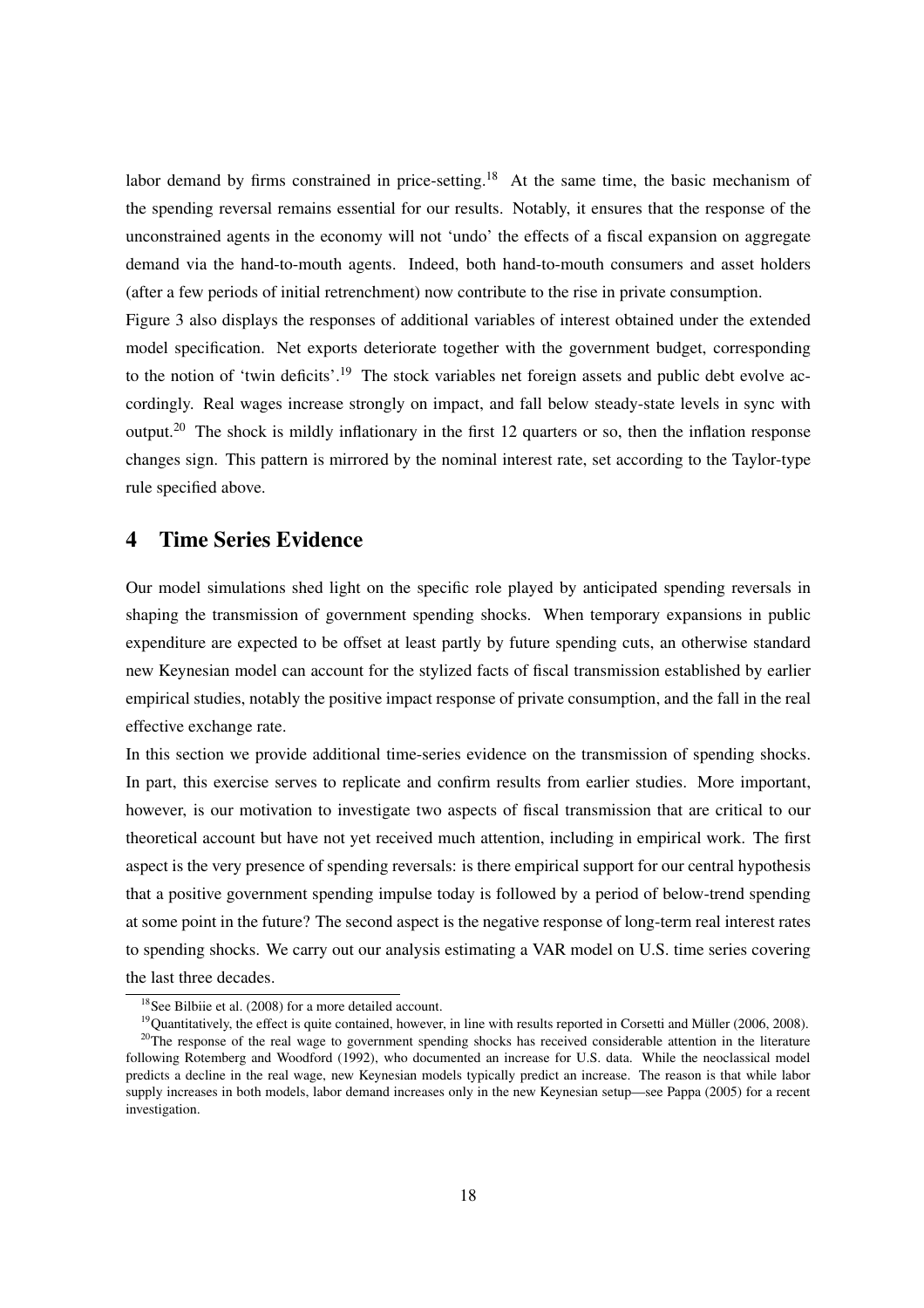#### 4.1 VAR Specification

Our VAR model includes six variables: the first three are government spending, aggregate output, and private consumption, all in logs and per-capita terms; we also include a measure of the ex ante longterm real interest rate and the log of the real exchange rate; the sixth variable is the end-of-period stock of public debt scaled by quarterly GDP. Chung and Leeper (2007) and Favero and Giavazzi (2007) provide evidence suggesting that the omission of debt from the VAR model may lead to substantial bias in the estimated dynamics of fiscal policy shocks. Our theoretical analysis lends further support to this concern, as we emphasize the important feedback channel between debt and government spending.

We estimate our VAR model on quarterly time series data covering the period 1980:1–2007:4. While the choice of the sample period is chiefly determined by data availability (in particular, data on ex ante long-term real interest rates), it also has the advantage of focusing the analysis on a period in which the policy framework has arguably been fairly stable, especially as regards monetary policy. In the appendix we provide a detailed description of the data as well as results from alternative VAR specifications.

Drawing from the debate on the identification of fiscal shocks and the empirical characterization of fiscal policy transmission, we focus on two distinct strategies that have been widely employed in the literature.<sup>21</sup> The first strategy, following Blanchard and Perotti (2002), relies on a structural VAR approach: identification is achieved by restricting the contemporaneous relationships between the fiscal and other variables included in the VAR. Specifically, government spending is assumed to be predetermined within the quarter. Under this assumption, the reduced-form residuals from a regression of government spending on the lags of all other variables in the VAR are identified as structural government spending shocks.

The second strategy, proposed by Ramey and Shapiro (1998), focuses on discrete fiscal policy changes related to wars and military build-ups. Indeed, these authors argue that such events come closest to economists' notion of a truly exogenous source of variation in government spending. Ramey and Shapiro (1998) identify the dates at which the relevant military initiatives were first announced and trace the dynamic response of the economy to these announcements via dummy variables. Edelberg et al. (1999) suggest an extended version of the Ramey-Shapiro approach using a VAR model.

For our own analysis, we follow recent contributions that have proposed a comprehensive framework encompassing both identification strategies—see Perotti (2007) and Ramey (2008). For a formal exposition of this framework, we draw on Monacelli and Perotti (2008). Specifically, letting  $g_t$  denote government spending and  $y_t$  a vector of additional variables of interest, we consider the following

<sup>&</sup>lt;sup>21</sup>A third approach is based on sign restrictions—see Mountford and Uhlig (2008), Canova and Pappa (2004, 2007), and Enders et al. (2008). Also, more recently, Romer and Romer (2008) have used their 'narrative' approach, developed in the context of monetary policy analysis, to identify tax shocks.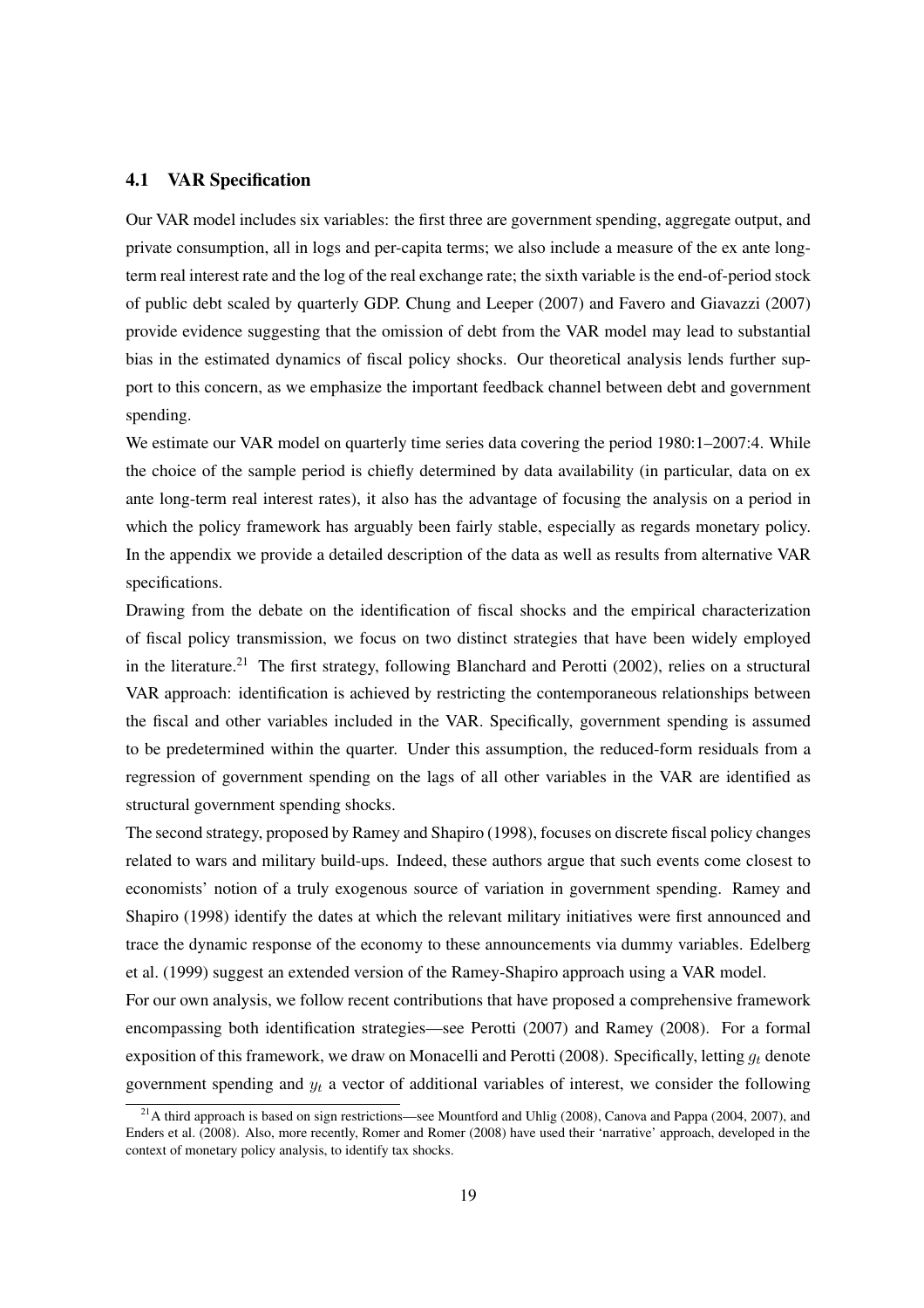model

$$
g_t = \kappa_{10} + \kappa_{11}t + \sum_{i=1}^4 a_{11i}g_{t-i} + \sum_{i=1}^4 a_{12i}y_{t-i} + \sum_{i=0}^{q_{1d}} b_{11i}d_{t-i} + u_{g,t}
$$
  

$$
y_t = \kappa_{20} + \kappa_{21}t + \sum_{i=1}^4 a_{21i}g_{t-i} + \sum_{i=1}^4 a_{22i}y_{t-i} + \sum_{i=0}^{q_{2d}} b_{21i}d_{t-i} + u_{y,t},
$$

where  $\kappa_{i0}$  and  $\kappa_{i1}$ , for  $i \in \{1,2\}$ , denote coefficients on a constant and a linear time trend, respectively;  $d_t$  denotes a variable capturing exogenous fiscal events à la Ramey and Shapiro ('military dates'); and under the assumption that  $g_t$  is predetermined relative to  $y_t$ ,  $u_{g,t}$  can be given a structural interpretation as a government spending shock à la Blanchard and Perotti ('VAR shock').

As is well known, results based on the Blanchard-Perotti approach have generally been found to differ from those based on the Ramey-Shapiro approach. In particular, the former approach has typically led to findings of a positive consumption response to government spending, while studies based on the latter approach have tended to document a *fall* in consumption. Ramey (2008) provides further evidence showing that results differ systematically depending on whether military dates or VAR shocks are used to identify the effects of government spending. According to her interpretation, the divergence of results suggests that Blanchard and Perotti (2002)'s structural VAR does not accurately capture the timing of spending shocks. In this view, the measured VAR innovations are but the *materialization* of changes in government spending that have already been anticipated by the private sector.

Perotti (2007), instead, attributes the differences to a particular specification choice in Ramey's analysis. Specifically, the model estimated by Ramey (2008) posits an equal number of lags for the military date variables in both of the above equations ( $q_{2d} = q_{1d} = 4$ ). This, Perotti argues, amounts to interpreting as a result of the military shock *all* deviations of  $y_t$  from 'normal' during the entire first year following the shock. Yet such an assumption runs counter to the notion that Ramey's military dates are informative about fiscal transmission as it works under 'normal' circumstances. On these grounds, Monacelli and Perotti (2008) only allow the contemporaneous value of the military date to enter the second equation ( $q_{2d} = 0$ , while  $q_{1d} = 6$ ). Estimating a model on U.S. time series, they find that under this specification, the effects of VAR shocks and military dates are quite similar: most important, the response of private consumption is positive across both methodologies.

For our own baseline VAR model we adopt the same specification as Monacelli and Perotti (2008). As it turns out, however, the number of lags with which the military variable enters the non-fiscal equations of the model is largely inconsequential in our sample, anyway.

Finally, unlike the original dummy variable approach of Ramey and Shapiro (1998), we use the 'new military variable' introduced by Ramey (2008). It is defined as a continuous variable, where the military news (previously a binary variable) is quantified using the discounted value of the resulting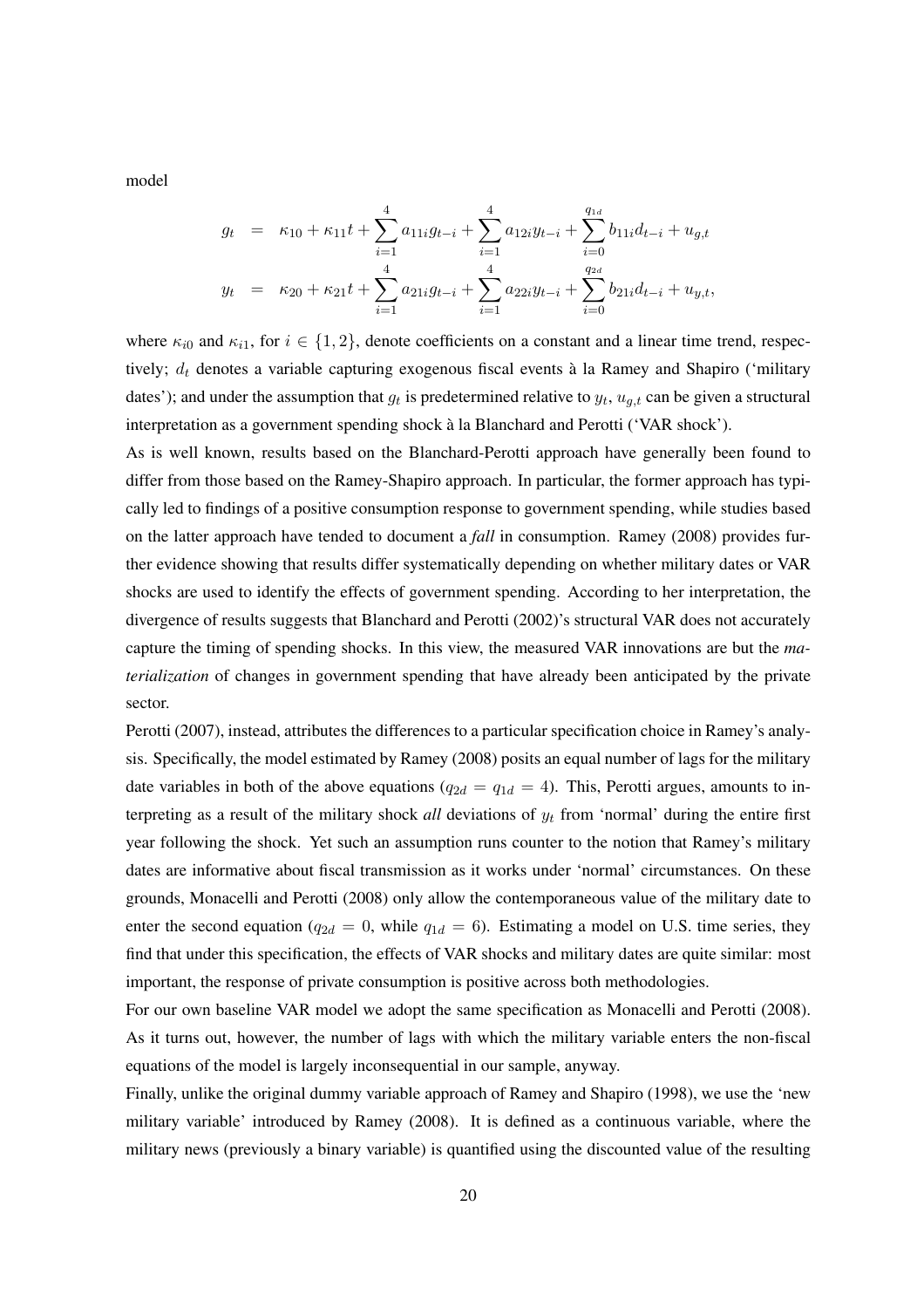change in government spending (scaled by the value of nominal spending from the previous quarter) as forecasted in real time by Business Week magazine. Relative to the original 'military dates', the new series also provides a richer account of exogenous military events that induced an adjustment in government spending.<sup>22</sup>

#### 4.2 Results

We begin by presenting evidence on the fiscal transmission mechanism under the 'VAR shock' approach of Blanchard and Perotti. In Figure 4, we show the effects of a VAR shock normalized such that government spending increases by one percent of GDP. The horizontal axis indicates quarters after the shock. All quantity variables are expressed in output units, so that responses may be interpreted as multipliers. The real exchange rate is measured in percent deviations from its pre-shock level, while the response of the long-term real interest rate is measured as deviations from the preshock level in quarterly percentage points. Throughout, the solid line indicates the point estimate, and the shaded area represents a 90-percent confidence interval obtained by bootstrap sampling.

Focus first on our main variable of interest, government spending itself. While we find a fairly persistent response, spending clearly undershoots its trend value about four years after the shock. Interestingly, both the initial increase in government spending and its subsequent reversal are statistically significant. This is a notable finding in light of our theoretical analysis of spending reversals. It also matches a similar earlier result documented by Chung and Leeper (2007). Importantly, these authors compare results from relatively small VAR systems to those from a more comprehensive VAR which includes government debt. They find that government spending appears to be partially 'self-correcting' according to the more comprehensive VAR only, underscoring the importance of controlling for debt as a state variable.<sup>23</sup> Our finding of a significant spending reversal also squares well with the results of Galí and Perotti (2003), documenting a responsiveness of government spending to public debt for OECD countries.

Output responds in a statistically significant way with an impact multiplier of about one. It later falls below trend, mirroring the path of government spending. Private consumption increases significantly for the first few quarters after the shock. The response is mildly hump-shaped and peaks at about 0.5 percent of GDP. From a quantitative point of view, these results for output and consumption are close to earlier findings by Blanchard and Perotti (2002) and Galí et al. (2007), among many others.

Another notable result is the response of the long-term real interest rate. After rising sharply (though insignificantly) on impact, the interest rate falls below its pre-shock level after about six quarters. This

 $^{22}$ In fact, as our sample starts in 1980, it would include only one of the narrow Ramey-Shapiro military events, namely an increase in defense spending following the 9/11 terrorist attacks in 2001. The new military variable data, instead, contain additional episodes, such as the fall of the Berlin Wall.

 $^{23}$ In fact, Chung and Leeper (2007) apply the criterion of Fernandez-Villaverde et al. (2007) to show that small VAR systems are likely to be non-invertible relative to more comprehensive VAR systems which include public debt.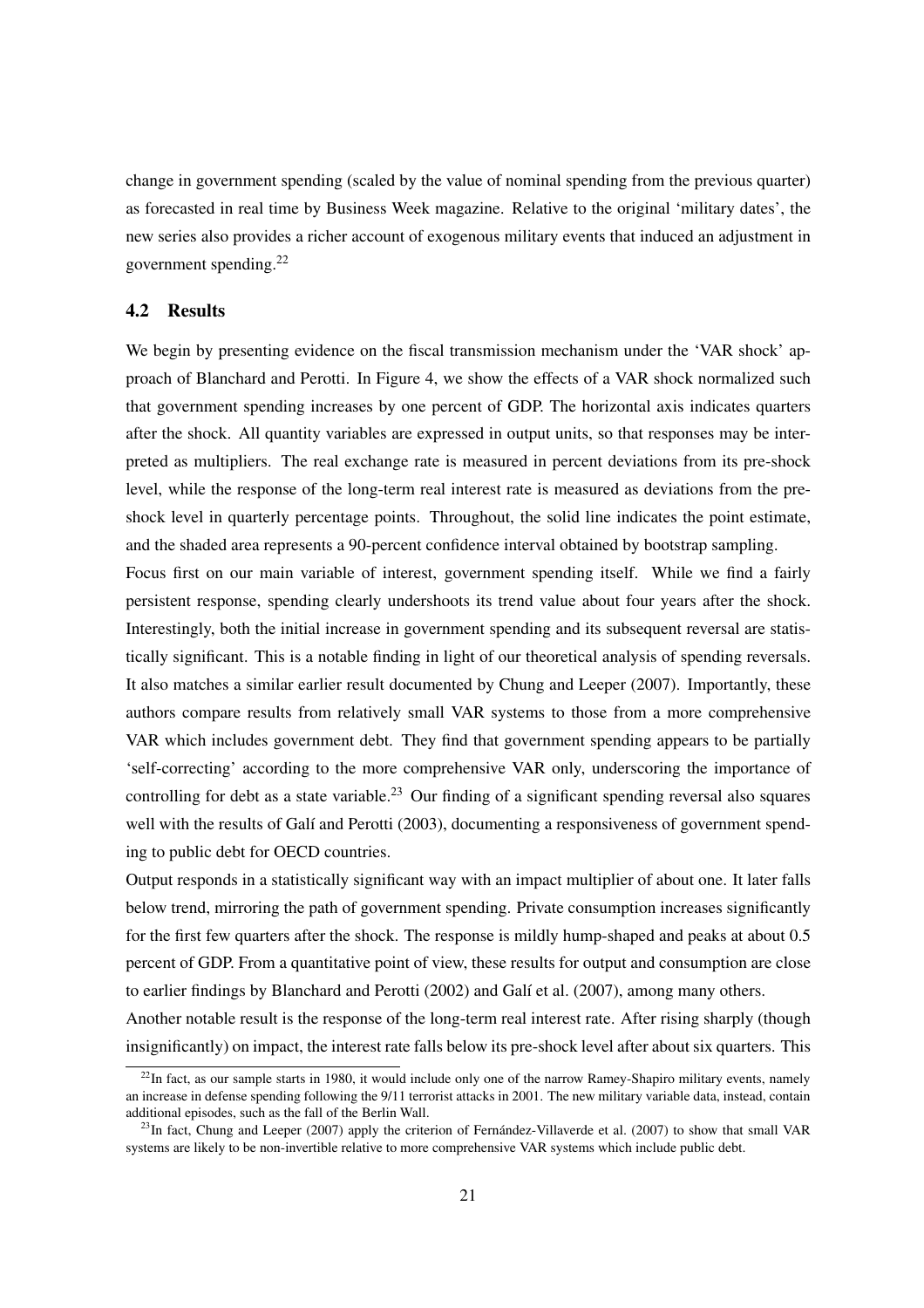

Figure 4: Fiscal Policy Transmission According to VAR Model: Effects of VAR Shock. Notes: solid lines indicate point estimate; grey area: 90 percent confidence interval obtained by bootstrap sampling. The horizontal axis indicates quarters, the vertical axes measure deviations from trend in percentage points of trend output (in case of quantities); percent deviations from the pre-shock level (real exchange rate); and deviations from the pre-shock level in terms of quarterly percentage points (real interest rate).

finding again mirrors results that have been reported elsewhere in the literature, but have long been regarded as hard to reconcile with the presumed theoretical case for a lasting interest rate increase.<sup>24</sup> By contrast, the estimated response of the real interest rate is quite consistent with the prediction of our theoretical model with spending reversals, as shown in Figure 3.

Next, the lower-left chart shows the response of the real exchange rate, which depreciates sharply and significantly, remaining below trend for a long period after the initial spending shock. Very similar evidence has been documented earlier by Kim and Roubini (2008), Monacelli and Perotti (2006), and Ravn et al. (2007). Enders et al. (2008) also document a fall in the real exchange rate, while

<sup>&</sup>lt;sup>24</sup>Indeed, the empirical response of interest rates to fiscal policy shocks has been a topic of extensive debate—see, for example, Perotti (2004) and Favero and Giavazzi (2007). Recently, Laubach (2007) has investigated the relationship between long-horizon forward interest rates in the U.S. and changes in the fiscal outlook as projected by the Congressional Budget Office. While he finds a positive and significant relationship with projected levels of government spending, his empirical strategy is explicitly geared toward neutralizing the effects of (i) the business cycle and (ii) monetary policy on interest rates. By contrast, we are primarily interested in the effect of government spending shocks on interest rates for a given monetary policy rule.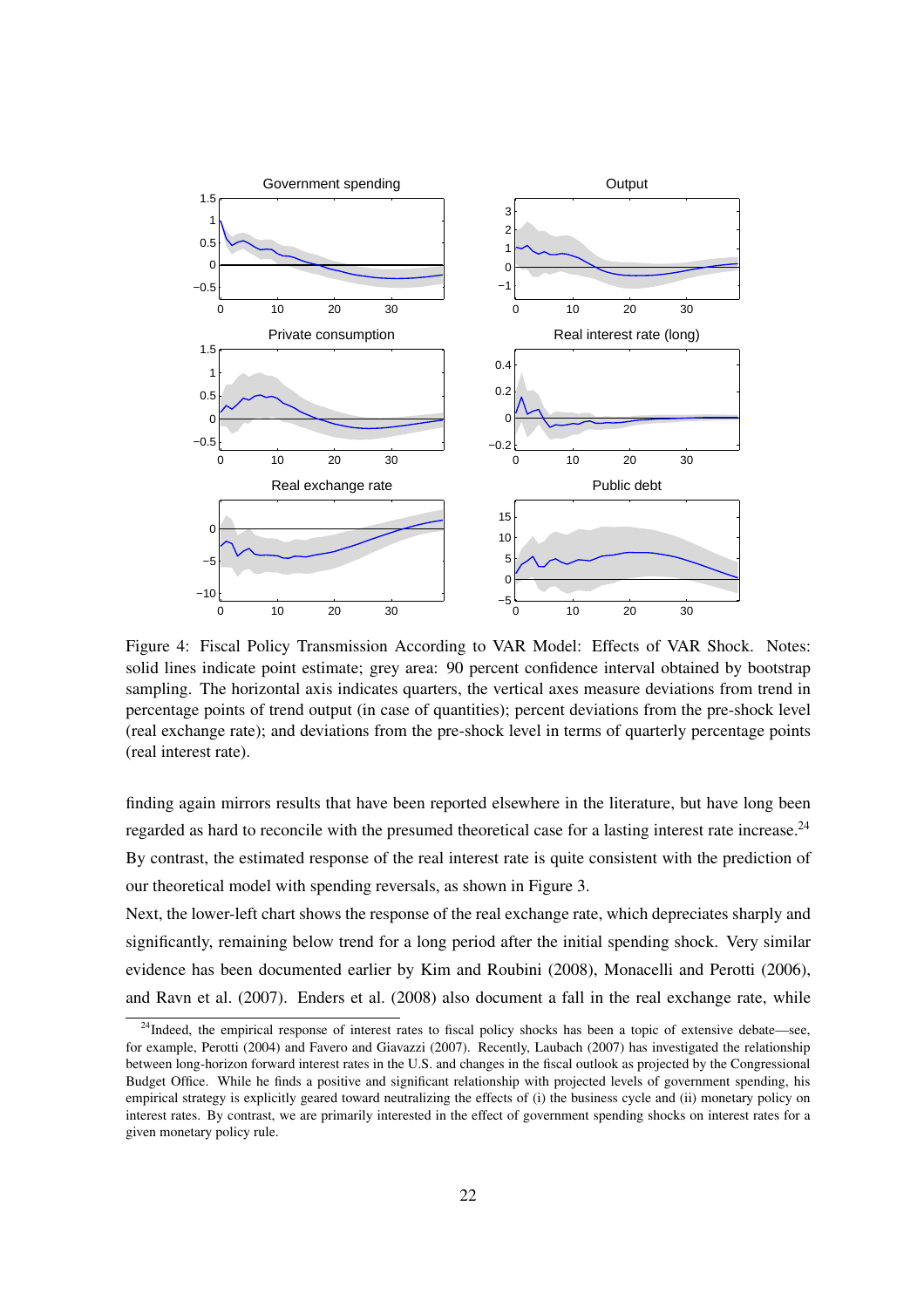using a different identification scheme based on sign restrictions. Indeed, empirical studies have documented real depreciation after a positive government spending shock not only for the U.S., but also for Australia, and the UK.<sup>25</sup>

Finally, the lower-right chart shows the response of public debt, which increases significantly and persistently, peaking around five years after the occurrence of the shock. This result suggests that the increase in government spending is to a considerable extent debt-financed, in line with evidence in Galí et al. (2007), who document a significant increase in the public deficit, as well as in Bilbiie et al. (2008), who also document a significant increase in public debt. Interestingly, this significant build-up of debt also reinforces the rationale for the kind of spending reversals at the core of this paper.<sup>26</sup>

Overall, we find the impulse responses to a VAR shock in line with the predictions of our model. Not only do our VAR results reproduce well-known earlier findings, notably the crowding-in of private consumption and the depreciation of the real exchange rate in response to a positive government spending shock. They also lend support to the two main implications of our account of the fiscal transmission mechanism with spending reversals: i) government spending falls below trend after an initial and somewhat persistent increase, the switch occurring after about four years; ii) longterm interest rates, while rising upon impact, also fall below their pre-shock level in the second year after the shock, i.e., before the actual spending reversal. In the appendix, we also provide results from an extensive sensitivity analysis showing that our findings are robust across various alternative specifications of the VAR model: excluding debt or long-term interest rates; excluding the linear time trend; extending the sample; changing the number of lags for the military variables; and considering an alternative 'nominal' VAR model which includes the federal funds rate and inflation rather than long-term real interest rates and public debt.

As discussed above, our VAR model encompasses the 'military variable' approach pioneered by Ramey and Shapiro. In the VAR shock approach which we have focused on thus far, these military variables serve as additional controls. However, we now turn to Ramey's full-fledged alternative, in which military events are the only identified source of fiscal shocks. Figure 5 displays the estimated responses to such a military event.

Remarkably, we find that government spending actually falls in response to the military event, rising

 $25A$  noteworthy exception in this literature is Beetsma et al. (2008), who document a real appreciation for a sample of European countries. Also, in their analysis of U.S. states and EMU member countries, Canova and Pappa (2007) document that government spending shocks rise the price level relative to the union—thus suggesting real appreciation. In Corsetti et al. (2009), we explore systematically the role of the exchange rate regime for the fiscal transmission mechanism.

<sup>&</sup>lt;sup>26</sup>Favero and Giavazzi (2007) add government debt to a VAR model estimated on U.S. data and compare results for 1960– 1979 and 1980–2006. For the later sample, they find no spending reversals during the first 20 quarters after the shock (for which responses are reported), but the response of government spending to spending shocks is considerably less persistent relative to a VAR model without debt. Moreover, they find a significant negative response of government spending to the change in debt, while taxes tend to increase, i.e., *both* adjust to stabilize debt.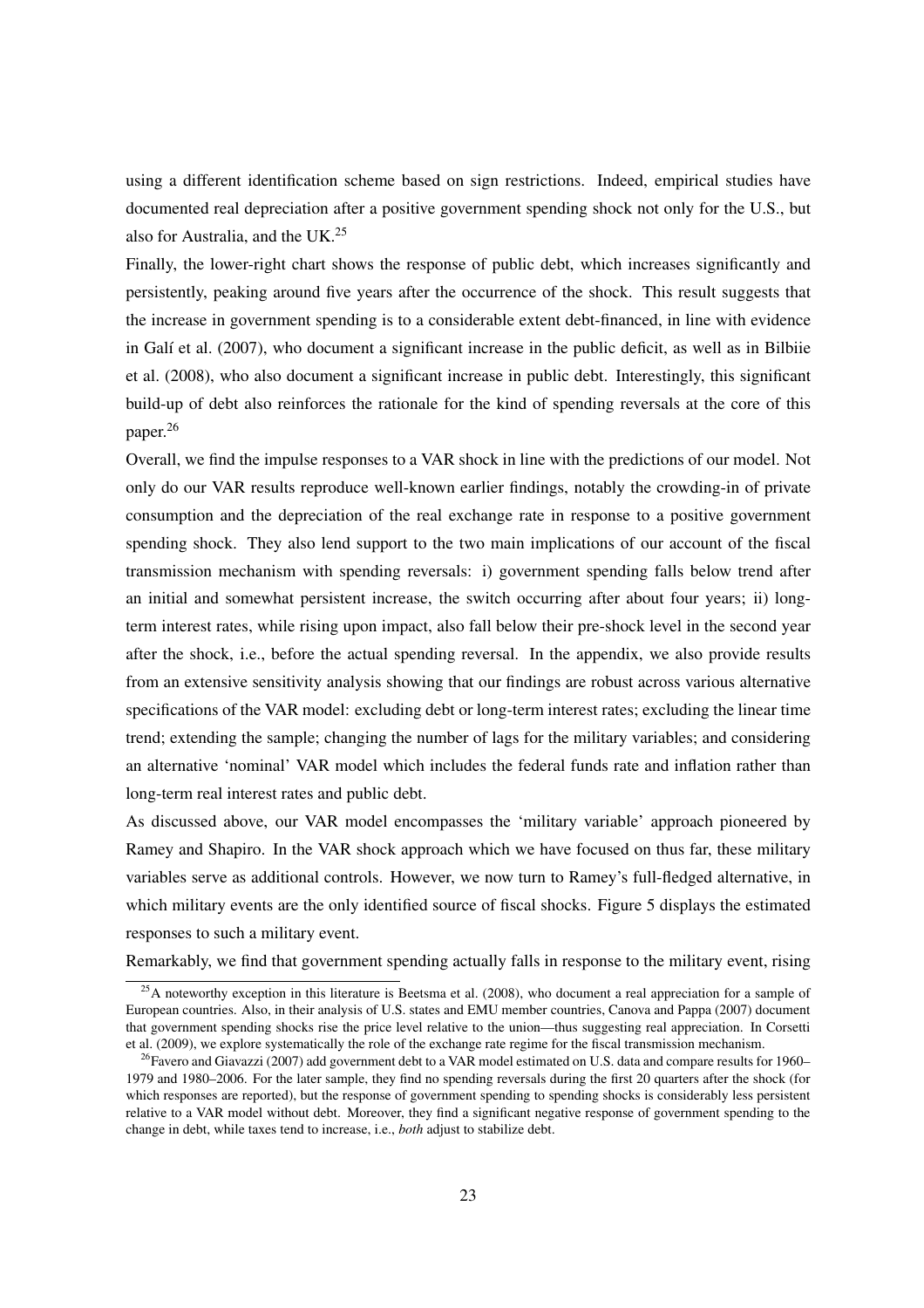

Figure 5: Fiscal Policy Transmission According to VAR Model: Effects of Military Event. Notes: see figure 4.

back above its trend level only after about 20 quarters. This finding may seem paradoxical, as the military events are meant to capture episodes of defense-related fiscal expansions. What estimates for our sample suggest instead is that any increase in military expenditure that may be associated with the military event tends to be more than offset by simultaneous expenditure cuts elsewhere. Although surprising, such intratemporal spending dynamics are certainly conceivable, perhaps even reflecting the same kind of overall financing constraints that we see at the root of *inter*temporal spending reversals. In any case, given this initial result, it is important to interpret all other estimated impulse responses as responses to a negative, rather than positive, spending shock. Indeed, the time path of government spending in Figure 5 is essentially a mirror image (with flipped sign) of the 'VAR shock' path studied earlier, including the occurence of a spending reversal after some four to five years.

With this in mind, observe that the responses of the other variables in Figure 5 are quite consistent with those obtained for the VAR shock, i.e., the co-movement of these other variables with government spending is quite similar across identification schemes. In particular, consumption falls initially, and the real exchange appreciates. Likewise, the responses of public debt and the long-term interest rate mirror those obtained under the VAR shock approach. Together, this set of responses further con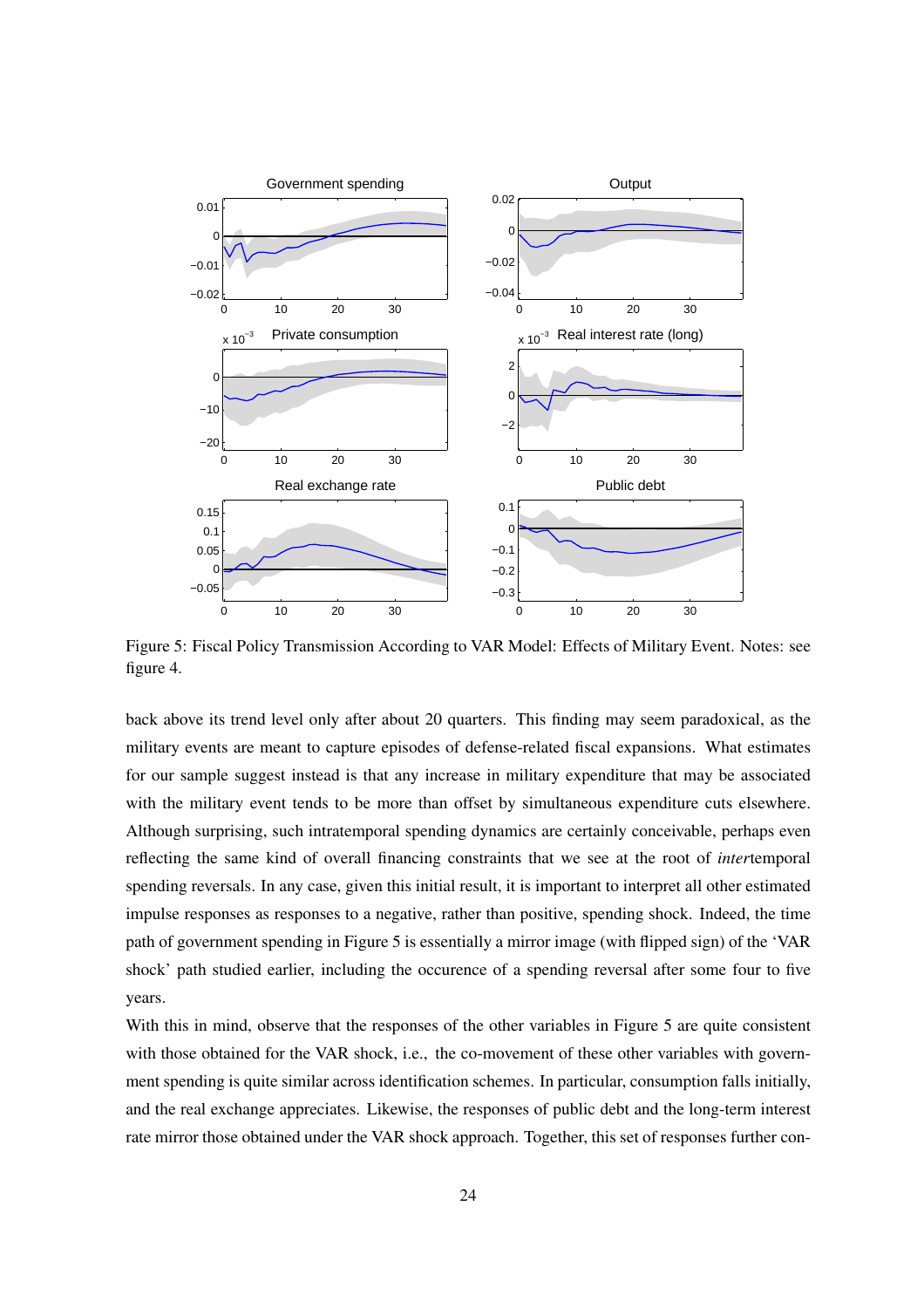firms key predictions from our theoretical model: the dynamics of fiscal transmission with spending reversals appears to match the time-series evidence, whether it is based on the identification scheme of Blanchard and Perotti (2002) or that of Ramey and Shapiro (1998).

Some additional comments on the robustness of the results using the military-event approach are in order. To begin with, the finding that government spending falls in response to a military event is not specific to our analysis: Ramey (2008) herself also reports a significant decline of government spending. However, in her analysis, government spending starts to rise more quickly again, and peaks between 4 and 8 quarters after the military date. We find that the difference relative to our own findings is explained by three factors. The first is the sample period, as Ramey considers time series starting in the 1940s. The second factor is the number of lags of the military event variable. While our results are quite robust to allowing for more lags of this variable in the non-spending equations of the VAR model, the inclusion of more lags has a mild impact on the time at which government spending is seen to start rising above trend; with more lags of the military variables, this happens after about 16 quarters, instead of 20 quarters (see Figure A.4 in the appendix). The third factor is the inclusion of public debt and the real exchange rate in the model, consistent with our theoretical account of the transmission mechanism. In particular, the real exchange rate may proxy for fluctuations in long-term real rates which effectively drive consumption decisions.<sup>27</sup> Moreover, public debt is arguably a key determinant for future adjustments of government spending. In sum, to the extent that the results we obtain under the military dates approach are sensitive to some specification choices, there are good reasons for the particular choices we consider.

# 5 Conclusion

In this paper, we contribute to the ongoing debate about the effects of fiscal policy by highlighting the role of medium-term fiscal dynamics for the transmission of government spending shocks. Existing theoretical studies on fiscal policy typically assume that any change in today's level of government spending gives rise to a one-for-one change in the tax burden. This completely ignores the realistic possibility that current spending increases may also be offset by a reduction of spending below trend levels in the future. Theorists' apparent disregard for this possibility is surprising given that anticipation effects tend to feature prominently elsewhere in economics. Moreover, ignoring expectations about possible spending reversals comes at the price of missing important aspects of fiscal policy transmission.

Our analysis is cast in the framework of an otherwise standard new Keynesian model. This ensures that our results are not driven by unconventional assumptions about preferences. It also facilitates

 $27$ Monacelli and Perotti (2006) also include the real exchange rate in the VAR model and find a significant decline in government spending in response to the Regan-Carter military build-up.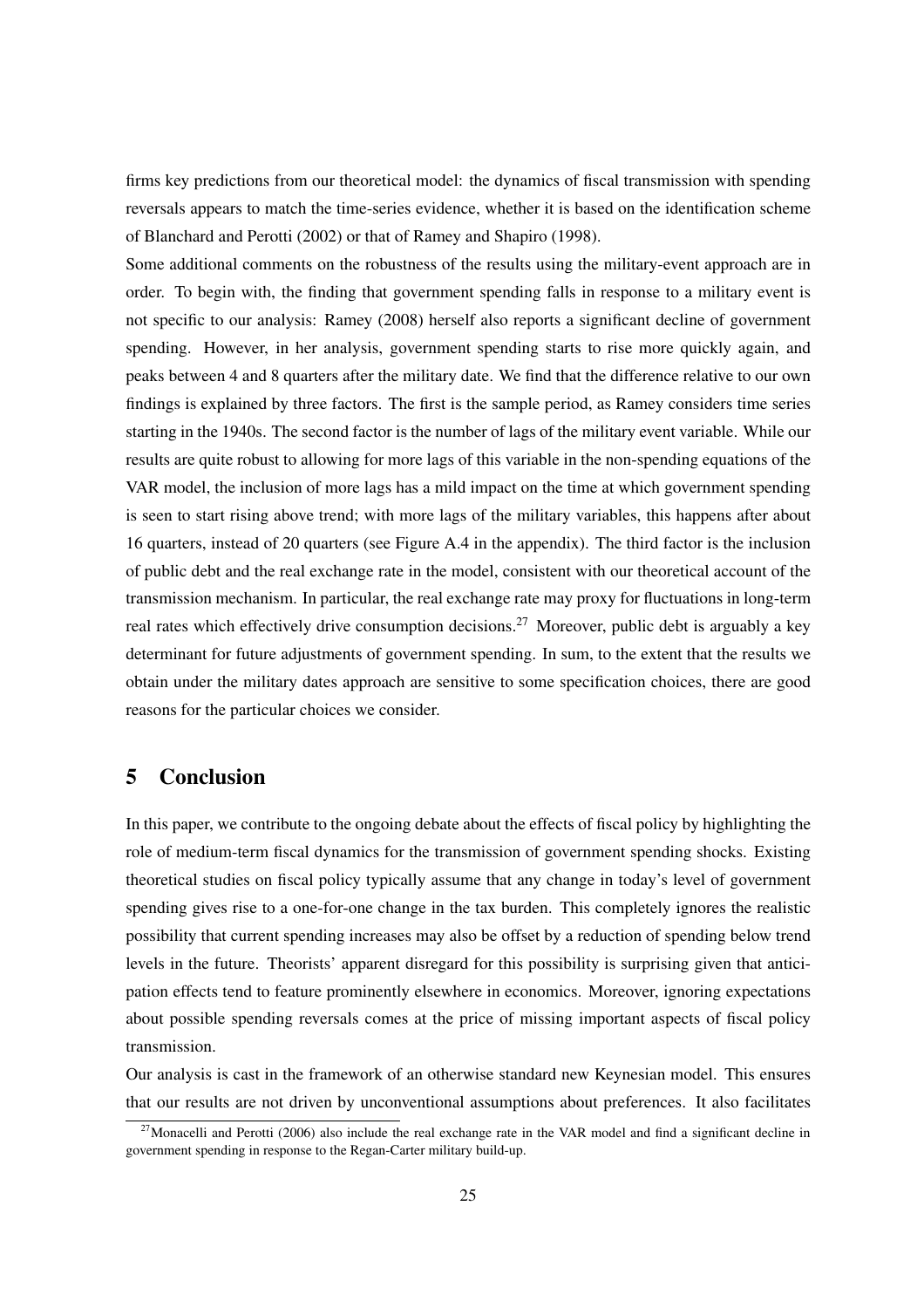comparison with existing theoretical work on fiscal transmission. Our novel contribution is to show that the economy's response to a contemporaneous spending increase depends indeed strongly on agents' expectations about offsetting fiscal measures in the future. Specifically, if agents expect today's deficit spending to be at least partly offset through subsequent spending cuts, private consumption will rise, and the real exchange rate depreciates in response to the initial spending shock. These two predictions accord well with a growing body of empirical evidence on the effects of fiscal policy but have previously proven difficult to generate in standard theoretical models. In our model, they follow from the impact of expected spending reversals on long-term real interest rates—for which nominal rigidities play a key role.

To further corroborate this account of the fiscal transmission mechanism, we present empirical results from a VAR for U.S. data covering the last three decades. Consistent with our theoretical predictions, the VAR provides evidence of spending reversals, i.e., a tendency for government spending to fall below trend levels several quarters after an initial spending increase. The VAR also replicates other authors' findings of a positive consumption multiplier and negative real exchange rate response, combined with a path for real interest rates in accord with our theoretical predictions.

In emphasizing the importance of spending reversals for fiscal transmission, we also take comfort from recent research into empirical fiscal rules. Indeed, such research has documented a tendency for spending processes to be responsive to public debt levels. One plausible interpretation of this evidence is the fact that the fiscal authorities face significant political constraints, notably voters' resistance to higher taxes. That said, we do not claim that expected spending reversals are relevant everywhere and at all times. Comparing evidence across countries and across time periods strikes us, in fact, as a promising direction for further research.

Finally, our analysis also bears on the current policy debate about the effectiveness of fiscal stimulus. In particular, our results suggest that for expenditure-side stimulus to be most effective, policymakers should combine a current fiscal expansion with a credible commitment to downward adjustment of expenditure over the medium term. Although such commitment may often be difficult to achieve, there are arguably means of making spending reversals more credible ex ante. A prime example is the decision to stimulate the economy by bringing forward investment projects that had already been programmed for later years. Implementing these projects today will significantly boost current government outlays while implying a credible prospect of expenditure-side consolidation over the medium term. Given the limited share of investment in government expenditure across most countries, the room for such measures is admittedly limited. Where available, however, they represent an attractive policy option in light of the results developed in this paper.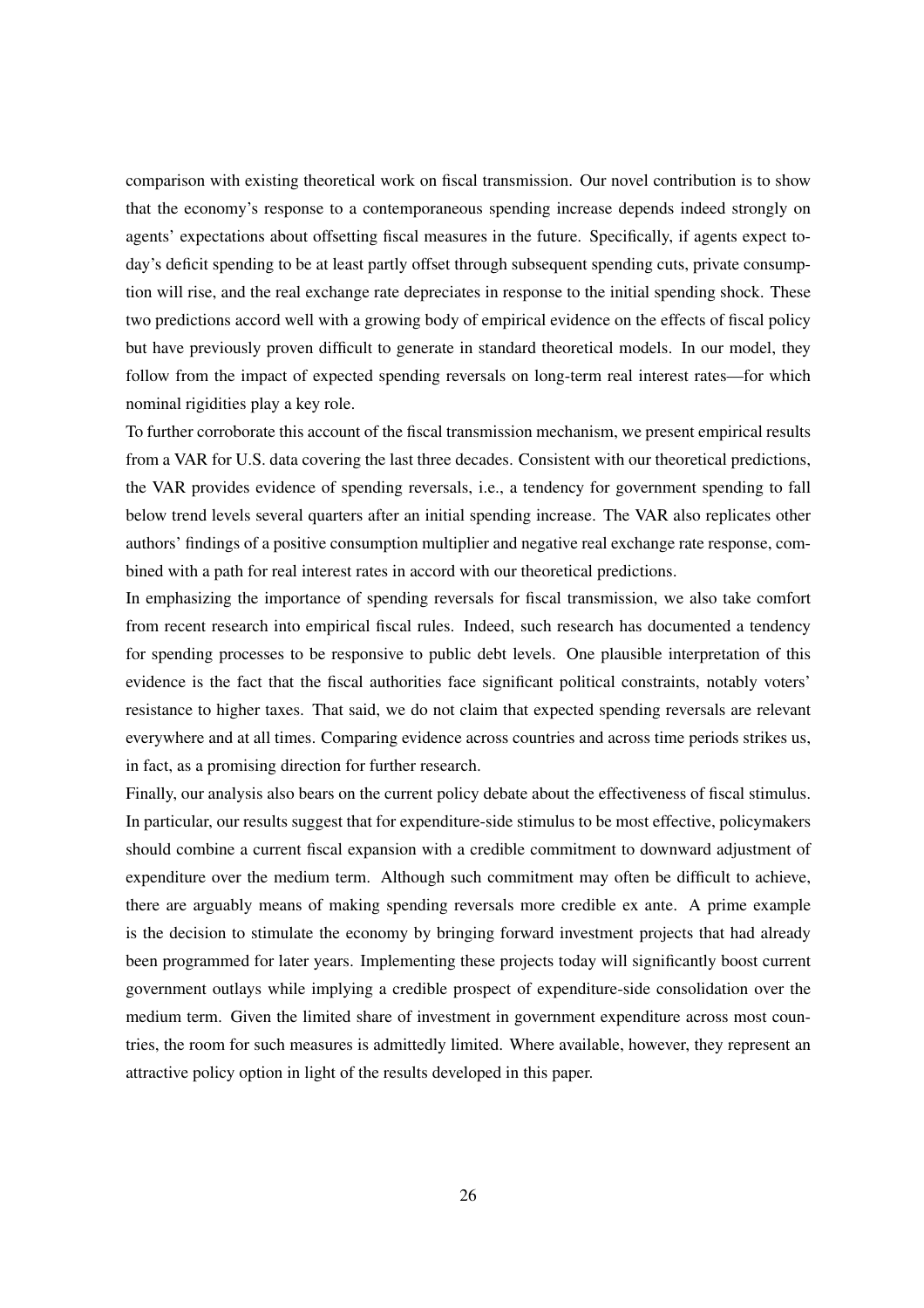# References

- P. Balduzzi, G. Corsetti, and S. Foresi. Yield-curve movements and fiscal retrechments. *European Economic Review*, 41:1675–1685, 1997.
- R. Barro. Government spending is no free lunch. Wall Streat Journal (online January 22), 2009.
- M. Baxter and R. G. King. Fiscal policy in general equilibrium. *American Economic Review*, 83(3): 315–334, June 1993.
- R. Beetsma, M. Giuliodori, and F. Klaasen. The effects of public spending shocks on trade balances in the European Union. *Journal of the European Economic Association*, 6(2-3):414–423, 2008.
- G. Bertola and A. Drazen. Trigger points and budget cuts: Explaining the effects of fiscal austerity. *American Economic Review*, 83(1):11–26, 1993.
- F. O. Bilbiie, A. Meier, and G. J. Müller. What accounts for the changes in U.S. fiscal policy transmission? *Journal of Money, Credit, and Banking*, 40(7):1439–1469, 2008.
- O. J. Blanchard and R. Perotti. An empirical characterization of the dynamic effects of changes in government spending and taxes on output. *Quarterly Journal of Economics*, 117(4):1329–1368, November 2002.
- H. Bohn. The behavior of U.S. public debt and deficits. *Quarterly Journal of Economics*, 113: 949–963, 1998.
- G. Calvo. Staggered prices in a utility maximizing framework. *Journal of Monetary Economics*, 12: 383–398, 1983.
- J. Y. Campbell and G. Mankiw. Consumption, income, and interest rates: Reinterpreting the time series evidence. In O. J. Blanchard and S. Fischer, editors, *NBER Macroeconomics Annual 1989*, pages 185–216. MIT Press, 1989.
- F. Canova and E. Pappa. Does it cost to be virtuous? the macroeconomic effects of fiscal constraints. In R. Clarida, J. Frenkel, and F. Giavazzi, editors, *NBER International Macroeconomic Annual*. MIT Press, 2004.
- F. Canova and E. Pappa. Price differentials in monetary unions: The role of fiscal shocks. *Economic Journal*, 117:713–737, March 2007.
- H. Chung and E. M. Leeper. What has financed government debt? mimeo Indiana University, 2007.
- G. Corsetti and G. J. Müller. Twin deficits: Squaring theory, evidence and common sense. *Economic*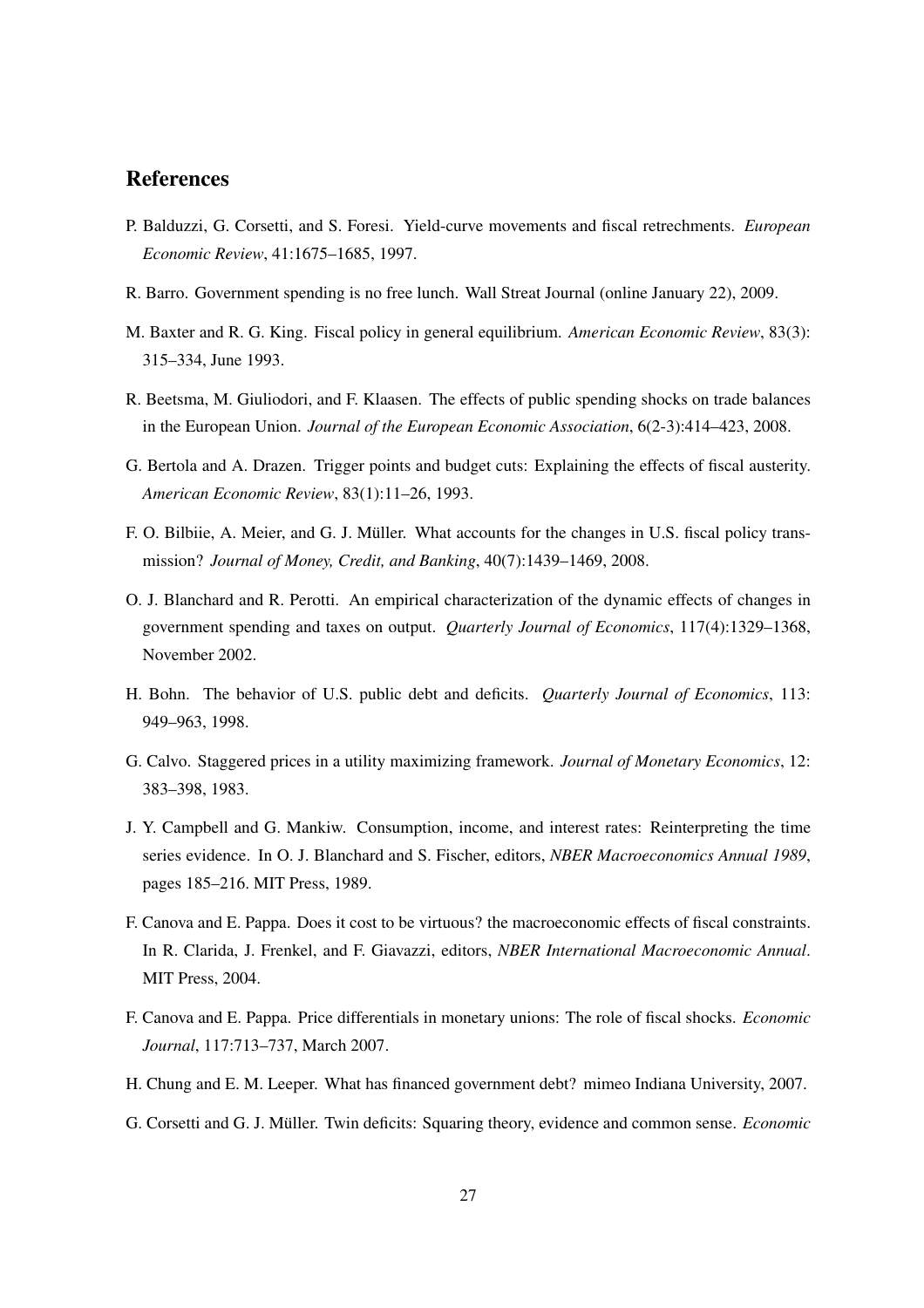*Policy*, 48:598–638, 2006.

- G. Corsetti and G. J. Müller. Twin deficits, openess, and the business cylce. *Journal of the European Economic Association*, 6(2-3):404–413, 2008.
- G. Corsetti and P. Pesenti. International dimensions of optimal monetary policy. *Journal of Monetary Economics*, 52(2):281–305, 2005.
- G. Corsetti, L. Dedola, and S. Leduc. International risk-sharing and the transmission of productivity shocks. *Review of Economic Studies*, 75(2):443–473, 2008.
- G. Corsetti, A. Meier, and G. J. Müller. Fiscal policy transmission in open economies. mimeo EUI, 2009.
- R. Dornbusch. Exchange rate economics: Where do we stand. *Brookings Papers on Economic Activity*, 1:143–185, 1980.
- W. Edelberg, M. Eichenbaum, and J. D. M. Fischer. Understanding the effects of a shock to government purchases. *Review of Economic Dynamics*, 2:166–206, 1999.
- M. Eichenbaum and J. D. Fisher. Estimating the frequency of price re-optimization in calvo-style models. *Journal of Monetary Economics*, 54:2032–2047, 2007.
- Z. Enders, G. J. Müller, and A. Scholl. How do fiscal and technology shocks affect real exchange rates? New evidence for the U.S. CFS Working paper 2008-22, 2008.
- C. Favero and F. Giavazzi. Debt and the effects of fiscal policy. NBER Working Paper 12833, 2007.
- J. Fernández-Villaverde, J. Rubio-Ramírez, T. J. Sargent, and M. W. Watson. A, B, C's (and D's) for understanding VARs. *American Economic Review*, 97(3):1021–1026, June 2007.
- M. G. Finn. Cyclical effects of government's employment and goods purchases. *International Economic Review*, 39(3):635–657, August 1998.
- J. Galí and T. Monacelli. Monetary policy and exchange rate volatility in a small open economy. *Review of Economic Studies*, 72:707–734, 2005.
- J. Gal´ı and R. Perotti. Fiscal policy and monetary integration in Europe. *Economic Policy*, 37: 534–572, 2003.
- J. Galí, M. Gertler, and J. D. López-Salido. European inflation dynamics. *European Economic Review*, 45:1237–1270, 2001.
- J. Galí, J. D. López-Salido, and J. Vallés. Understanding the effects of government spending on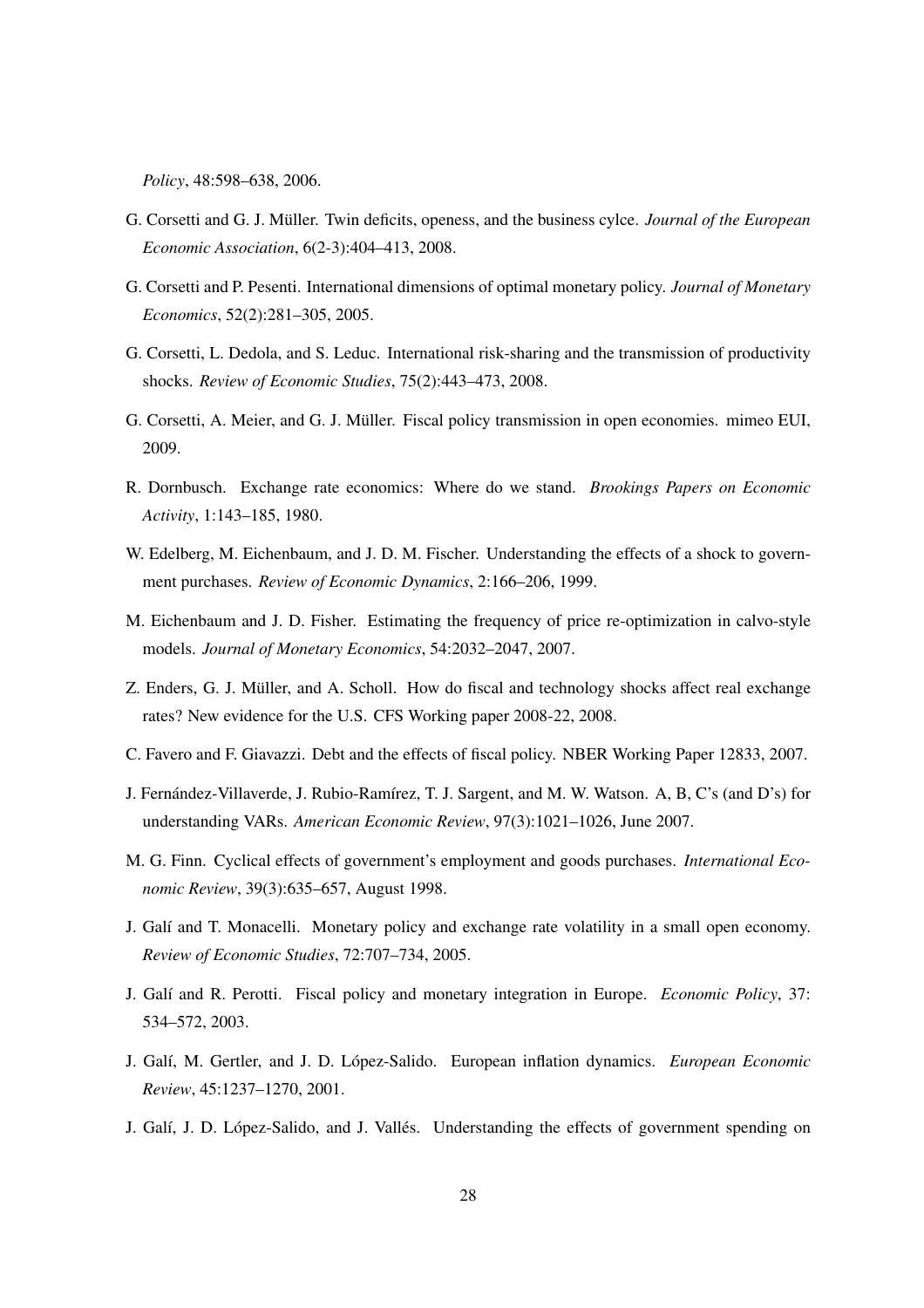consumption. *Journal of the European Economic Association*, pages 227–270, 2007.

- F. Giavazzi and M. Pagano. Can severe fiscal contractions be expanstionary? Tales of two small European countries. *NBER Macroeconomics Annual*, 5:75–111, 1990.
- S. Kim and N. Roubini. Twin deficit or twin divergence? Fiscal policy, current account, and real exchange rate in the U.S. *Journal of International Economics*, 74(2):362–383, 2008.
- R. Kollmann. Monetary policy rules in the open economy: effects on welfare and business cycles. *Journal of Monetary Economics*, 49:989–1015, 2002.
- T. Laubach. New evidence on the interest rate effects of budget deficits and debt. *Journal of the European Economic Association*, forthcoming, 2007.
- E. M. Leeper. Equilibria under 'active' and 'passive' monetary and fiscal policies. *Journal of Monetary Economics*, 27(1):129–147, February 1991.
- L. Linnemann and A. Schabert. Fiscal policy and the new neoclassical synthesis. *Journal of Money, Credit and Banking*, 35(6):911–929, 2003.
- S. Ludvigson. The macroeconomic effects of government debt in a stochastic growth model. *Journal of Monetary Economics*, 38:25–45, 1996.
- N. G. Mankiw. The savers-spenders theory of fiscal policy. *American Economic Review*, 90(2): 120–125, 2000.
- N. G. Mankiw. Is government spending too easy an answer? New York Times (online January 10), 2009.
- T. Monacelli and R. Perotti. Fiscal policy, the trade balance and the real exchange rate: Implications for international risk sharing. mimeo, 2006.
- T. Monacelli and R. Perotti. Fiscal policy, wealth effects, and markups. NBER Working paper 14584, 2008.
- A. Mountford and H. Uhlig. What are the effects of fiscal policy shocks? NBER Working paper 14551, 2008.
- E. Nakamura and J. Steinsson. Five facts about prices: A reevaluation of menu cost models. *Quarterly Journal of Economics*, 123:1415–1464, 2008.
- E. Pappa. New-Keynesian or RBC transmission? the effects of fiscal shocks in labor markets. *International Economic Review*, forthcoming, 2005.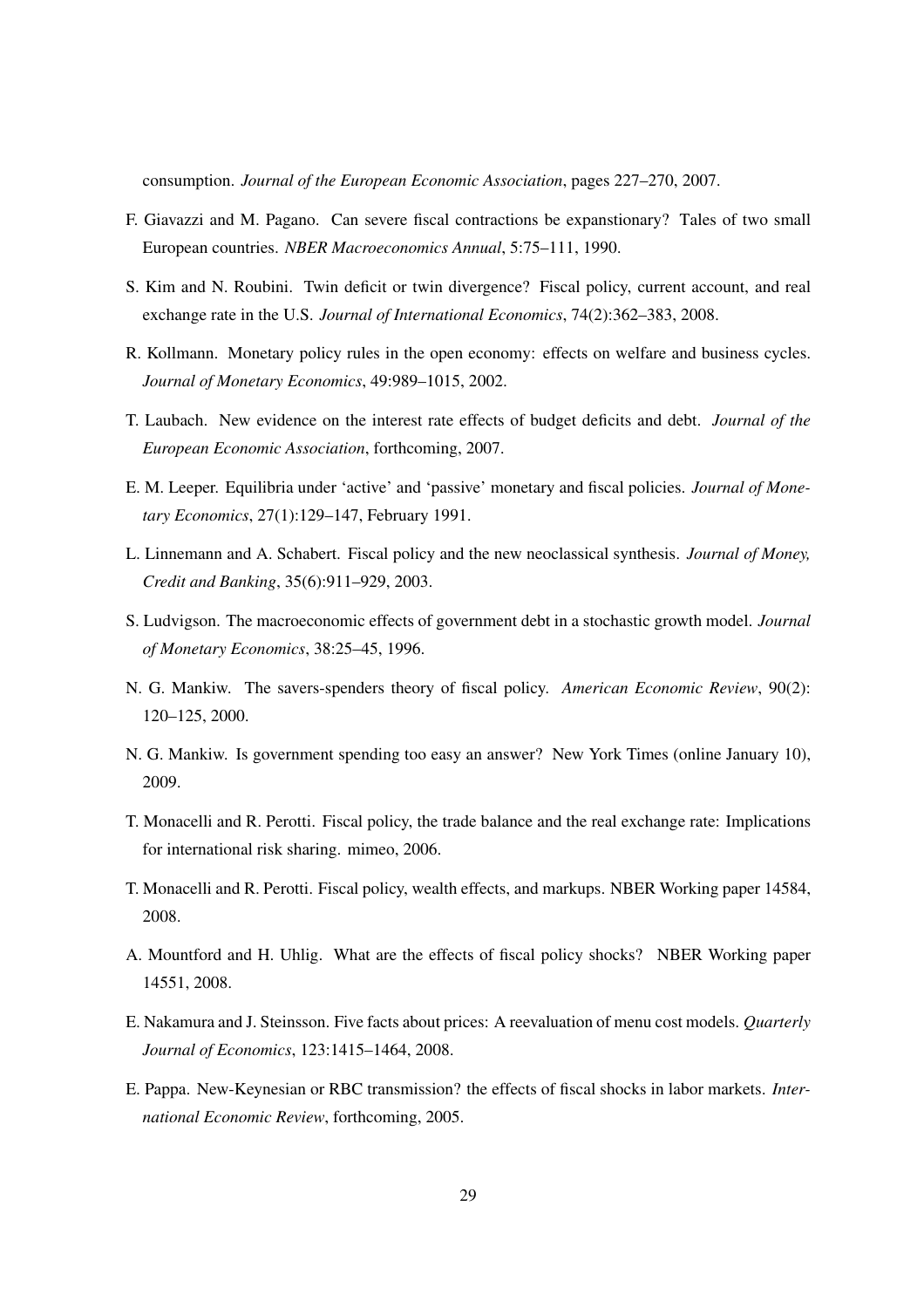- R. Perotti. Estimating the effects of fiscal policy in oecd countries. mimeo, 2004.
- R. Perotti. In search of the transmission mechanism of fiscal policy. NBER Working paper 13143, 2007.
- R. Perotti. Fiscal policy in good times and bad. *Quarterly Journal of Economics*, 114(4):1399–1436, November 1999.
- V. A. Ramey. Identifying government spending shocks: It's all in the timing. mimeo UC San Diego, 2008.
- V. A. Ramey and M. D. Shapiro. Costly capital reallocation and the effects of government spending. *Carnegie Rochester Conference on Public Policy*, 48:154–194, 1998.
- M. O. Ravn, S. Schmitt-Grohé, and M. Uribe. Explaining the effects of government spending on consumption and the real exchange rate. NBER Working Paper 13328, 2007.
- C. D. Romer and D. H. Romer. The macroeconomic effects of tax changes: Estimates based on a new measure of fiscal shocks. mimeo UC Berkely, 2008.
- J. Rotemberg and M. Woodford. Oligopolistic pricing and the effects of aggregate demand on economic activity. *Journal of Political Economy*, 100(6):1153–1207, 1992.
- S. Schmitt-Grohe and M. Uribe. Closing small open economy models. ´ *Journal of International Economics*, 61:163–185, 2003.
- A. Sutherland. Fiscal crisis and aggregate demand: can high public debt reverse the effects of fiscal policy? *Journal of Public Economics*, 65:147–162, 1997.
- M. Woodford. *Interest & Prices*. Princeton University Press, Princeton, New Jersey, 2003.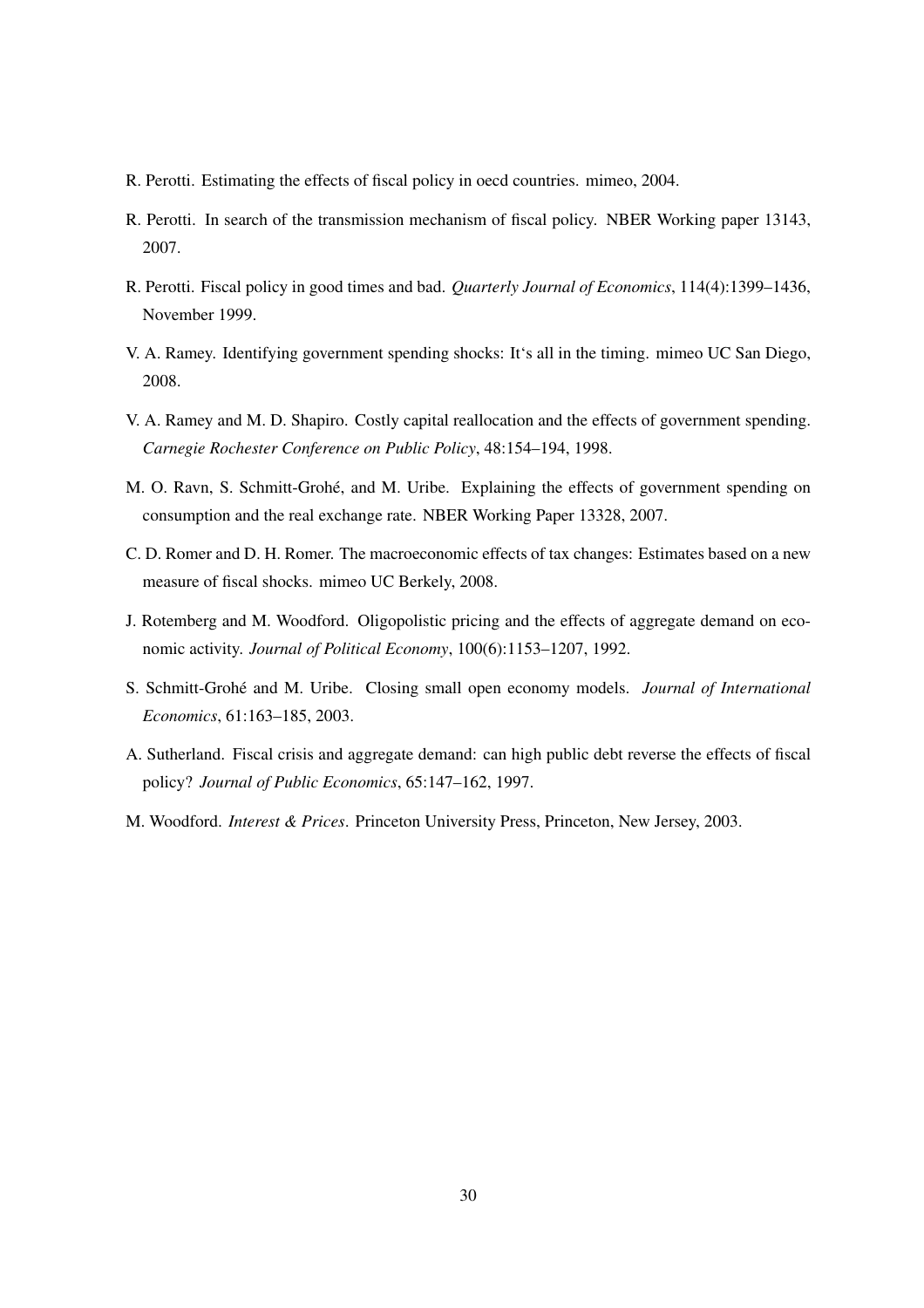# A More Simulation Results

In the following, we document the effects of government spending shocks for alternative model specifications. Figure A.1 shows results for our model under the assumption that international financial markets are complete. Figure A.2 shows results obtained under the assumption that interest rates on foreign bonds are highly debt-sensitive.



Figure A.1: Effects of Government Spending Shock: Debt-Stabilizing vs. Debt-Inelastic Government Spending under Complete Markets. Notes: see Figure 1. Solid lines: debt-stabilizing spending rule; Dashed lines: debt-inelastic spending rule.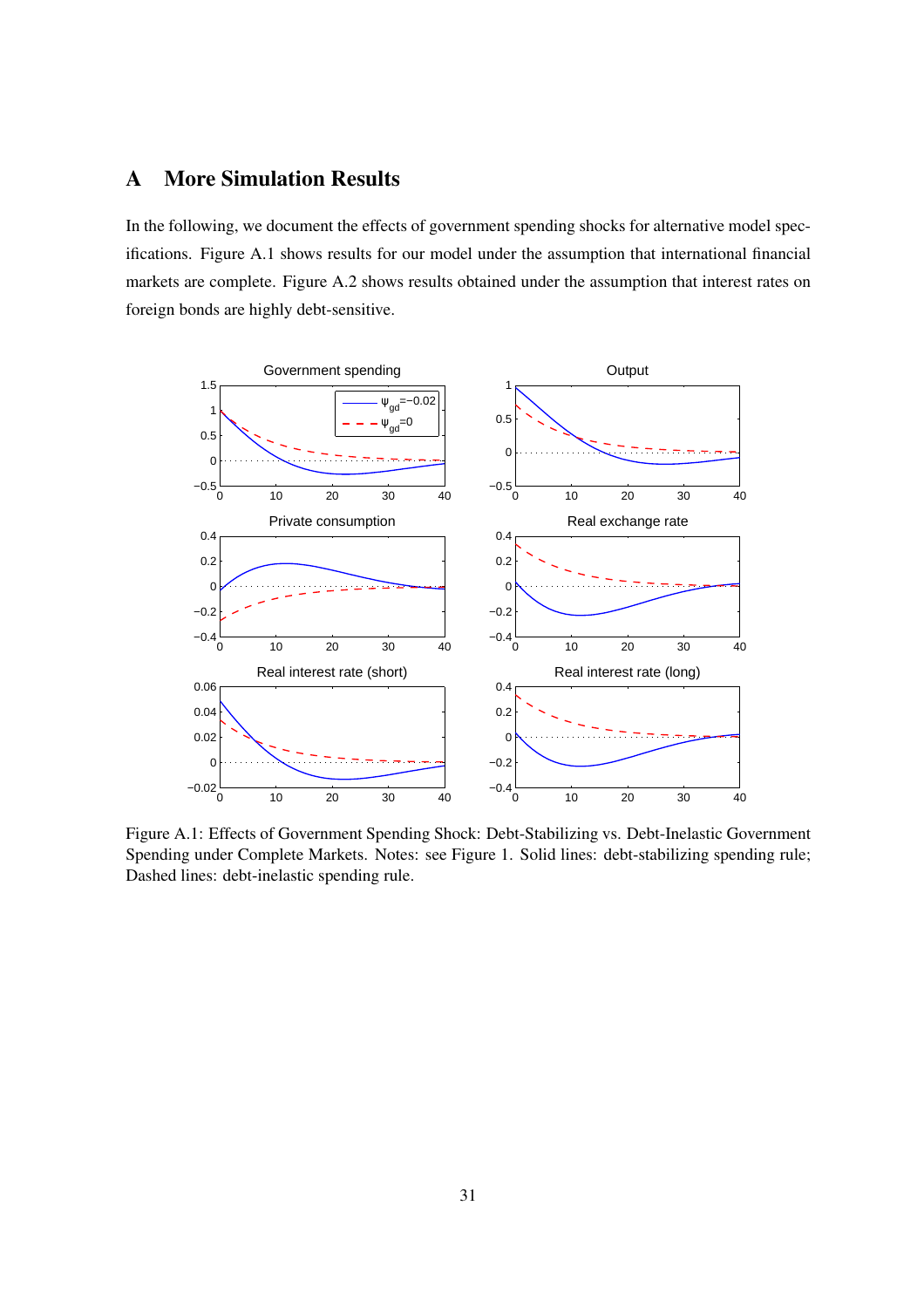

Figure A.2: Effects of Government Spending Shock: High Debt Elasticity of Interest Rates vs. Baseline. Notes: see figure 1. Dashed lines: High debt elasticity of interest rates; Solid lines: baseline.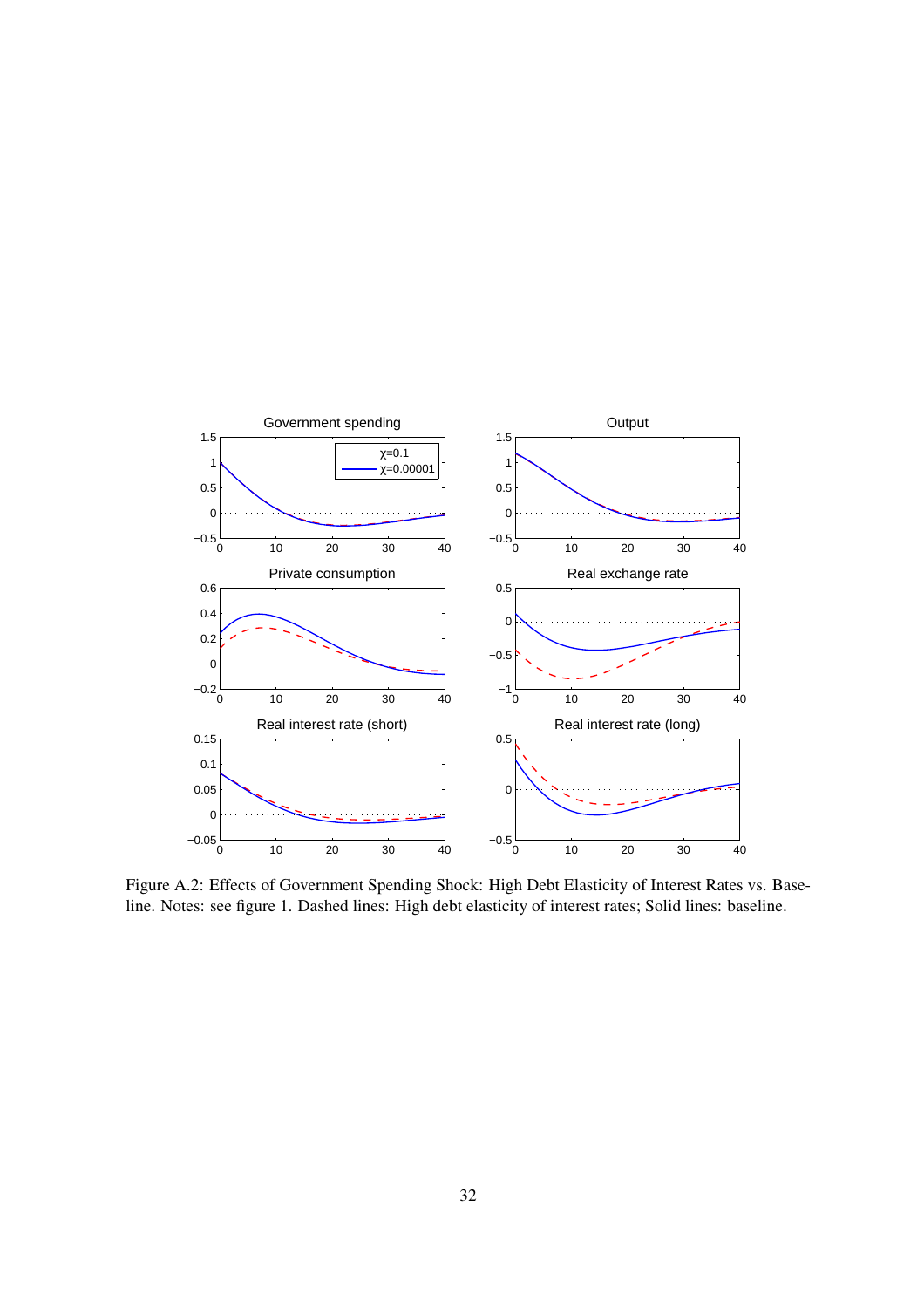# B Data

Quantity variables are obtained from the National Income and Product Accounts (NIPA) provided by the Bureau of Economic Analysis and deflated with the GDP deflator. Government spending comprises consumption expenditure and gross investment; private consumption is personal consumption expenditure on non-durable goods and services. Population figures are also obtained from NIPA. The real exchange rate is provided by the OECD and measured in terms of consumer prices (CPI); an increase corresponds to an appreciation of the domestic currency. The ex ante long-term real interest rate is constructed from the nominal yield on 10-year U.S. treasuries and a corresponding time series of 10-year-ahead inflation expectations. The latter is constructed by combining data from Blue Chip Economic Indicators (1980Q1-1991Q1), Livingston Survey (1990Q2-1991Q2), and Survey of Professional Forecasters (1991Q4-2007Q4), all obtained from the Philadelphia Fed, with linear interpolation for missing quarters in the first part of the sample. Debt is federal debt held by the public (FYGFDPUN), and the federal funds rate is the effective federal funds rate (FEDFUNDS), both obtained from the FRED database at the St. Louis Fed. Inflation is measured in year-on-year terms on the basis of the GDP deflator. Inflation and interest rates are expressed in percent per quarter.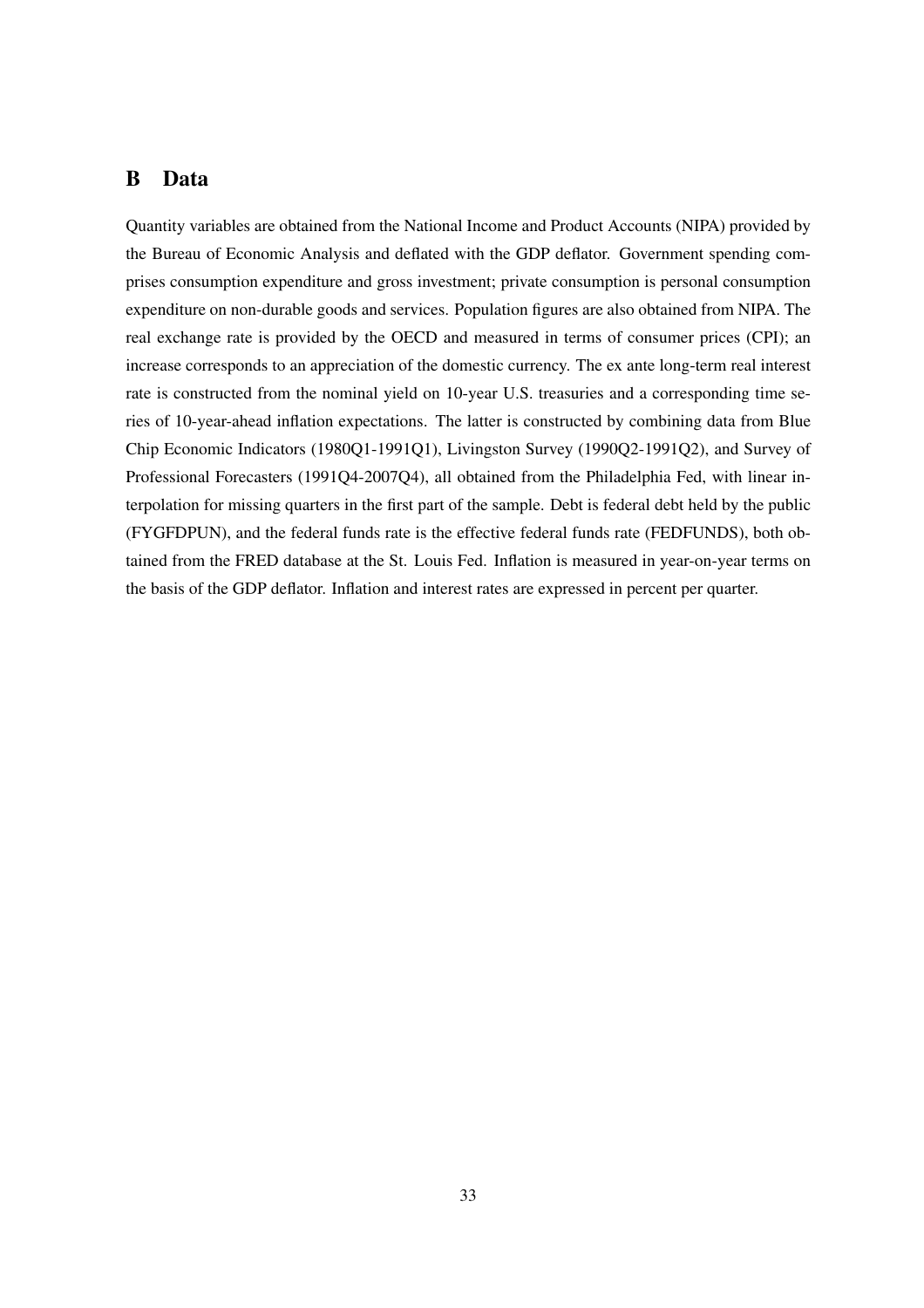## C Sensitivity Analysis of VAR Results

In the following we report results from various alternative specifications of the VAR model. In a first set of experiments, we i) drop public debt from the VAR model; ii) drop the long-term real interest rate from the model and extend the sample period to 1975–2007; iii) consider Ramey's lag specification for the military variable ( $q_{2d} = 4$ ); and iv) consider the baseline model, but do not allow for a linear time trend. Figures A.3 and A.4 show the results for the VAR shock and the military date identification, respectively. In each case, the shaded area covers the 90 percent confidence bounds of our baseline specification discussed above.



Figure A.3: Fiscal Policy Transmission According to VAR Model: Effects of VAR Shock. Sensitivity Analysis. Notes: 90 percent confidence area obtained by bootstrap under baseline specification; dashed lines: no debt in VAR model; dashed-dotted lines: no long-term real rate in model, sample starts in 1975; solid lines: like baseline but

 $q_{1d} = q_{2d} = 4$ ; solid lines with circles: like baseline but no time trend included.

Next, we consider a 'nominal' VAR model where we include the federal funds rate and inflation rather than long-term real interest rates and debt. In this case, we modify our identification scheme assuming a contemporaneous response of government spending to inflation.Regarding identification, Perotti (2004) argues that real government spending responds contemporaneously to inflation surprises, because government spending is not fully indexed to inflation. We follow Perotti and assume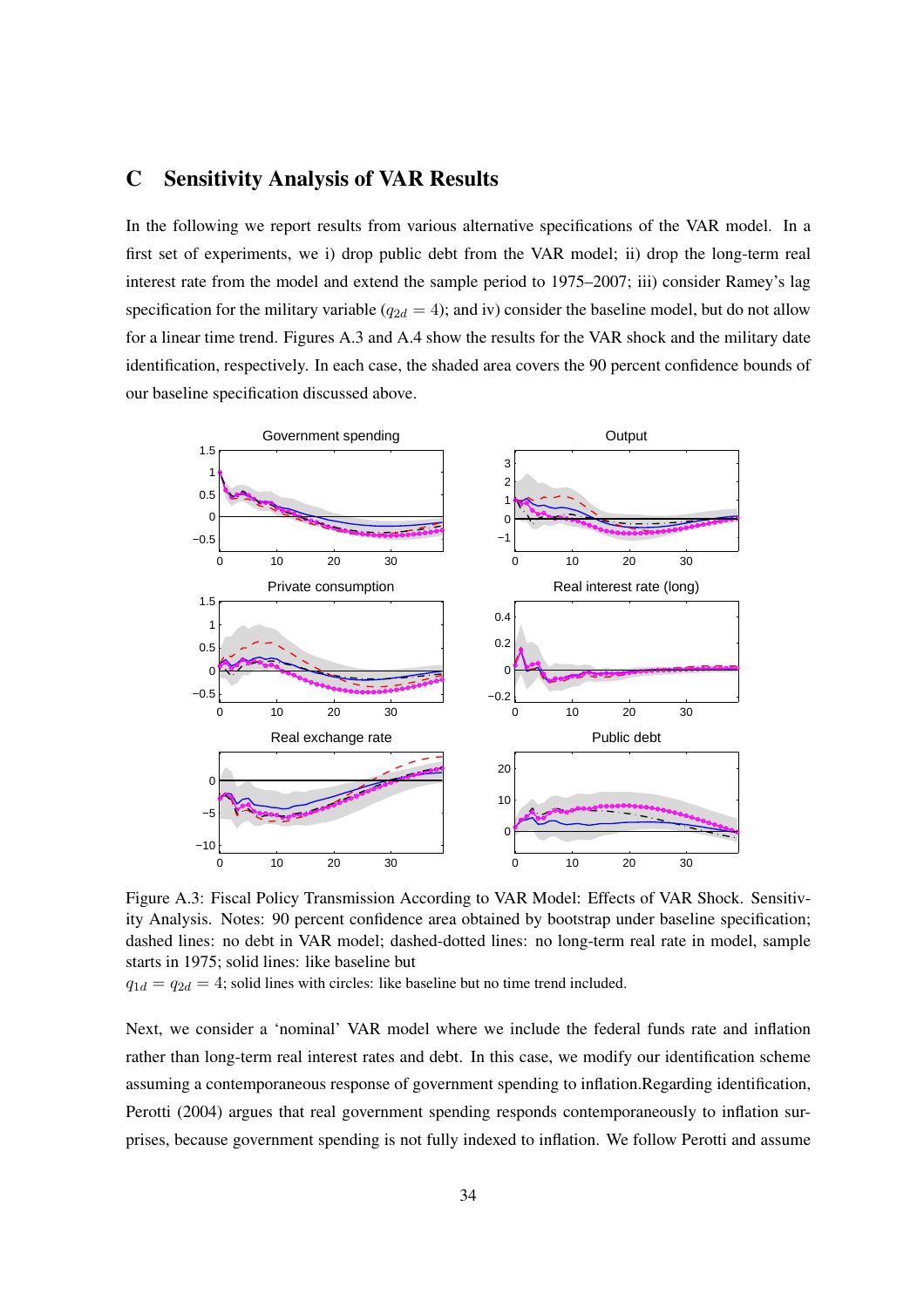

Figure A.4: Fiscal Policy Transmission According to VAR Model: Effects of Military Event. Sensitivity Analysis. Notes: see figure A.3.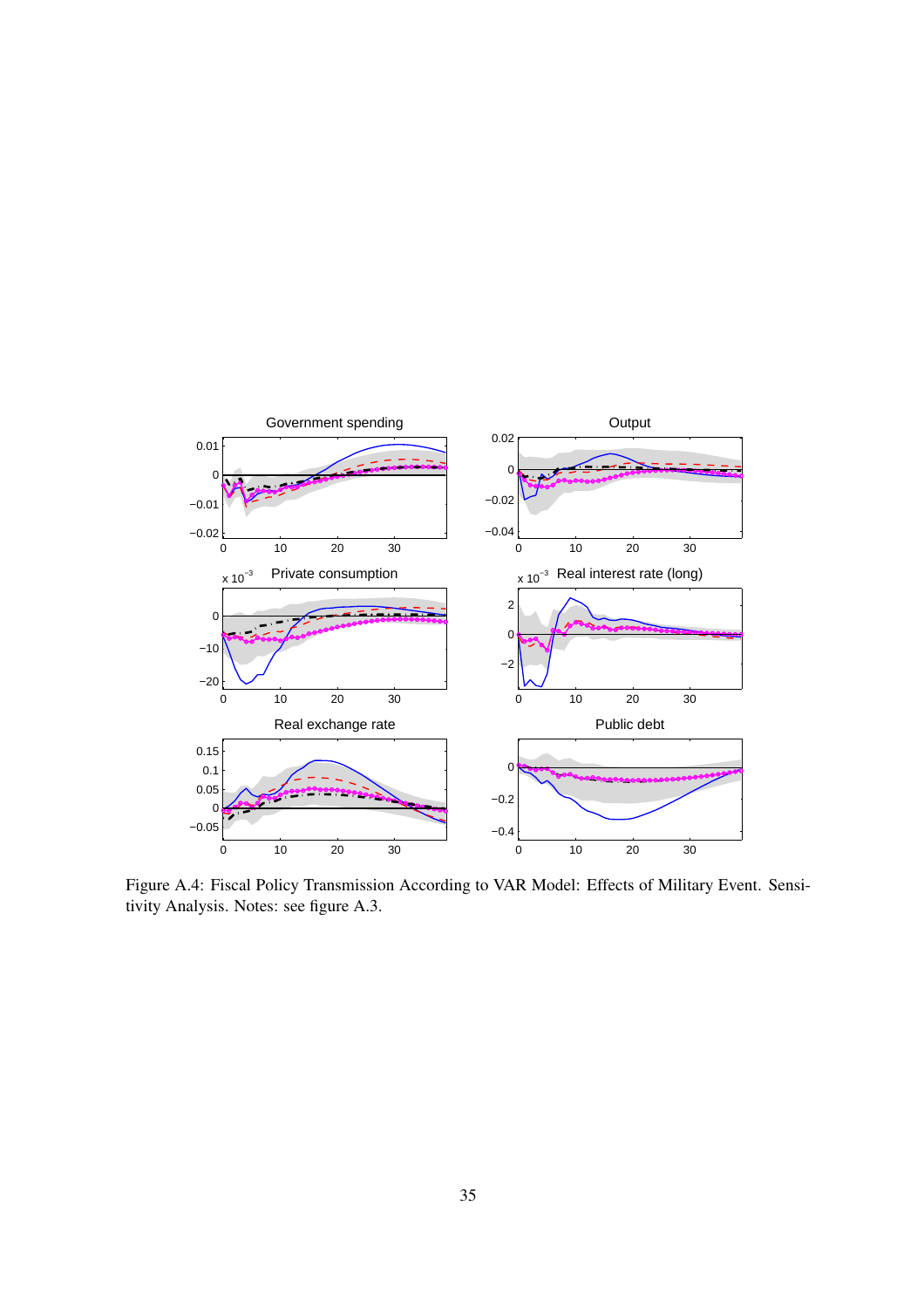

Figure A.5: Fiscal Policy Transmission According to VAR Model: Effects of VAR Shock in Nominal VAR. Notes: solid lines: results for 1980–2007; dashed lines: results for 1975–2007; 90 percent confidence area obtained by bootstrap sampling for short sample.

an inflation elasticity of real government spending of −0.5 and employ an instrumental variable approach to retrieve recursively the structural shocks from the estimated reduced-form residuals. Note that we find that variations of this value leave the responses of variables other than inflation virtually unaffected. Figures A.5 and A.6 show results for two sample periods: 1980–2007 vs. 1975–2007.